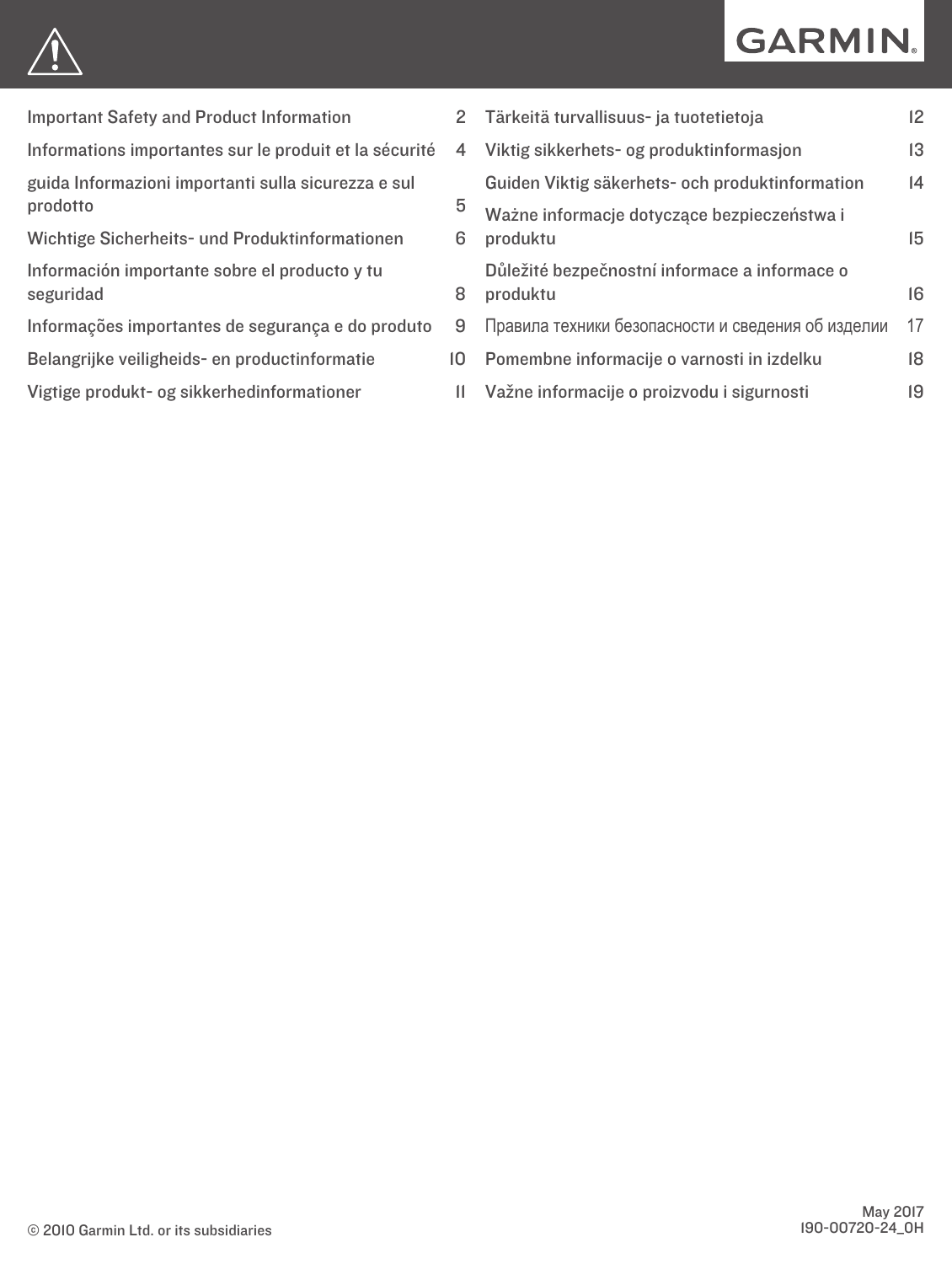### **IMPORTANT SAFETY AND PRODUCT INFORMATION WARNING**

- Reorient or relocate the receiving antenna. Increase the separation between the equipment and the receiver.
- 

#### serious injury. **Battery Warnings**

Replaceable alkaline or NiMH batteries can be used with this device. If these guidelines are not followed, batteries may experience a shortened life span or may present a risk of damage to the device, fire, chemical burn, electrolyte leak, and/or injury. • Do not disassemble, modify, remanufacture, puncture or damage the device or batteries.

<span id="page-1-0"></span>Failure to heed the following warnings could result in an accident or collision resulting in death or

- 
- 
- 
- Do not expose the device or batteries to fire, explosion, or other hazard.<br>• Do not use a sharp object to remove the removable batteries.<br>• **A KEEP BATTERIES AWAY FROM CHILDREN.**<br>**EXECT BATTERIES IN MOUTH.** Swallowing ca
- immediately. Only replace batteries with correct replacement batteries. Using other batteries presents a risk of fire or explosion.

**Vehicle Installation Warnings** • When installing the device in a vehicle, do not place the device where it obstructs the driver's view of the road ① or interferes with vehicle operating controls, such as the steering wheel, foot pedals, or<br>transmission levers. Do not place unsecured on the vehicle dashboard ②. Do not place the device in front of or above any airbag 3.



• The windshield mount may not stay attached to the windshield in all circumstances. Do not place the mount where it will become a distraction if it should become detached. Keep your windshield clean to help ensure that the mount stays on the windshield.

- Street Navigation Warnings<br>
If your Garmin<sup>®</sup> device accepts street maps and suggests routes that follow roads, follow these<br>
If your Garmin<sup>®</sup> device accepts street maps and suggests routes that follow roads, follow these
- Do not input destinations, change settings, or access any functions requiring prolonged use of the<br>device controls while driving. Pull over in a safe and legal manner before attempting such operations.<br>• When navigating
- sources, including road signs, road closures, road conditions, traffic congestion, weather conditions,<br>and other factors that may affect safety while driving. For safety, always resolve any discrepancies
- before continuing navigation, and defer to posted signs and conditions.<br>• The device is designed to provide route suggestions. It is not a replacement for driver attentiveness<br>and good judgement. Do not follow route sugges

### **Off-Road Navigation Warnings**

- 
- If your Garmin device is able to suggest off-road routes for various outdoor activities, such as biking,<br>hiking, and all-terrain vehicles, follow these guidelines to ensure safe off-road navigation.<br>• Always use your best
- they suggest an illegal course or would put you in an unsafe situation.<br>• Always carefully compare information displayed on the device to all available navigation sources,<br>including trail signs, trail conditions, weather c
- posted signs and conditions. Always be mindful of the effects of the environment and the inherent risks of the activity before embarking on off-road activities, especially the impact that weather and weather-related trail<br>conditions can have on the safety of your activity. Ensure that you have the proper gear and supplies<br>for your activity before

### *NOTICE*

Failure to heed the following notice could result in personal or property damage, or negatively impact the device functionality.

### **Battery Notices**

- Do not immerse the device or batteries in water or other liquids.
- Do not leave the device exposed to a heat source or in a high-temperature location, such as in the sun in an unattended vehicle. To prevent the possibility of damage, remove the device from the<br>vehicle or store it out of direct sunlight, such as in the glove box.<br>• Do not operate the device outside of the temperature r
- 
- product packaging. When storing the device for an extended time period, store within the temperature ranges specified in
- the printed manual in the product packaging.<br>• Contact your local waste disposal department to dispose of the device/batteries in accordance with<br>• applicable local laws and regulations.

### **Windshield Mounting Legal Restrictions**

Before using the device on your windshield, check the state and local laws and ordinances where you drive. Some state laws prohibit or restrict the placement of objects on the windshield of a motor vehicle.<br>IT IS THE USER'S RESPONSIBILITY TO MOUNT THE DEVICE IN COMPLIANCE WITH ALL<br>APPLICABLE LAWS AND ORDINANCES. Where re options should be used. Always mount your Garmin device in a location that does not obstruct the driver's view of the road. Garmin does not assume any responsibility for any fines, penalties, or damages that may be incurred as a result of any state or local law or ordinance relating to the use of your Garmin device.

### **GPS Notice**

The navigation device may experience degraded performance if you use it in proximity to any device that uses a terrestrial broadband network operating close to the frequencies used by any Global Navigation Satellite System (GNSS), such as the Global Positioning Service (GPS). Use of such devices may impair reception of GNSS signals.

### **Product Environmental Programs**

Information about the Garmin product recycling program and WEEE, RoHS, REACH, and other<br>compliance programs can be found at [www.garmin.com/aboutGarmin/environment](http://www.garmin.com/aboutGarmin/environment).<br>**Declaration of Conformity** 

Hereby, Garmin declares that this product is in compliance with the Directive 2014/53/EU. The full text of the EU declaration of conformity is available at the following internet address: [www.garmin.com](http://www.garmin.com/compliance) [/compliance](http://www.garmin.com/compliance).

#### **Innovation, Science and Economic Development Canada Compliance**

This device complies with Innovation, Science and Economic Development Canada license-exempt<br>RSS standard(s). Operation is subject to the following two conditions: (1) this device may not cause<br>interference, and (2) this d undesired operation of the device.

#### **FCC Compliance**

This device complies with part 15 of the FCC Rules. Operation is subject to the following two conditions: (1) this device may not cause harmful interference, and (2) this device must accept any interference received, including interference that may cause undesired operation. This equipment has been tested and found to comply with the limits for a Class B digital device,<br>pursuant to part 15 of the FCC rules. These limits are designed to provide reasonable protection<br>against harmful interference installed and used in accordance with the instructions. However, there is no guarantee that interference will not occur in a particular installation. If this equipment does cause harmful interference to radio or television reception, which can be determined by turning the equipment off and on, the user is encouraged to try to correct the interference by one of the following measures:

- 
- Connect the equipment into an outlet that is on a different circuit from the GPS device.

• Consult the dealer or an experienced radio/TV technician for help. This product does not contain any user-serviceable parts. Repairs should only be made by an

authorized Garmin service center. Unauthorized repairs or modifications could result in permanent damage to the equipment, and void your warranty and your authority to operate this device under Part 15 regulations.

**Software License Agreement**<br>BY USING THE DEVICE, YOU AGREE TO BE BOUND BY THE TERMS AND CONDITIONS OF THE<br>FOLLOWING SOFTWARE LICENSE AGREEMENT. PLEASE READ THIS AGREEMENT **CAREFULLY** 

Garmin Ltd. and its subsidiaries ("Garmin") grant you a limited license to use the software embedded in this device (the "Software") in binary executable form in the normal operation of the product. Title, ownership rights, and intellectual property rights in and to the Software remain in Garmin and/or its

third-party providers. You acknowledge that the Software is the property of Garmin and/or its third-party providers and is protected under the United States of America copyright laws and international copyright treaties. You further acknowledge that the structure, organization, and code of the Software, for which source code is not provided, are valuable trade secrets of Garmin and/or its third-party providers and that the Software in source code form remains a valuable trade secret of Garmin and/or its third-party providers. You agree not to decompile, disassemble, modify, reverse assemble, reverse engineer, or reduce to human readable form the Software or any part thereof or create any derivative works based on the Software. You agree not to export or re-export the Software to any country in violation of the export control laws of the United States of America or the export control laws of any other applicable country.

**Map Data Information**<br>Garmin uses a combination of governmental and private data sources. Virtually all data sources contain<br>some inaccurate or incomplete data. In some countries, complete and accurate map information is either not available or is prohibitively expensive.

**Limited Warranty**<br>THIS LIMITED WARRANTY GIVES YOU SPECIFIC LEGAL RIGHTS, AND YOU MAY HAVE OTHER<br>LEGAL RIGHTS, WHICH VARY FROM STATE TO STATE (OR BY COUNTRY OR PROVINCE). GARMIN DOES NOT EXCLUDE, LIMIT OR SUSPEND OTHER LEGAL RIGHTS YOU MAY HAVE<br>UNDER THE LAWS OF YOUR STATE (OR COUNTRY OR PROVINCE). FOR A FULL<br>UNDERSTANDING OF YOUR RIGHTS YOU SHOULD CONSULT THE LAWS OF YOUR STATE, COUNTRY OR PROVINCE.

Non-aviation products are warranted to be free from defects in materials or workmanship for one year from the date of purchase. Within this period, Garmin will, at its sole option, repair or replace any components that fail in normal use. Such repairs or replacement will be made at no charge to the customer for parts or labor, provided that the customer shall be responsible for any transportation cost. This Limited Warranty does not apply to: (i) cosmetic damage, such as scratches, nicks and dents; (ii) consumable parts, such as batteries, unless product damage has occurred due to a defect in materials or workmanship; (iii) damage caused by accident, abuse, misuse, water, flood, fire, or other acts of<br>nature or external causes; (iv) damage caused by service performed by anyone who is not an<br>authorized service provider of and/or data cables that are not supplied by Garmin. In addition, Garmin reserves the right to refuse warranty claims against products or services that are obtained and/or used in contravention of the laws of any country. Garmin navigation products are intended to be used only as a travel aid and must not

be used for any purpose requiring precise measurement of direction, distance, location or topography.<br>Garmin makes no warranty as to the accuracy or completeness of map data.<br>This Limited Warranty also does not apply to, a Service (GPS). Use of such devices may impair reception of GNSS signals. TO THE MAXIMUM EXTENT PERMITTED BY APPLICABLE LAW, THE WARRANTIES AND

REMEDIES CONTAINED IN THIS LIMITED WARRANTY ARE EXCLUSIVE AND IN LIEU OF, AND<br>GARMIN EXPRESSLY DISCLAIMS, ALL OTHER WARRANTIES AND REMEDIES, WHETHER<br>EXPRESS, IMPLIED, STATUTORY, OR OTHERWISE, INCLUDING WITHOUT LIMITATION A IMPLIED WARRANTY OF MERCHANTABILITY OR FITNESS FOR A PARTICULAR PURPOSE, STATUTORY REMEDY OR OTHERWISE. THIS LIMITED WARRANTY GIVES YOU SPECIFIC<br>LEGAL RIGHTS, AND YOU MAY HAVE OTHER LEGAL RIGHTS, WHICH VARY FROM STATE TO<br>STATE AND FROM COUNTRY TO COUNTRY. IF IMPLIED WARRANTIES CANNOT BE DISCLAIMED UNDER THE LAWS OF YOUR STATE OR COUNTRY, THEN SUCH WARRANTIES ARE LIMITED IN DURATION TO THE DURATION OF THIS LIMITED WARRANTY. SOME STATES

(AND COUNTRIES AND PROVINCES) DO NOT ALLOW LIMITATIONS ON HOW LONG AN IMPLIED<br>WARRANTY LASTS, SO THE ABOVE LIMITATION MAY NOT APPLY TO YOU.<br>IN NO EVENT SHALL GARMIN BE LIABLE IN A CLAIM FOR BREACH OF WARRANTY FOR ANY<br>INCID EXCLUSION OF INCIDENTAL OR CONSEQUENTIAL DAMAGES, SO THE ABOVE LIMITATIONS MAY NOT APPLY TO YOU.

If during the warranty period you submit a claim for warranty service in accordance with this Limited Warranty, then Garmin will, at its option: (i) repair the device using new parts or previously used parts that satisfy Garmin's quality standards, (ii) replace the device with a new device or a refurbished device<br>that meets Garmin's quality standards, or (iii) exchange the device for a full refund of your purchase<br>price. SUCH WARRANTY. Repaired or replaced devices have a 90 day warranty. If the unit sent in is still under its original warranty, then the new warranty is 90 days or to the end of the original 1 year warranty, whichever is longer.

Before seeking warranty service, please access and review the online help resources available on<br>[support.garmin.com.](http://www.support.garmin.com) If your device is still not functioning properly after making use of these resources,<br>contact a Garmin Au on [support.garmin.com](http://www.support.garmin.com) to obtain warranty service. If you are in the United States, you can also call 1-800-800-1020.

If you seek warranty service outside of the original country of purchase, Garmin cannot guarantee that<br>the parts and products needed to repair or replace your product will be available due to differences in<br>product offerin products and parts, or require you to ship your product to a Garmin Authorized service facility in the country of original purchase or to a Garmin Authorized service facility in another country that can<br>service your produc

product in a country outside of the original country of purchase or return a repaired or replaced product<br>to you in that country due to applicable standards, laws or regulations in that country.<br>**Online Auction Purchases**:

warranty verification. To obtain warranty service, an original or copy of the sales receipt from the original retailer is required. Garmin will not replace missing components from any package purchased through an online auction.

I**nternational Purchases**: A separate warranty may be provided by international distributors for<br>devices purchased outside the United States depending on the country. If applicable, this warranty is<br>provided by the local i

Distributor warranties are only valid in the area of intended distribution.<br>**Australian Purchase**s: Our goods come with guarantees that cannot be excluded under the Australian<br>Consumer Law. You are entitled to a replacemen any other reasonably foreseeable loss or damage. You are also entitled to have the goods repaired or replaced if the goods fail to be of acceptable quality and the failure does not amount to a major failure. The benefits under our Limited Warranty are in addition to other rights and remedies under applicable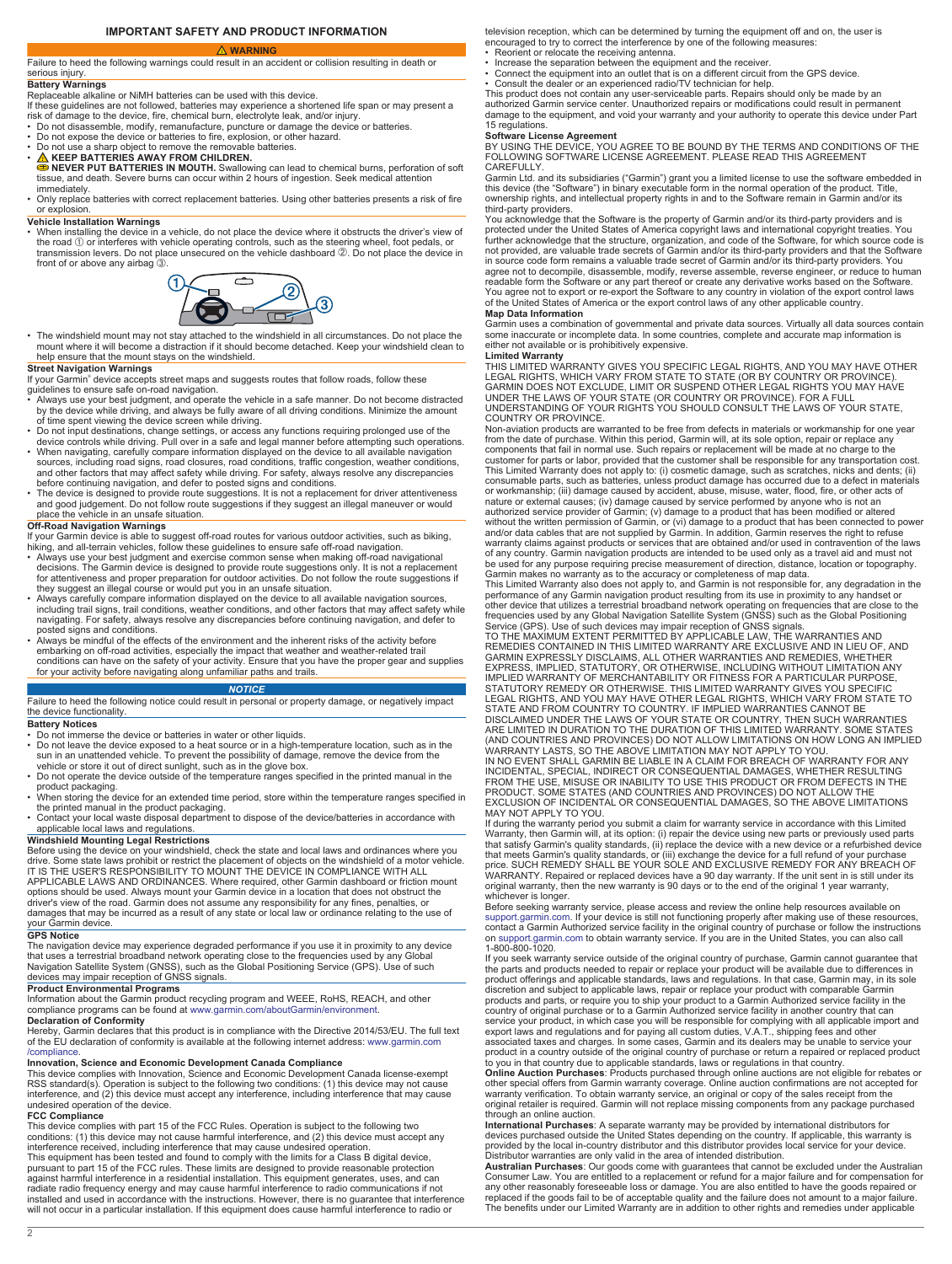law in relation to the products. Garmin Australasia, 30 Clay Place, Eastern Creek, NSW 2766, Australia. Phone: 1800 235 822.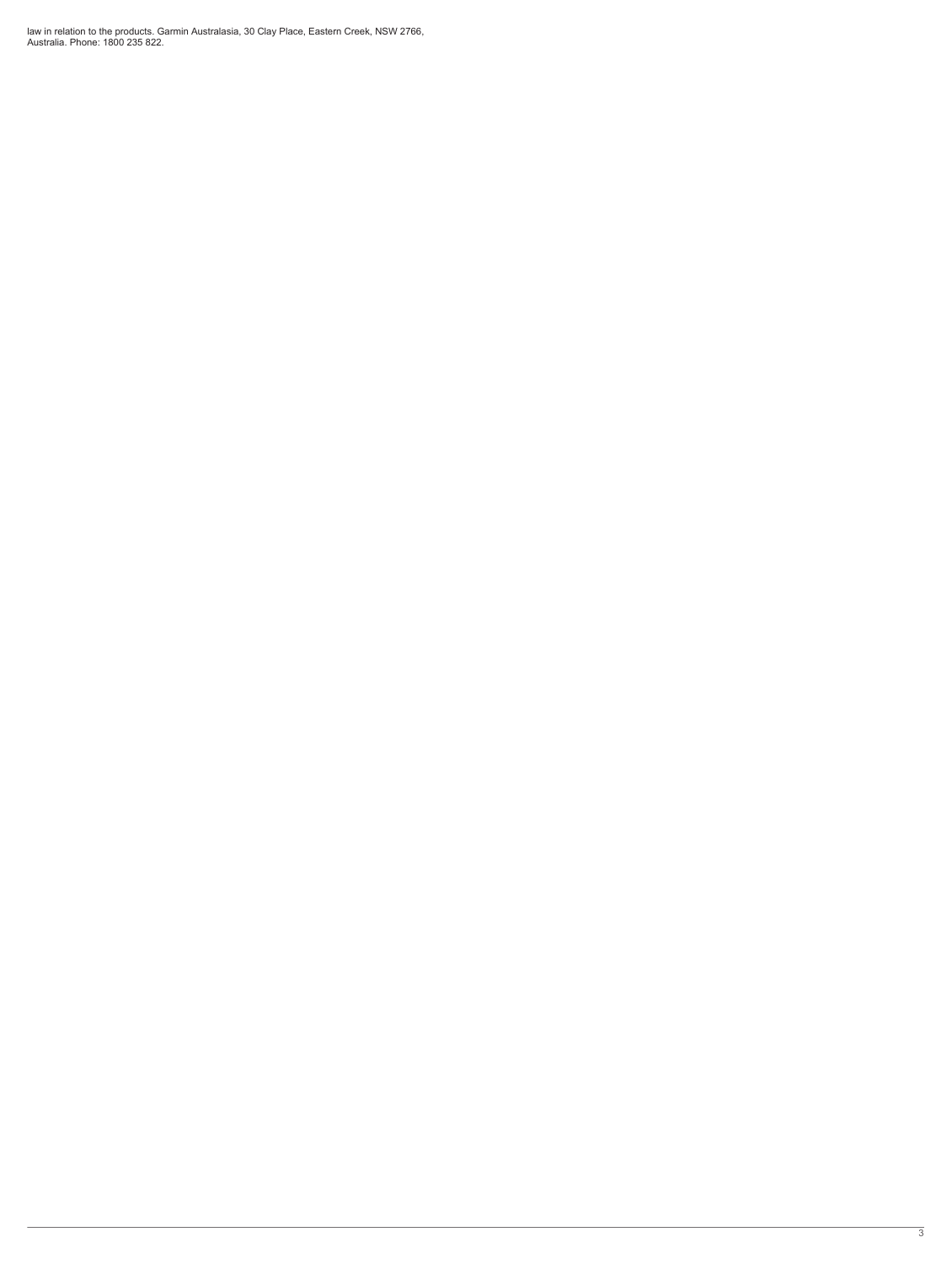### **INFORMATIONS IMPORTANTES SUR LE PRODUIT ET LA SÉCURITÉ**

 **AVERTISSEMENT**

### <span id="page-3-0"></span>Si vous ne respectez pas les avertissements suivants, vous risquez un accident ou une collision pouvant entraîner des blessures graves, voire mortelles.

#### **Avertissements relatifs à la batterie**

Des batteries alcalines ou NiMH remplaçables peuvent être utilisées avec cet appareil. Le non-respect de ces consignes peut causer une diminution de la durée de vie des batteries,

endommager l'appareil ou présenter un risque d'incendie, de brûlure chimique, de fuite d'électrolyte et/ou de blessure. • Ne démontez pas l'appareil ni les batteries, ne les modifiez pas, ne les refabriquez pas, ne les

- percez pas, ne les endommagez pas. N'exposez pas l'appareil ou les batteries au feu, à une explosion ou à d'autres dangers.
- 
- 
- N'utilisez pas d'objet pointu pour retirer les batteries amovibles.<br>● NENEZ LES BATTERIES HORS DE PORTEE DES ENFANTS.<br>● NE METTEZ JAMAIS LES BATTERIES DANS LA BOUCHE. L'inhalation peut provoquer des<br>brûlures chimiques,
- peuvent apparaitre 2 heures après ingestion. Faites immédiatement appel à un médecin. Remplacez les batteries uniquement par les batteries de remplacement adéquates. L'utilisation d'autres batteries peut présenter un risque d'incendie ou d'explosion.

### **Avertissements liés à l'installation dans un véhicule**

• Lors de l'installation de l'appareil dans un véhicule, placez-le de telle sorte qu'il n'obstrue pas le champ de vision du conducteur ① et qu'il ne gêne pas les commandes du véhicule telles que le<br>volant, les pédales ou le levier de vitesse. Ne posez pas le support sur le tableau de bord ② du véhicule sans le fixer. Ne placez pas l'appareil devant ou au-dessus d'un airbag 3.



• Il n'est pas nécessaire de laisser le support de montage sur pare-brise constamment en place. Ne placez pas le support de montage à un endroit où il risquerait de distraire le conducteur s'il se détachait. Gardez un pare-brise propre afin que le support de montage reste sur le pare-brise.

**Avertissements relatifs à la navigation routière**<br>Si votre appareil Garmin accepte les cartes routières et suggère des itinéraires qui suivent les routes,<br>suivez ces recommandations pour garantir une navigation en toute s

- Faites preuve de bon sens et conduisez toujours de la manière la plus sûre possible. Ne vous laissez pas distraire par l'appareil lorsque vous conduisez et soyez toujours attentif aux conditions de<br>conduite. Regardez le moins possible l'écran de l'appareil lorsque vous conduisez.<br>• Lorsque vous conduisez, n'entrez pas de
- à aucune fonction nécessitant une utilisation prolongée des commandes de l'appareil. Arrêtez-vous à un endroit autorisé n'entravant pas la sécurité des autres usagers avant d'effectuer toute opération de ce type.
- ∙ En cours de navigation, comparez attentivement les informations affichées sur l'écran de l'appareil<br>aux autres sources d'information, notamment les panneaux de signalisation, les routes fermées à la<br>circulation, les con autre facteur pouvant compromettre la sécurité au volant. Pour votre sécurité, cherchez à résoudre tout problème avant de poursuivre la navigation. Respectez les panneaux de signalisation et adaptez-vous aux conditions extérieures.
- L'appareil est conçu pour vous proposer des suggestions d'itinéraires. Il ne vous dispense pas de<br>faire preuve de vigilance et de bon sens. Ne suivez pas les suggestions d'itinéraires si elles vous<br>indiquent une manœuvre

**Avertissements relatifs à la navigation à vol d'oiseau**<br>Si votre appareil Garmin est capable de vous suggérer des itinéraires à vol d'oiseau pour diverses<br>activités de plein air, comme le cyclisme, la randonnée ou la cond

- Faites preuve de bon sens et soyez toujours raisonnable lorsque vous prenez des décisions relatives à la navigation à vol d'oiseau. L'appareil Garmin est uniquement conçu pour vous proposer des suggestions d'itinéraires. Il ne vous dispense pas de faire preuve de vigilance et de vous préparer<br>correctement pour les activités de plein air. Ne suivez pas les suggestions d'itinéraires si elles vous<br>indiquent un parco
- Comparez toujours attentivement les informations affichées sur l'appareil aux autres sources d'informations, notamment les indications présentes sur les pistes de randonnée, l'état des pistes,<br>les conditions météorologiques et tous les autres facteurs susceptibles de nuire à votre sécurité lors<br>de la navigation. P navigation. Respectez les panneaux de signalisation et adaptez-vous aux conditions extérieures.
- Tenez toujours compte des effets de l'environnement et des risques liés à l'activité avant de vous lancer dans des activités de plein air. Notamment, la météo et ses conséquences sur l'état des pistes<br>de randonnée peuvent compromettre la sécurité de votre activité. Assurez-vous que vous disposez de l'équipement et du ravitaillement adaptés avant de naviguer sur des chemins et des pistes de randonnée.

#### *AVIS*

Si vous ignorez cette notice, vous risquez de vous blesser, d'endommager votre bien ou d'affecter négativement les fonctionnalités de l'appareil.

### **Avis concernant la batterie**

- N'immergez pas l'appareil ni les batteries dans de l'eau ou dans d'autres liquides.
- Ne laissez pas l'appareil à proximité d'une source de chaleur ou dans un lieu où la température est très élevée, par exemple dans un véhicule sans surveillance stationné en plein soleil. Pour éviter tout dommage, sortez l'appareil de votre véhicule ou placez-le à l'abri du soleil, par exemple dans la boîte
- à gants. N'utilisez pas l'appareil si la température n'est pas comprise entre les plages de température indiquées dans le manuel imprimé fourni avec le produit.
- Si vous devez ranger l'appareil pour une période prolongée, assurez-vous que la température<br>ambiante du lieu de stockage est toujours comprise entre les plages de température indiquées dans<br>le manuel imprimé fourni avec
- 
- Contactez la déchetterie locale pour plus d'informations sur la mise au rebut de l'appareil ou des batteries dans le respect des lois et réglementations locales applicables. **Avertissement concernant le GPS**

Les performances de l'appareil de navigation peuvent être réduites si vous utilisez l'appareil à proximité<br>d'un autre appareil utilisant un réseau terrestre à large bande fonctionnant sur des fréquences proches<br>de celles u L'utilisation de tels appareils peut altérer la réception des signaux GNSS.

### **Programmes environnementaux**

Des informations relatives au programme Garmin de recyclage des produits ainsi qu'aux directives<br>DEEE et RoHS, à la réglementation REACH et aux autres programmes de conformité sont disponibles<br>à l'adresse www.garmin.com/a

### **Déclaration de conformité**

Par la présente, Garmin déclare que son produit est conforme à la Directive 2014/53/EU. Le texte de la déclaration de conformité UE dans sa version intégrale est disponible sur la page Web suivante : [www.garmin.com/compliance](http://www.garmin.com/compliance).

**Innovation, Sciences et Développement économique Canada – Conformité**<br>Cet appareil est conforme aux normes RSS sans licence du ministère Innovation, Sciences et Développement économique Canada. Son fonctionnement est soumis aux deux conditions suivantes :<br>(1) ce périphérique ne doit pas causer d'interférences et (2) doit accepter toute interférence, y compris<br>les interférences pou

4

**Contrat de licence du logiciel**<br>EN UTILISANT CE PRODUIT, VOUS RECONNAISSEZ ETRE LIE PAR LES TERMES DU PRESENT<br>CONTRAT DE LICENCE DE LOGICIEL. LISEZ ATTENTIVEMENT CE CONTRAT DE LICENCE. Garmin Ltd. et ses filiales (« Garmin ») vous concèdent une licence limitée pour l'utilisation du logiciel intégré à cet appareil (le « Logiciel ») sous la forme d'un programme binaire exécutable, dans le cadre du fonctionnement normal du produit. Tout titre, droit de propriété ou droit de propriété intellectuelle dans le Logiciel ou concernant le Logiciel est la propriété de Garmin et/ou de ses fournisseurs tiers.

Vous reconnaissez que le Logiciel est la propriété de Garmin et/ou de ses fournisseurs tiers et qu'il est<br>protégé par les lois en vigueur aux Etats-Unis d'Amérique et par les traités internationaux relatifs aux droits d'auteur. Vous reconnaissez également que la structure, l'organisation et le code du Logiciel,<br>dont le code source n'est pas fourni, constituent d'importants secrets de fabrication de Garmin et/ou de ses fournisseurs tiers, et que le code source du Logiciel demeure un important secret de fabrication de Garmin et/ou de ses fournisseurs tiers. Vous acceptez de ne pas décompiler, désassembler, modifier,<br>assembler à rebours, étudier par rétro-ingénierie ou transcrire en langage humain intelligible le Logiciel<br>ou toute partie ni de réexporter le Logiciel vers un pays contrevenant aux lois de contrôle à l'exportation des Etats-Unis d'Amérique ou à celles de tout autre pays concerné.

**Informations sur les données cartographiques**<br>Les données de Garmin proviennent à la fois de sources publiques et privées. La quasi-totalité des<br>sources de données contient une part d'informations inexactes ou incomplètes des informations cartographiques complètes et exactes sont soit indisponibles, soit proposées à un coût prohibitif.

**Garantie limitée** LA PRÉSENTE GARANTIE VOUS OCTROIE DES DROITS PARTICULIERS ET VOUS BÉNÉFICIEZ PEUT-ÉTRE D'AUTRES DROITS QUI PEUVENT VARIER D'UN ÉTAT, PAYS, OU PROVINCE À<br>L'AUTRE. GARMIN N'EXCLUT PAS, NI NE LIMITE OU SUSPEND, LES AUTRES DROITS LÉGAUX<br>DONT VOUS BÉNÉFICIEZ EN VERTU DU DROIT DE VOTRE ÉTAT, PAYS OU PROV

PAYS OU PROVINCE. Les produits non aéronautiques sont garantis contre tout défaut de matériel et de fabrication pendant un an à compter de leur date d'achat. Durant cette période, Garmin pourra, à son entière discrétion,<br>réparer ou remplacer tout composant qui s'avérerait défectueux dans le cadre d'un usage normal. Ce type de réparation ou de remplacement ne sera pas facturé au client, qu'il s'agisse des composants ou de la main-d'œuvre, à condition que le client prenne en charge les frais de port. La présente garantie limitée ne couvre pas : (i) les dommages esthétiques, tels que les éraflures, les rayures et les bosses ; (ii) les consommables, comme les piles, à moins que le dommage ne soit dû à un défaut matériel ou de fabrication ; (iii) les dommages provoqués par un accident, une utilisation abusive, une mauvaise utilisation, l'eau, une inondation, un incendie ou toute autre catastrophe naturelle ou cause extérieure ; (iv) les dommages provoqués par des fournisseurs de services non agréés par Garmin ; ou (v) les dommages sur un produit ayant été modifié sans l'autorisation écrite de Garmin ; ou (vi) les dommages sur un produit raccordé à des câbles d'alimentation et/ou des câbles de données non fournis par

Garmin. En outre, Garmin se réserve le droit de refuser toute demande de service sous garantie relative à un produit ou service obtenu et/ou utilisé en violation des lois de tout pays.Les produits de navigation Garmin constituent uniquement une aide à la navigation et ne doivent pas être utilisés à des fins exigeant l'évaluation précise de la direction, de la distance, de la position ou de la topographie. Garmin n'offre aucune garantie quant à l'exactitude ou à l'exhaustivité des données cartographiques.<br>La présente garantie limitée ne couvre pas, et Garmin n'est pas responsable de, toute dégradation des<br>performances d'un p proches de celles utilisées par tout système de positionnement par satellites (GNSS), comme le GPS.<br>L'utilisation de tels appareils peut altérer la réception des signaux GNSS.<br>DANS LES LIMITES PRÉVUES PAR LA LOI, LES GARAN

PRESENTE GARANTIE LIMITÉE SONT EXCLUSIFS ET REMPLACENT, ET GARMIN EXCLUT<br>EXPLICITEMENT, TOUTE AUTRE GARANTIE ET RECOURS EXPRÈS, IMPLICITES, LÉGAUX OU<br>AUTRES, Y COMPRIS, MAIS DE MANIÈRE NON LIMITATIVE, TOUTE GARANTIE IMPLIC AUTRES. LA PRÉSENTE GARANTIE VOUS OCTROIE DES DROITS PARTICULIERS ET VOUS BÉNÉFICIEZ PEUT-ÊTRE D'AUTRES DROITS QUI PEUVENT VARIER D'UN ÉTAT OU PAYS À UN AUTRE. SI LES GARANTIES IMPLICITES NE PEUVENT PAS ÉTRE EXCLUES EN VERTU DU<br>DROIT DE VOTRE ÉTAT OU PAYS, ALORS LESDITES GARANTIES SONT LIMITÉES À LA DURÉE<br>DE LA PRÉSENTE GARANTIE LIMITÉE. CERTAINS ÉTATS, PAYS ET PROVINCES I

SUSMENTIONNÉES PEUVENT NE PAS VOUS CONCERNER.<br>EN AUCUN CAS, LA SOCIÉTÉ GARMIN NE SAURAIT ÊTRE TENUE POUR RESPONSABLE EN<br>CAS DE RUPTURE DE LA GARANTIE DE TOUT DOMMAGE ACCESSOIRE, SPÉCIAL, INDIRECT OU CONSÉCUTIF RÉSULTANT DE L'UTILISATION, DE LA MAUVAISE UTILISATION OU DE L'IMPOSSIBILITÉ D'UTILISER CE PRODUIT, OU RÉSULTANT DE DÉFAUTS DU PRODUIT. CERTAINS ÉTATS, PAYS ET PROVINCES INTERDISANT L'EXCLUSION OU LA RESTRICTION DES DOMMAGES PARTICULIERS OU ACCESSOIRES, LES RESTRICTIONS SUSMENTIONNÉES

PEUVENT NE PAS VOUS CONCERNER. Si, pendant la durée de la garantie, vous faites une demande de services de garantie conformément à la présente Garantie limitée, Garmin peut, à sa discrétion : (i) réparer l'appareil à l'aide de pièces neuves ou déjà utilisées, si celles-ci remplissent les critères de qualité de Garmin, (ii) remplacer l'appareil par un appareil neuf ou par un appareil remis à neuf qui remplit les critères de qualité de<br>Garmin ou (iii) rembourser l'appareil au prix où vous l'avez acheté. CE TYPE DE RECOURS SERA<br>VOTRE RECOURS UNIQUE ET EX réparés ou remplacés bénéficient d'une garantie de 90 jours. Si l'unité envoyée est toujours couverte par la garantie d'origine, cette nouvelle garantie dure 90 jours ou jusqu'à la fin de la période de garantie d'origine qui est d'un an ; la période ayant la date de fin la plus éloignée prévaut.

Avant de demander des services de garantie, merci de consulter les ressources d'aide en ligne<br>disponibles sur support garmin.com. Si votre appareil ne fonctionne toujours pas correctement après<br>avoir appliqué les consignes dans le pays où vous avez acheté l'appareil ou suivez les instructions disponibles sur le site [support.garmin.com](http://www.support.garmin.com) pour obtenir des services de garantie. Si vous vous trouvez aux États-Unis, vous

pouvez aussi appeler le 1-800-800-1020. Si vous demandez des services de garantie en dehors du pays où vous avez acheté l'appareil, Garmin ne peut pas garantir que les pièces et produits nécessaires à la réparation ou au remplacement de votre produit seront disponibles, car les offres, les normes, les lois et les réglementations diffèrent selon les pays. Dans ce cas, Garmin peut, à sa seule discrétion et conformément au droit applicable,<br>réparer votre produit à l'aide de pièces comparables ou remplacer votre produit par un produit Garmin comparable, ou vous demander d'envoyer votre produit vers un centre de service autorisé par Garmin dans le pays où vous avez acheté le produit ou vers un centre de service autorisé par Garmin d'un autre pays où votre produit pourra être réparé ou remplacé, et, dans ce cas, vous devrez respecter le droit et les réglementations en matière d'importation et d'exportation et vous acquitter seul des droits de douane, de la TVA, des frais d'expédition ainsi que de tous autres taxes et frais. Dans certains cas, Garmin et ses revendeurs ne peuvent ni réparer votre produit dans un autre pays que celui où vous avez acheté le produit, ni envoyer un produit de remplacement neuf ou réparé dans ce pays, à cause des normes, lois et réglementations du pays en question.

**Achats dans le cadre d'enchères en ligne** : les produits achetés au cours d'enchères en ligne ne<br>peuvent faire l'objet de rabais ou d'autres offres spéciales proposés par la garantie de Garmin. Les<br>confirmations de vente sous garantie. Pour bénéficier d'un service sous garantie, l'original ou une copie de la facture dressée par le premier revendeur doit être présenté. Garmin ne procédera à aucun remplacement de

composant manquant sur tout produit acheté dans le cadre d'enchères en ligne.<br>**Achats internationau**x : selon les pays, une garantie distincte peut être accordée par les distributeurs<br>internationaux pour les appareils ache fournie par le distributeur du pays d'achat et ledit distributeur prend en charge les services locaux nécessaires pour votre appareil. Les garanties distributeur sont valides uniquement dans les zones de distribution visées.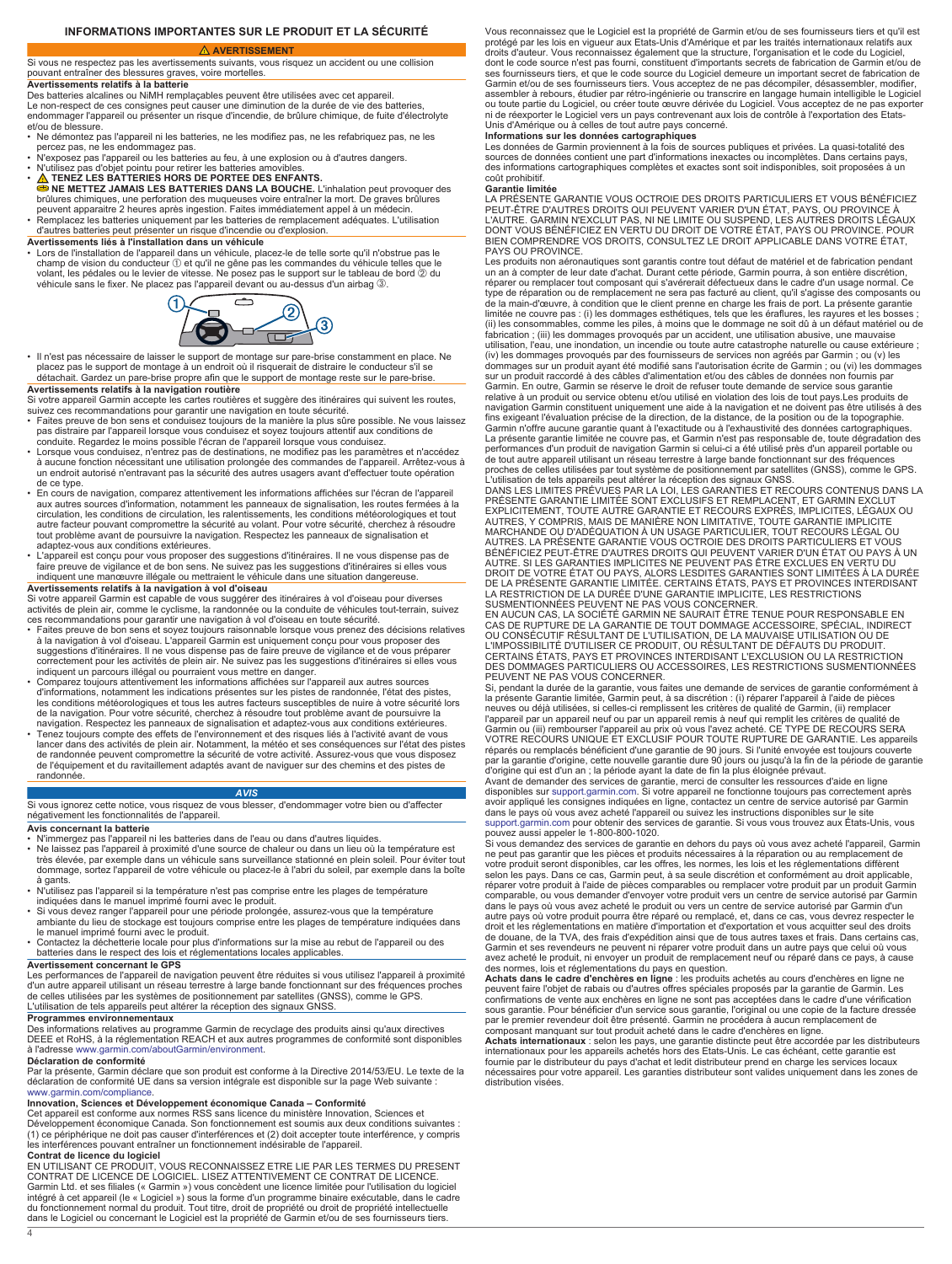### **INFORMAZIONI IMPORTANTI SULLA SICUREZZA E SUL PRODOTTO**

### **AVVERTENZA**

### <span id="page-4-0"></span>Il mancato rispetto delle indicazioni fornite di seguito potrebbe causare incidenti e tamponamenti gravi o mortali.

### **Avvertenze sulla batteria**

È possibile utilizzare con questo dispositivo batterie sostituibili alcaline o NiMH. Il mancato rispetto delle seguenti linee guida potrebbe compromettere la durata delle batterie,

danneggiare il dispositivo e causare incendi, combustioni chimiche, perdita di elettroliti e/o lesioni. • Non disassemblare, modificare, riprodurre, forare o danneggiare il dispositivo o le batterie.

- Non esporre il dispositivo o le batterie al fuoco, alle esplosioni o ad altri pericoli.
- 
- Non utilizzare oggetti acuminati per rimuovere le batterie. **TENERE LE BATTERIE LONTANO DALLA PORTATA DEI BAMBINI. NON METTERE MAI LE BATTERIE IN BOCCA.** Ingerire le batterie causa bruciature chimiche,
- perforazione di tessuti molli e morte. Si possono verificare bruciature gravi entro 2 ore<br>dall'ingestione. Avvisare immediatamente il medico.<br>• Sostituire le batterie solo con batterie di ricambio corrette, onde evitare i
- esplosioni

**Avvisi relativi all'installazione sul veicolo** • Quando si installa il dispositivo in un veicolo, scegliere una posizione che non ostacoli la visuale del conducente (1) né interferisca con i comandi del veicolo, ad esempio il volante, i pedali o la leva del cambio. Non posizionare il dispositivo privo di blocco sul cruscotto del veicolo ©. Non posizionare il dispositivo di fronte o al di sopra dell'airbag 3.



• É possibile che il supporto per parabrezza non rimanga attaccato al parabrezza in tutte le condizioni.<br>Non collocare il supporto in un punto che possa costituire una facile fonte di distrazione nel caso in<br>cui il support

#### **Avvisi sulla navigazione stradale**

Se il dispositivo Garmin accetta le mappe stradali e suggerisce percorsi seguono strade, attenersi alle<br>presenti linee guida per usufruire di una navigazione stradale sicura.<br>• Seguire sempre il buon senso e utilizzare i

- dispositivo e prestare sempre la massima attenzione durante la guida. Ridurre i temp
- \_ osservazione dello schermo del dispositivo durante la guida.<br>▪ Durante la guida, evitare di inserire destinazioni, modificare impostazioni o accedere a funzioni che<br>▪ richiedono un uso prolungato dei comandi del disposi
- prima di eseguire queste operazioni. Durante la navigazione, confrontare attentamente le informazioni visualizzate sul dispositivo con tutte
- le informazioni per la navigazione disponibili, inclusi segnali stradali, strade chiuse, condizioni<br>stradali, congestioni del traffico, condizioni climatiche e altri fattori che possono influire sulla<br>sicurezza durante la continuare la navigazione e fare riferimento ai cartelli presenti e alle condizioni.
- Il dispositivo fornisce suggerimenti sul percorso, ma non esonera il conducente dal prestare la massima attenzione e usare il buon senso. Non seguire i suggerimenti sul percorso nel caso in cui suggeriscano un'infrazione al codice della strada o nel caso in cui il veicolo possa essere messo in una situazione pericolosa.

**Avvisi sulla navigazione in linea retta**<br>Se il dispositivo Garmin è in grado di suggerire percorsi in linea retta per varie attività all'aperto, ad esempio il ciclismo, l'escursionismo e per gli ATV, attenersi alle presenti linee guida per usufruire di una navigazione in linea retta sicura.

- Seguire sempre il buon senso nel prendere decisioni per la navigazione in linea retta. Il dispositivo Garmin è progettato per fornire esclusivamente suggerimenti sui percorsi, ma non esonera il conducente dal prestare la massima attenzione e da una preparazione adeguata durante le attività all'aperto. Non seguire i suggerimenti sul percorso nel caso in cui suggeriscano un'infrazione al codice della strada, oppure nel caso in cui il conducente possa essere messo in una situazione
- pericolosa. Confrontare sempre attentamente le informazioni visualizzate sul dispositivo con tutte le informazioni per la navigazione disponibili, inclusi segnali e condizioni del percorso, condizioni meteo e altri fattori<br>che possono influire sulla sicurezza durante la navigazione. Per motivi di sicurezza, risolvere eventuali incongruenze prima di continuare la navigazione e fare riferimento ai cartelli presenti e alle condizioni.
- Prestare sempre attenzione alle conseguenze per l'ambiente e ai rischi dell'attività prima di praticarla, in particolare all'impatto del meteo e delle condizioni di viaggio correlate al meteo sulla<br>sicurezza dell'attività. Assicurarsi di disporre di tutto l'occorrente necessario per l'attività prima di<br>inoltrarsi i

#### *AVVISO*

Il mancato rispetto dell'avviso fornito di seguito potrebbe causare danni personali o alle proprietà oppure incidere in modo negativo sulla funzionalità del dispositivo. **Avvisi sulla batteria**

• Non immergere il dispositivo o le batterie in acqua o in altri liquidi.

- Evitare l'esposizione del dispositivo a fonti di calore o temperature elevate, ad esempio in un veicolo incustodito parcheggiato al sole. Per evitare possibili danni, rimuovere il dispositivo dal veicolo o
- riporlo lontano dai raggi diretti del sole, ad esempio nella custodia. Non utilizzare il dispositivo a temperature fuori dall'intervallo specificato nel manuale stampato nella confezione del prodotto.
- Quando non si utilizza il dispositivo per un periodo di tempo prolungato, conservarlo nell'intervallo di temperature specificato nel manuale stampato nella confezione del prodotto.
- Per un corretto smaltimento del dispositivo/batterie in conformità alle leggi e disposizioni locali, contattare le autorità locali preposte.

### **Avviso GPS**

Le prestazioni del dispositivo di navigazione potrebbero ridursi in prossimità di un altro dispositivo che utilizza una rete a banda larga terrestre vicino alle frequenze utilizzate da un Global Navigation Satellite System (GNSS), ad esempio il Global Positioning Service (GPS). L'utilizzo di tali dispositivi potrebbe impedire la ricezione dei segnali GNSS.

### **Programmi ambientali per i prodotti**

Le informazioni sul programma di riciclo dei prodotti Garmin, sulle direttive WEEE, RoHS, REACH e su altri programmi di conformità sono reperibili sul sito Web [www.garmin.com/aboutGarmin/environment](http://www.garmin.com/aboutGarmin/environment). **Dichiarazione di conformità**

Con il presente documento, Garmin dichiara che questo prodotto è conforme alla Direttiva 2014/53/UE. Il testo completo della dichiarazione UE di conformità è disponibile al seguente indirizzo Internet: [www.garmin.com/compliance](http://www.garmin.com/compliance).

### **Contratto di licenza software**

L'USO DEL DISPOSITIVO IMPLICA L'ACCETTAZIONE DEI TERMINI E DELLE CONDIZIONI SPECIFICATI NEL SEGUENTE CONTRATTO DI LICENZA SOFTWARE. LEGGERE<br>ATTENTAMENTE IL PRESENTE CONTRATTO.<br>Garmin Ltd. e sue affiliate ("Garmin") concedono una licenza limitata per l'utilizzo del software integrato

in questo dispositivo (il "Software") in forma binaria eseguibile per il normale funzionamento del prodotto. Il titolo, i diritti di proprietà e di proprietà intellettuale relativi al Software sono esclusivi di

Garmin e/o dei rispettivi fornitori di terze parti.<br>L'utente prende atto che il Software è di proprietà di Garmin e/o dei rispettivi fornitori di terze parti ed è<br>protetto dalle leggi sul copyright in vigore negli Stati Un viene fornito il codice sorgente, sono considerati segreti commerciali di Garmin e/o dei rispettivi fornitori<br>di terze parti e che il Software in formato sorgente resta un segreto commerciale di Garmin e/o dei rispettivi fornitori di terze parti. L'utente accetta di non decompilare, disassemblare, modificare, decodificare o convertire in formato leggibile il Software o parte di esso né di creare altri prodotti basati

sul Software. L'utente accetta di non esportare o riesportare il Software in qualsiasi Paese in violazione

delle leggi sul controllo delle esportazioni in vigore negli Stati Uniti d'America o delle norme per il controllo delle esportazioni da qualsiasi altro Paese.

**Informazioni sui dati mappa**<br>Garmin utilizza una serie di fonti statali e private. Tutte le fonti di dati possono contenere dati imprecisi e incompleti. In alcuni paesi, le informazioni su mappe complete e precise non sono disponibili o sono proibitive in termini di costi.

#### **Garanzia La garanzia è prestata dal Venditore:**

• al Consumatore ossia, ai sensi dell'art. 3, D.Lgs. 6 ottobre 2005, alla "persona fisica che agisce per<br>scopi estranei all'attività imprenditoriale o professionale eventualmente svolta", sulla base della<br>medesima norma is copre solo i difetti di conformità o d'origine, cioè preesistenti alla consegna del bene al Consumatore e non copre i difetti legati ad un'errata installazione o ad errato uso dello stesso;

• al Professionista, ossia ai sensi del citato art. 3 206/05, alla "persona fisica o giuridica che agisce<br>nell'esercizio della propria attività imprenditoriale o professionale, ovvero un suo intermediario" nei limiti<br>di qu **Garanzia Prodotto**

Il Prodotto, a cui è riferita la presente garanzia, è garantito esente da difetti originari di conformità per un periodo di 24 mesi dalla data di consegna all'utente finale, conformemente a quanto previsto dal D.Lgs. 206/05.

La preghiamo, prima di prendere possesso del prodotto, di verificare, assieme al Venditore, se il prodotto è conforme alle Sue aspettative. Laddove il Venditore si occupi anche della installazione del Prodotto, La preghiamo, inoltre, di verificarne il corretto funzionamento, eventualmente eseguendo una prova d'uso reale. **Procedura**

Qualora intenda avvalersi dei diritti di cui alle presenti condizioni di garanzia, la preghiamo di visitare il sito web di Garmin Italia [\(www.garmin.it](http://www.garmin.it)) onde ottenere le informazioni circa l'esatta modalità di consegna o spedizione dei prodotti.

Con le limitazioni specificate in seguito, e qualora sussistano le condizioni per riconoscere la garanzia ai sensi del D.Lgs. 206/05, il prodotto verrà riparato senza nessun costo relativo alle spese strettamente necessarie per la riparazione e quindi rispedito in porto franco al Venditore.

Resta fermo quanto disposto dall'art. 130, D.Lgs. 206/05 in particolare quanto all'oggettiva impossibilità o l'eccessiva onerosità della riparazione.

Per i prodotti in garanzia il Consumatore nulla deve al Venditore a titolo di contributo spese di trasporto o di gestione. Laddove il prodotto dovesse essere inviato nonostante il periodo di garanzia sia scaduto ovvero risulti che trattasi di difetto non coperto dalla Garanzia, ovvero il prodotto sia privo di difetti, Garmin Italia addebiterà al Venditore i costi del trasporto, amministrativi e tecnici sostenuti. **Limiti nel caso di intervento in garanzia**

La garanzia di Garmin Italia non copre i difetti originari manifestatisi oltre il termine di durata della garanzia, i difetti che non preesistevano alla consegna del prodotto, i guasti derivanti da negligenza o trascuratezza nell'uso, da errata installazione o manutenzione, erroneo immagazzinaggio e/o conservazione, da manutenzione effettuata da personale non autorizzato, da danni di trasporto,<br>corrosione o per strumenti in cui il numero di matricola sia stato in qualche modo alterato o cancellato.<br>Garmin Italia non può conseguenza di un'installazione scorretta. La presente Garanzia non copre i controlli periodici, gli allineamenti e le calibrazioni originarie e successive, prove in mare o su terra, o spiegazioni pratiche sull'uso del prodotto a meno che non siano specificatamente necessari per il ripristino funzionale della parte sostituita coperta dalla garanzia.

La garanzia non copre altresì difetti derivanti da incidenti, calamità naturali od altre cause fra le quali, a titolo meramente esemplificativo, pioggia, grandine o fulmini.

La garanzia non copre i danni conseguenti a sovraccarichi di corrente dovuti alla rete cui il prodotto dovesse essere collegato o causati da altre apparecchiature, sistemi o componenti in occasione di<br>impropria connessione o uso non autorizzato o permesso del prodotto ivi compreso nel caso di<br>eventuale utilizzo di un carica materiali soggetti ad usura (inclusi fusibili, batterie, cinghie, ventole o le parti meccaniche connesse) sono specificata-mente esclusi dalla presente Garanzia.

L'eventuale rottura di sigilli o la precedente manomissione del prodotto escludono la possibilità di avvalersi della Garanzia.

La presente Garanzia non copre le ore di lavoro straordinario. La Garanzia Garmin Italia non copre eventuali differenze di colorazione, di materiale o aspetto sussistenti tra quanto a titolo indicativo, illustrato nella pubblicità, nei cataloghi o su Internet, che non siano state oggetto di specifico reclamo al<br>momento della consegna del prodotto.<br>Tutti i prodotti Garmin Italia sono considerati ausili allo svolgimento del

quindi esclusivamente responsabilità dell'utente usare la prudenza e il giudizio necessari durante il loro utilizzo.

Garmin Italia non risponderà dell'eventuale inosservanza delle normali regole di diligenza e prudenza ed altresì, nel caso di utilizzo a bordo di autoveicoli, velivoli, natanti o di altri mezzi di trasporto non risponderà della violazione delle norme, disposizioni delle autorità o regolamenti disciplinanti la loro circolazione e non risponderà dei danni eventualmente causati a terzi ed alla persona del Consumatore.

#### **Assistenza oltre i termini di garanzia**

Qualora il prodotto in Suo possesso manifestasse problemi di funzionamento oltre i termini di garanzia, ovvero per quanto entro i 24 mesi di vita fosse stato danneggiato o abbisognasse comunque di interventi tecnici per cause che non rientrano fra quelle coperte dalla garanzia, La preghiamo di contattare telefonicamente il Customer Care Garmin al numero indicato sul sito [www.garmin.it](http://www.garmin.it) al fine di

concordare la modalità di invio dello strumento per riparazione o verifica.<br>Ricordiamo che in caso di assistenza fuori garanzia le spese di trasporto sono a carico del<br>Consumatore, come pure i costi di riparazione, verific

apparecchiature.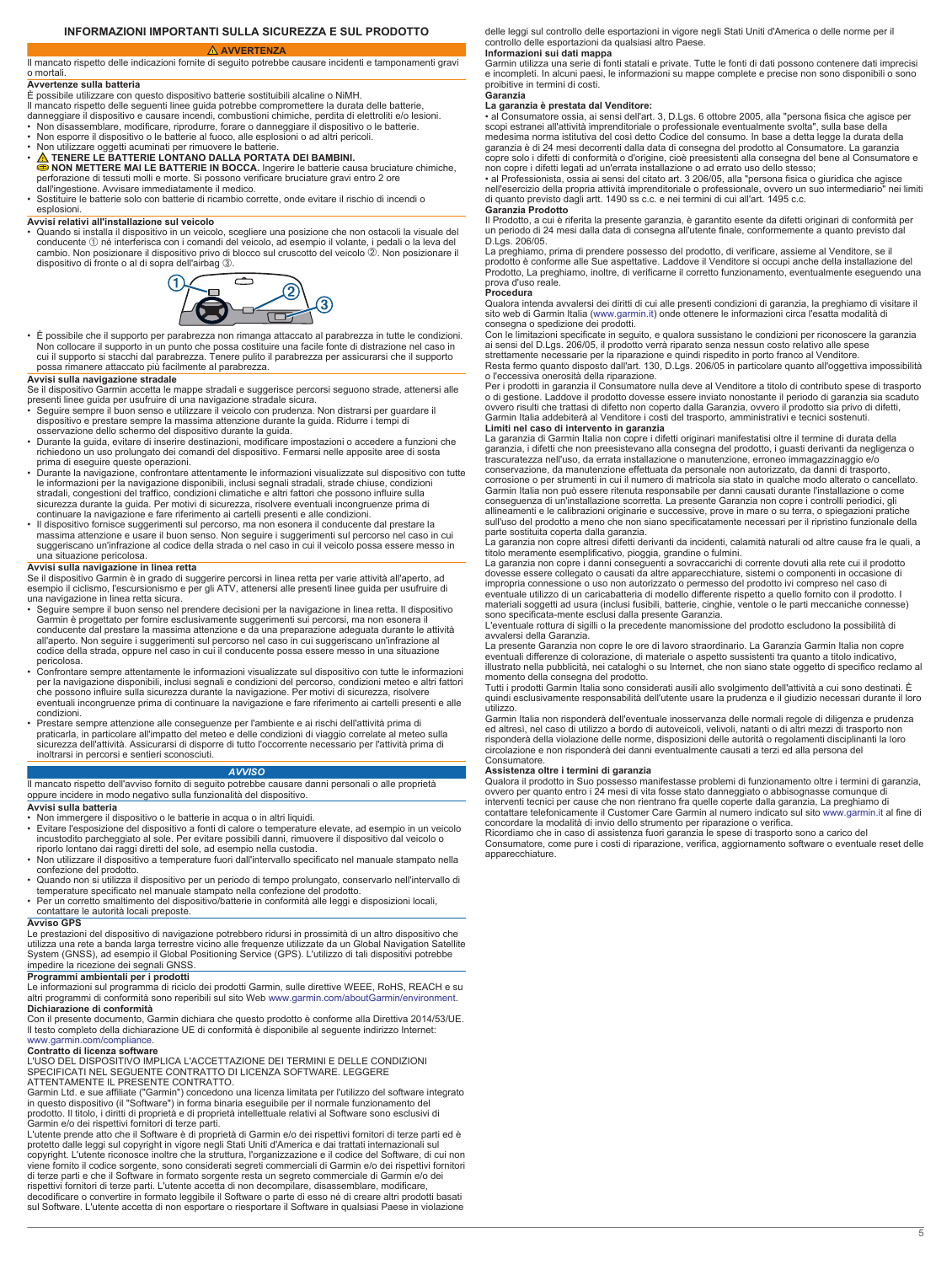### **WICHTIGE SICHERHEITS- UND PRODUKTINFORMATIONEN**

### **WARNUNG**

### <span id="page-5-0"></span>Falls Sie folgende Warnungen nicht beachten, könnte es zu einem Unfall oder Zusammenstoß mit schweren oder sogar tödlichen Verletzungen kommen.

**Akkuwarnungen**

In diesem Gerät können auswechselbare Alkalibatterien oder NiMH-Akkus verwendet werden. Ein Missachten dieser Richtlinien kann zur Verkürzung der Betriebsdauer der Batterien oder zu Schäden am Gerät, zu Feuer, chemischen Verätzungen, Auslaufen des Elektrolyts und/oder Verletzungen führen.

- Das Gerät oder die Batterien dürfen nicht zerlegt, verändert, zu einem neuen Produkt verarbeitet, durchbohrt oder beschädigt werden. • Setzen Sie das Gerät nicht Feuer, Explosionen oder anderen Gefahrenquellen aus.
- 
- Verwenden Sie keine scharfen Gegenstände zum Entnehmen der auswechselbaren Batterien.<br>● NEWAHREN SIE BATTERIEN AUSSERHALB DER REICHWEITE VON KINDERN AUF.<br>● NEHMEN SIE BATTERIEN NIEMALS IN DEN MUND. Ein Verschlucken kann Verbrennungen können innerhalb von 2 Stunden nach dem Verschlucken auftreten. Suchen Sie umgehend einen Arzt auf.
- Ersetzen Sie die Akkus nur mit korrekten Ersatzakkus. Bei Verwendung anderer Batterien besteht Brand- oder Explosionsgefahr.

### **Warnungen zur Befestigung im Fahrzeug**

• Befestigen Sie das Gerät in einem Fahrzeug so, dass die Sicht des Fahrers nicht beeinträchtigt wird À und die Bedienelemente des Fahrzeugs (z. B. Lenkrad, Pedale oder Schalthebel) frei zugänglich sind. Legen Sie das Gerät nicht ungesichert auf dem Armaturenbrett ab 2. Bringen Sie das Gerät nicht vor oder über einem Airbag an Â.



• Die Halterung für die Windschutzscheibe kann sich unter Umständen von der Windschutzscheibe lösen. Befestigen Sie die Halterung nicht an einer Stelle, an der sie eine Ablenkung darstellen könnte, falls sie sich löst. Achten Sie darauf, dass die Windschutzscheibe sauber ist, damit die Halterung an der Windschutzscheibe hält.

#### **Warnungen zur Straßennavigation**

Wenn das Garmin Gerät Straßenkarten unterstützt und Routenvorschläge für die Navigation auf Straßen unterbreitet, folgen Sie diesen Richtlinien, um eine sichere Straßennavigation zu gewährleisten.

- Fahren Sie stets aufmerksam, und halten Sie die Regeln für sicheres Fahren ein. Lassen Sie sich
- beim Fahren nicht vom Gerät ablenken, und achten Sie stets auf die Verkehrslage. Sehen Sie<br>während der Fahrt so kurz und so wenig wie möglich auf den Bildschirm des Geräts.<br>• Sie sollten während der Fahrt nicht den Zielort
- Vorschriften dies zulassen, um solche Vorgänge auszuführen. Beachten Sie beim Fahren immer aufmerksam alle verfügbaren Informationen und Navigationshilfen, z. B. Straßenschilder, Straßensperrungen, Straßenbedingungen, Verkehrsstaus, Wetterbedingungen<br>und andere Faktoren, die sich auf die Fahrsicherheit auswirken können. Aus Sicherheitsgründen<br>sollten Sie Diskrepanzen zwischen bevor Sie die Fahrt fortsetzen. Im Zweifelsfall müssen Sie immer Schilder und Bedingungen beachten.
- Eine Funktion des Geräts besteht darin, dem Benutzer Routen vorzuschlagen. Das Gerät soll nicht die Aufmerksamkeit des Fahrers und dessen Urteilsvermögen ersetzen. Halten Sie sich nicht an Routenvorschläge, wenn diese ungesetzliche Fahrweisen beinhalten oder das Fahrzeug in eine gefährliche Situation bringen würden.

### **Warnungen zur Luftlinien-Navigation**

Wenn das Garmin Gerät Luftlinien für verschiedene Outdoor-Aktivitäten wie Radfahren, Wandern und für Quads vorschlagen kann, folgen Sie diesen Richtlinien, um eine sichere Luftlinien-Navigation zu gewährleisten.

- Verlassen Sie sich bei Entscheidungen bezüglich der Luftlinien-Navigation auf den gesunden Menschenverstand. Das Garmin Gerät wurde entwickelt, um Routenvorschläge zu unterbreiten. Es soll nicht die Aufmerksamkeit des Benutzers und eine ordnungsgemäße Vorbereitung für Outdoor-Aktivitäten ersetzen. Halten Sie sich nicht an Routenvorschläge, wenn diese eine ungesetzliche<br>Route beinhalten oder Sie in eine gefährliche Situation bringen würden.<br>• Beachten Sie immer aufmerksam alle verfügbaren Infor
- Schilder und Schilder und Bedingungen für Wege/Pfade, Wetterbedingungen und andere Faktoren,<br>die sich während der Navigation auf die Sicherheit auswirken können. Aus Sicherheitsgründen<br>sollten Sie Diskrepanzen zwischen de beachten
- Beachten Sie stets Umweltbedingungen und die jeweiligen Risiken, bevor Sie mit Aktivitäten im Gelände beginnen. Das gilt insbesondere für Auswirkungen, die Wetter und wetterbedingte<br>Bedingungen der Wege/Pfade auf die Sicherheit der Aktivität haben können. Vergewissern Sie sich,<br>dass Sie über die richtige Ausrüstung unbekannten Wegen und Pfaden navigieren.

#### *HINWEIS*

Die Nichteinhaltung des folgenden Hinweises kann zu Personen- oder Sachschäden führen oder die Funktionsweise des Geräts beeinträchtigen.

#### **Hinweise zur Batterie**

- 
- Tauchen Sie Gerät oder Akkus nicht in Wasser oder andere Flüssigkeiten ein.<br>• Halten Sie das Gerät von Hitzequellen oder Umgebungen mit hohen Temperaturen fern, z. B.<br>• direkter Sonneneinstrahlung in einem Fahrzeug. Schäden aus dem Fahrzeug, oder lagern Sie ihn so, dass er vor direkter Sonneneinstrahlung<br>oeschützt ist (beispielsweise im Handschuhfach).<br>• Das Gerät darf nicht außerhalb des Temperaturbereichs betrieben werden, der im g
- Handbuch aus dem Lieferumfang angegeben ist. Wenn das Gerät für einen längeren Zeitraum aufbewahrt wird, muss die Lagertemperatur innerhalb
- 
- des Bereichs liegen, der im gedruckten Handbuch aus dem Lieferumfang angegeben ist.<br>• Wenden Sie sich zur ordnungsgemäßen, im Einklang mit anwendbaren örtlichen Gesetzen und<br>• Bestimmungen stehenden Entsorgung von Gerät un Abfallentsorgungsstelle.

#### **GPS-Hinweis**

Die Leistung des Navigationsgeräts ist u. U. eingeschränkt, wenn es in der Nähe von Geräten<br>verwendet wird, die ein terrestrisches Breitbandnetz nutzen, dessen Frequenzen nahe der von einem<br>GNSS (Global Navigation Satellit Frequenzen liegen. Die Verwendung dieser Geräte kann den Empfang von GNSS-Signalen beeinträchtigen.

#### **Umweltschutzprogramme für das Produkt**

Informationen zum Produktrecyclingprogramm von Garmin sowie zur WEEE-, RoHS- und REACH-Richtlinie und zu anderen Programmen zur Einhaltung von Richtlinien finden Sie unter [www.garmin.com/aboutGarmin/environment](http://www.garmin.com/aboutGarmin/environment).

**Konformitätserklärung**<br>Garmin erklärt hiermit, dass dieses Produkt der Direktive 2014/53/EU entspricht. Der vollständige Text der EU-Konformitätserklärung ist unter folgender Internetadresse verfügbar: [www.garmin.com](http://www.garmin.com/compliance) [/compliance](http://www.garmin.com/compliance).

**Software-Lizenzvereinbarung**<br>DURCH DIE VERWENDUNG DES GERÄTS STIMMEN SIE DEN BEDINGUNGEN DER FOLGENDEN<br>SOFTWARE-LIZENZVEREINBARUNG ZU. LESEN SIE DIE LIZENZVEREINBARUNG AUFMERKSAM DURCH.

Garmin Ltd. und deren Tochtergesellschaften ("Garmin") gewähren Ihnen im Rahmen des normalen<br>Betriebs dieses Geräts eine beschränkte Lizenz zur Verwendung der in diesem Gerät im Binärformat

integrierten Software (die "Software"). Verfügungsrechte, Eigentumsrechte und Rechte am geistigen<br>Eigentum an der Software verbleiben bei Garmin und/oder deren Drittanbietern.

Sie erkennen an, dass die Software Eigentum von Garmin und/oder dessen Drittanbietern ist und durch die Urheberrechte der Vereinigten Staaten von Amerika und internationale Urheberrechtsabkommen geschützt ist. Weiterhin erkennen Sie an, dass Struktur, Organisation und Code der Software, für die<br>kein Quellcode zur Verfügung gestellt wird, wertvolle Betriebsgeheimnisse von Garmin und/oder<br>dessen Drittanbietern sind Garmin und/oder deren Drittanbietern bleibt. Sie verpflichten sich, die Software oder Teile davon nicht zu dekompilieren, zu deassemblieren, zu verändern, zurückzuassemblieren, zurückzuentwickeln, in eine allgemein lesbare Form umzuwandeln oder ein von der Software abgeleitetes Werk zu erstellen. Sie verpflichten sich, die Software nicht in ein Land zu exportieren oder zu reexportieren, das nicht im Einklang mit den Exportkontrollgesetzen der Vereinigten Staaten von Amerika oder den Exportkontrollgesetzen eines anderen, in diesem Zusammenhang relevanten Landes steht.

**Kartendaten-Informationen** Garmin verwendet eine Kombination aus öffentlichen und privaten Datenquellen. Nahezu alle Datenquellen enthalten in bestimmtem Ausmaß ungenaue oder unvollständige Daten. In einigen Ländern sind vollständige und genaue Karteninformationen nicht erhältlich oder unverhältnismäßig teuer.

**Eingeschränkte Gewährleistung**<br>DIESE EINGESCHRÄNKTE GEWÄHRLEISTUNG GEWÄHRT IHNEN BESTIMMTE GESETZLICHE<br>RECHTE; AUSSERDEM HABEN SIE GGF. ANDERE GESETZLICHE RECHTE, DIE JE NACH BUNDESLAND (BZW. LAND ODER PROVINZ) VARIIEREN. GARMIN SCHRÄNKT ANDERE<br>GESETZLICHE RECHTE, DIE IHNEN GEMÄSS DEN GESETZEN IHRES BUNDESLANDES (BZW. IHRES LANDES ODER IHRER PROVINZ) U. U. ZUSTEHEN, NICHT EIN, UND SETZT DIESE AUCH<br>NICHT AUS. DIE GESETZE IHRES BUNDESLANDES, IHRES LANDES ODER IHRER PROVINZ<br>BIETEN IHNEN EINEN VOLLSTÄNDIGEN EINBLICK IN IHRE RECHTE.

Für nicht für die Luftfahrt vorgesehenen Produkte gilt ab dem Kaufdatum eine einjährige Garantie auf Material- und Verarbeitungsfehler. Innerhalb dieses Zeitraums repariert oder ersetzt Garmin nach<br>eigenem Ermessen alle bei ordnungsgemäßer Verwendung ausgefallenen Komponenten. Diese<br>Reparatur- und Austauscharbeiten sind f (ii) Verschleißteile wie Batterien, sofern Produktschäden nicht auf Material- oder Verarbeitungsfehler<br>zurückzuführen sind, (iii) durch Unfälle, Missbrauch, unsachgemäße Verwendung, Wasser,<br>Überschwemmung, Feuer oder ander

(v) Schäden an einem Produkt, das ohne die ausdrückliche schriftliche Genehmigung von Garmin modifiziert oder geändert wurde, oder (vi) Schäden an einem Produkt, das mit Netz- und/oder Datenkabeln verbunden wurde, die nicht von Garmin bereitgestellt wurden. Darüber hinaus behält<br>Garmin sich das Recht vor, Garantieansprüche für Produkte oder Dienstleistungen abzulehnen, die<br>unter Verstoß gegen die Gesetze

dürfen nicht für Zwecke verwendet werden, die präzise Messungen von Richtungen, Distanzen,<br>Positionen oder Topografien erfordern. Garmin übernimmt keinerlei Gewährleistungen im Hinblick auf<br>die Richtigkeit oder Vollständig

Außerdem findet diese eingeschränkte Gewährleistung keinerlei Anwendung auf Leistungseinschränkungen eines Navigationsprodukts von Garmin, die sich durch die Verwendung des<br>Geräts in der Nähe von Telefonen oder anderen Geräten ergeben, die ein terrestrisches Breitbandnetz<br>nutzen, dessen Frequenzen Global Positioning Service (GPS) verwendeten Frequenzen liegen, noch ist Garmin für diese Leistungseinschränkungen verantwortlich. Die Verwendung dieser Geräte kann den Empfang von

GNSS-Signalen beeinträchtigen.<br>IM NACH GELTENDEN RECHT MAXIMAL ZULÄSSIGEN UMFANG GELTEN DIE IN DIESER<br>EINGESCHRÄNKTEN GEWÄHRLEISTUNG AUFGEFÜHRTEN GEWÄHRLEISTUNGEN UND<br>RECHTSMITTEL EXKLUSIV UND SCHLIESSEN JEGLICHE AUSDRÜCKL STILLSCHWEIGENDE, GESETZLICHE ODER ANDERWEITIGE GEWÄHRLEISTUNGEN UND<br>RECHTSMITTEL AUS, U. A. STILLSCHWEIGENDE GEWÄHRLEISTUNGEN ZU<br>HANDELSTAUGLICHKEIT ODER EIGNUNG FÜR EINEN BESTIMMTEN ZWECK, GESETZLICHE ODER ANDERWEITIGE GEWÄHRLEISTUNGEN, UND GARMIN SCHLIESST DIE VORGENANNTEN<br>GEWÄHRLEISTUNGEN UND RECHTSMITTEL AUSDRÜCKLICH AUS. DIESE EINGESCHRÄNKTE GEWÄHRLEISTUNG GEWÄHRT IHNEN BESTIMMTE GESETZLICHE RECHTE; AUSSERDEM<br>HABEN SIE GGF. ANDERE GESETZLICHE RECHTE, DIE JE NACH BUNDESLAND BZW. LAND<br>VARIIEREN. FALLS STILLSCHWEIGENDE GEWÄHRLEISTUNGEN GEMÄSS DEN GESETZEN<br>IHRES B IST DIE DAUER DERARTIGER GEWÄHRLEISTUNGEN AUF DIE DAUER DIESER<br>EINGESCHRÄNKTEN GEWÄHRLEISTUNG BESCHRÄNKT. IN EINIGEN BUNDESLÄNDERN (BZW.<br>LÄNDERN UND PROVINZEN) IST DIE EINSCHRÄNKUNG DER DAUER EINER<br>EINGESCHRÄNKTEN GEWÄHRLE IN KEINERLEI FALL HAFTET GARMIN BEI EINEM GARANTIEANSPRUCH FÜR BEILÄUFIG ENTSTANDENE, KONKRETE, INDIREKTE SCHÄDEN ODER FOLGESCHÄDEN, DIE DURCH DIE<br>SACH- ODER UNSACHGEMÄSSE VERWENDUNG ODER DIE NICHTVERWENDBARKEIT DIESES<br>PRODUKTS ODER DEFEKTE DES PRODUKTS ENTSTEHEN. IN EINIGEN BUNDESLÄNDERN (SOWIE LÄNDERN UND PROVINZEN) IST DER AUSSCHLUSS VON BEILÄUFIG ENTSTANDENEN ODER FOLGESCHÄDEN NICHT GESTATTET; IN EINEM SOLCHEN FALL TREFFEN DIE

VORGENANNTEN AUSSCHLÜSSE NICHT AUF SIE ZU. Falls Sie während des Gewährleistungszeitraums gemäß dieser eingeschränkten Gewährleistung<br>einen Garantieanspruch geltend machen, geht Garmin nach eigenem Ermessen folgendermaßen vor<br>und (i) repariert das Gerät mit neuen T von Garmin erfüllen, (ii) ersetzt das Gerät durch ein neues oder überarbeitetes Gerät, das die Qualitätsstandards von Garmin erfüllt, oder (iii) tauscht das Gerät aus, wobei der volle Kaufpreis erstattet wird. DIESE RECHTSMITTEL SIND DIE EINZIGEN IHNEN IM FALLE EINES<br>GARANTIEANSPRUCHS ZUR VERFÜGUNG STEHENDEN RECHTSMITTEL. Für reparierte oder<br>ersetzte Geräte gilt eine Gewährleistung von 90 Tagen. Falls für das ein ursprünglichen einjährigen Garantie, wobei der jeweils längere Zeitraum Anwendung findet.<br>Bevor Sie einen Garantieanspruch geltend machen, sehen Sie sich die unter support.garmin.com<br>verfügbaren Online-Hilferessourcen an. weiterhin nicht ordnungsgemäß funktioniert, wenden Sie sich an eine von Garmin autorisierte Serviceeinrichtung in dem Land, in dem Sie das Produkt ursprünglich erworben haben, oder folgen Sie den Anweisungen unter [support.garmin.com](http://www.support.garmin.com), um einen Garantieanspruch geltend zu machen. Falls Sie<br>sich in den USA befinden, können Sie sich auch telefonisch an 1-800-800-1020 wenden. Falls Sie einen Garantieanspruch außerhalb des Landes geltend machen, in dem Sie das Produkt ursprünglich erworben haben, kann Garmin nicht garantieren, dass die zum Reparieren oder Ersetzen des Produkts erforderlichen Teile und Produkte verfügbar sein werden; dies ist auf unterschiedliche Produktangebote und geltende Standards, Gesetze und Vorschriften zurückzuführen. In diesem Fall kann Garmin nach eigenem Ermessen und gemäß anwendbaren Gesetzen das Produkt reparieren<br>oder ersetzen, wobei vergleichbare Garmin Produkte und Teile verwendet werden, oder verlangen,<br>dass Sie das Produkt an eine von Garmin verbundene Steuern und Gebühren aufzukommen. In einigen Fällen können Garmin und seine Händler<br>Ihr Produkt nicht in einem anderen Land als dem Land warten, in dem Sie das Produkt nicht ursprünglich erworben haben, oder das reparierte oder ersetzte Produkt in dieses Land<br>zurückschicken; dies ist auf geltende Standards, Gesetze und Vorschriften zurückzuführen.<br>**Käufe über Onlineaktionen:** Für Produkte, die

Garmin. Online-Auktionsbestätigungen werden für Garantieansprüche nicht akzeptiert. Hierfür ist das Original oder eine Kopie des Kaufbelegs des ursprünglichen Einzelhändlers erforderlich. Garmin ersetzt keine fehlenden Komponenten bei Paketsendungen, die über Online-Auktionen erworben wurden.

**Internationale Käufe:** Für über internationale Vertriebspartner außerhalb der USA erworbene Geräte gilt möglicherweise abhängig vom jeweiligen Land eine separate Garantie. Sofern zutreffend wird diese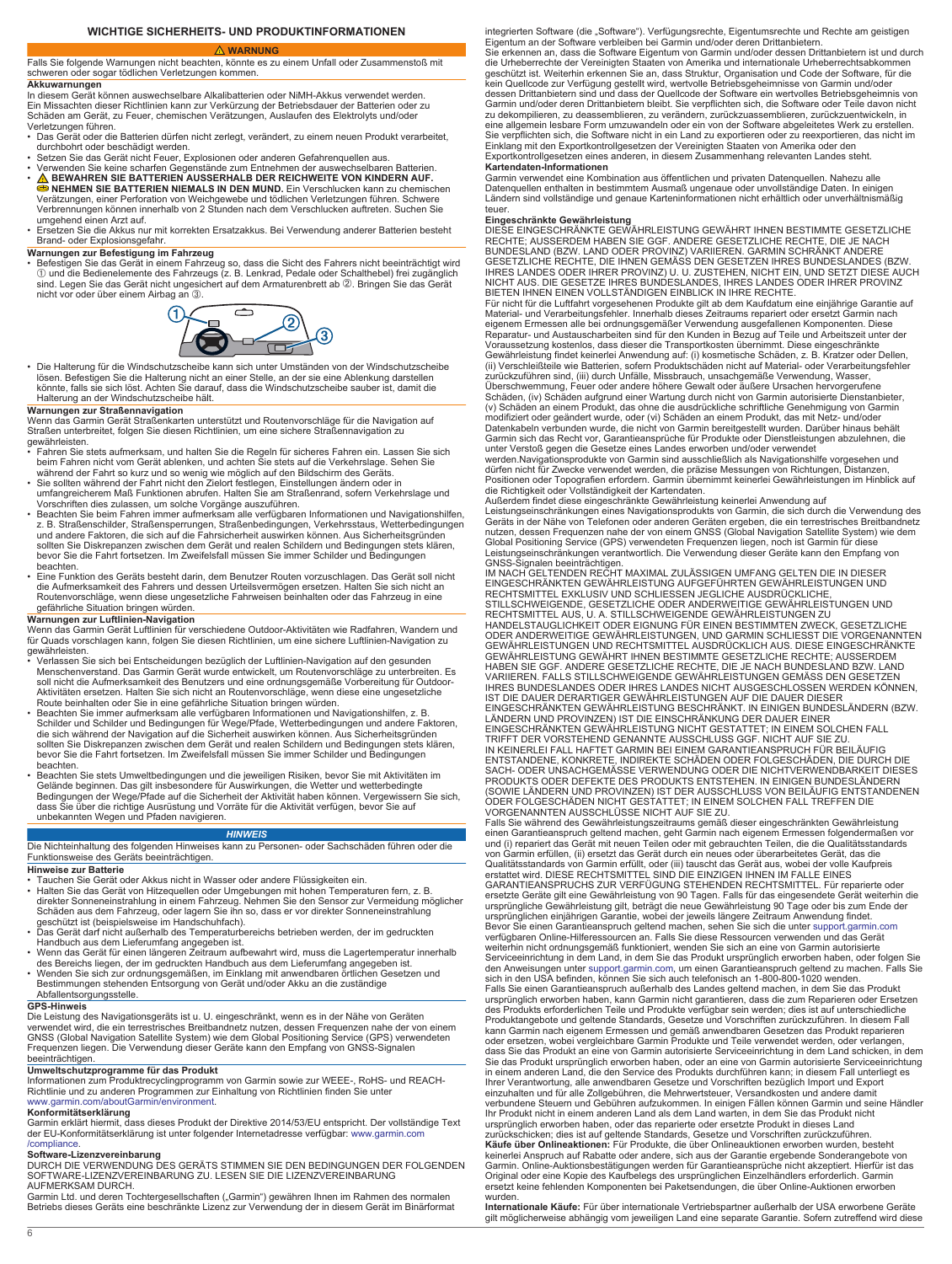Garantie von dem Vertriebspartner im jeweiligen Land angeboten, der auch den lokalen Service für das Gerät durchführt. Garantien von Vertriebspartnern gelten nur in dem für den Vertrieb vorgesehenen Gebiet.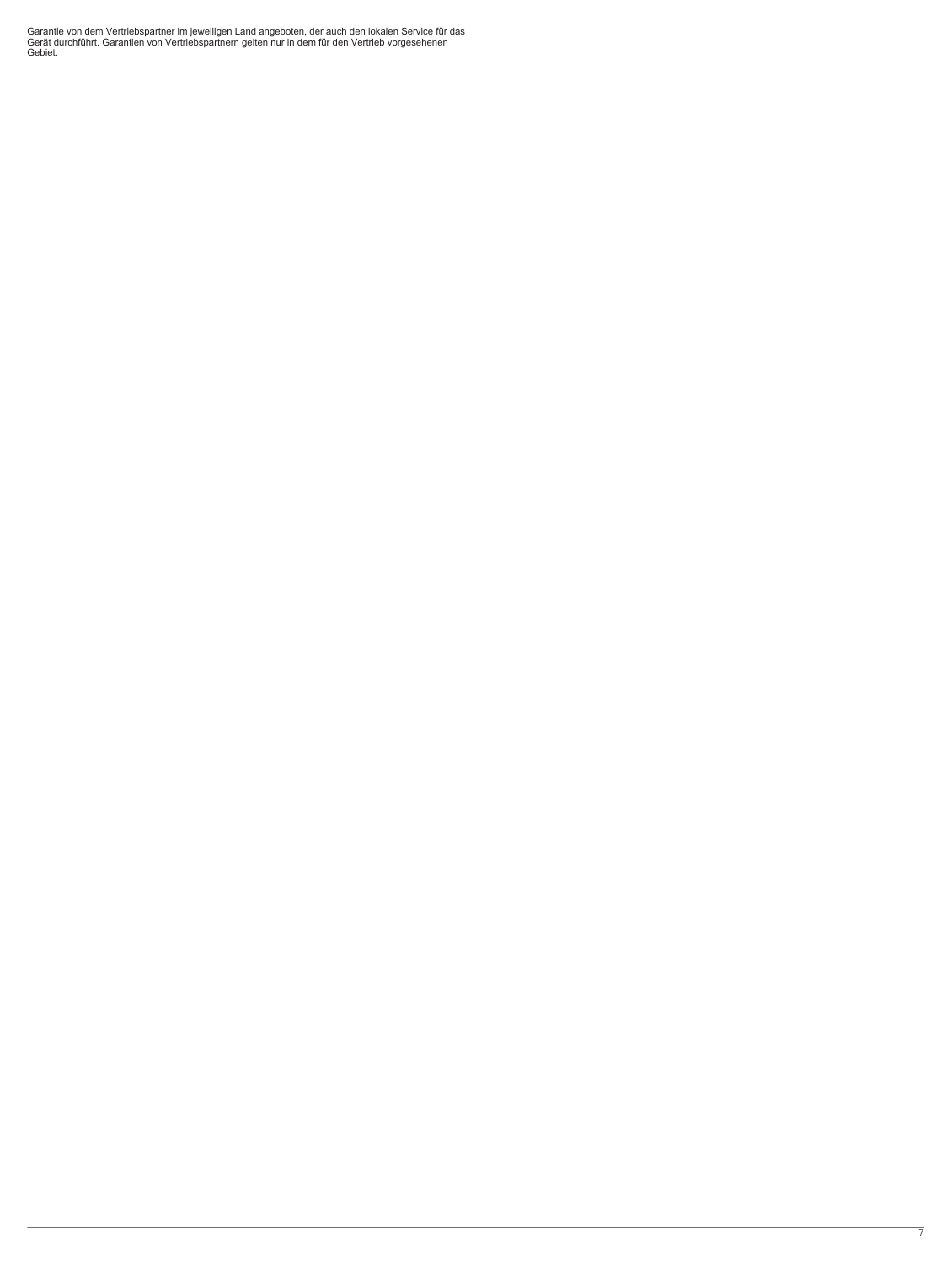### <span id="page-7-0"></span>**INFORMACIÓN IMPORTANTE SOBRE EL PRODUCTO Y TU SEGURIDAD**

### **ADVERTENCIA**

Si no se cumplen las siguientes advertencias, se pueden provocar accidentes o colisiones que tengan como consecuencia la muerte o lesiones graves. **Advertencias sobre la pila/batería**

En este dispositivo se pueden utilizar pilas alcalinas o de NiMH sustituibles. Si no se siguen estas indicaciones, puede reducirse el ciclo vital de las pilas o se pueden producir riesgos de daños al dispositivo, fuego, quemaduras químicas, fuga de electrolitos y heridas. • No desmontes, modifiques, reacondiciones, perfores ni dañes el dispositivo o las pilas.

- 
- No expongas el dispositivo o la batería al fuego, explosiones u otros riesgos.<br>• No utilices un objeto puntiagudo para retirar las pilas extraíbles.<br>• <u> A </u> MANTÉN LAS PILAS FUERA DEL ALCANCE DE LOS NIÑOS.
- **NO TE PONGAS NUNCA LAS PILAS EN LA BOCA.** La ingestión puede producir quemaduras químicas, perforación del tejido blando y la muerte. Se pueden producir quemaduras graves en un plazo de hasta 2 horas tras la digestión. Busca atención médica de forma inmediata.
- Sustituye las pilas únicamente con pilas de sustitución adecuadas. Utilizar otras pilas conlleva un

## riesgo de fuego o explosión.

**Avisos sobre instalación en el vehículo** • Cuando instales el dispositivo en un vehículo, no lo coloques de forma que obstaculice la visión de la carretera del conductor  $\overline{D}$  o interfiera con los controles de manejo del vehículo, como el volante, los pedales o las palancas de transmisión. No lo coloques de forma insegura en el salpicadero del vehículo 2. No sitúes el dispositivo delante de un airbag ni encima de éste 3.



• Puede que el soporte del parabrisas no se quede fijo en todas las situaciones. No coloques el soporte donde pueda suponer una distracción si se suelta. Mantén el parabrisas limpio para que el soporte permanezca fijo.

**Avisos sobre la navegación en calles** Si tu dispositivo Garmin admite callejeros y sugiere rutas por carretera, sigue estas directrices para garantizar una navegación segura en carretera.

- Usa siempre tu mejor criterio y conduce el vehículo de forma segura. No dejes que el dispositivo te distraiga mientras conduces. Presta siempre una atención total a todas las condiciones de conducción. Reduce el tiempo que empleas en visualizar la pantalla del dispositivo mientras conduces.
- No introduzcas destinos, cambies configuraciones ni accedas a ninguna función que requiera un uso prolongado de los controles del dispositivo mientras conduces. Detén el vehículo de forma segura y
- en un lugar permitido antes de efectuar dichas operaciones. Al navegar, compara atentamente la información que aparece en el dispositivo con todas las fuentes de navegación disponibles, como las señales de tráfico, las carreteras cortadas, las condiciones<br>meteorológicas y de la carretera, los atascos y demás factores que puedan afectar a la seguridad<br>mientras se conduce. Para tu
- El dispositivo se ha diseñado para proporcionarte sugerencias para tu ruta. No es un sustituto de la atención y el criterio del conductor. No sigas las sugerencias de rutas si indican una maniobra ilegal
- o si implican que el vehículo quede en una posición no segura. **Avisos sobre navegación fuera de carretera**

Si tu dispositivo Garmin tiene la opción de sugerir rutas fuera de carretera para distintas actividades al aire libre como, por ejemplo, ciclismo, excursionismo o actividades en vehículo todoterreno, sigue

- estas directrices para garantizar una navegación segura fuera de carretera.<br>• Utiliza siempre tu mejor criterio y haz uso del sentido común cuando tomes decisiones relacionadas<br>• Con la navegación fuera de carretera. El di para las actividades al aire libre. No sigas las sugerencias de ruta si indican un trayecto ilegal o si implican que te encuentres en una posición no segura.
- Compara siempre atentamente la información que se muestra en el dispositivo con todas las fuentes de navegación disponibles, entre las que se incluyen las señales y condiciones de los senderos, las condiciones meteorológicas y otros factores que puedan afectar a la seguridad durante la navegación. Para tu seguridad, resuelve siempre cualquier discrepancia antes de continuar con la
- navegación y presta atención a las señales y a las condiciones existentes.<br>• Ten siempre en cuenta los efectos sobre el medioambiente y los riesgos inherentes de la actividad<br>• antes de embarcarte en actividades fuera de c tienen en la seguridad de la actividad que realices, el tiempo y las condiciones de los senderos derivadas de las condiciones meteorológicas. Asegúrate de que dispones del equipo y los suministros apropiados para la actividad antes de navegar por rutas y senderos con los que no estés familiarizado.

### *AVISO*

Si no se tiene en cuenta el siguiente aviso, podrían producirse lesiones personales o daños materiales,<br>y la funcionalidad del dispositivo podría verse afectada negativamente. **Avisos sobre la batería**

- ∙ No sumerjas el dispositivo o la batería en agua u otros líquidos.<br>∙ No dejes el dispositivo expuesto a fuentes de calor o en lugares con altas temperaturas, como<br>− pudiera ser un vehículo aparcado al sol. Para evi dispositivo del vehículo o guárdalo para que no quede expuesto a la luz solar directa (por ejemplo, colócalo en la guantera).
- No manejes el dispositivo si la temperatura está fuera del intervalo indicado en la versión impresa del manual, incluido en la caja del producto.
- Cuando guardes el dispositivo durante un período de tiempo prolongado, consérvalo respetando el intervalo de temperatura que se indica en la versión impresa del manual, incluido en la caja del
- producto. Ponte en contacto con el servicio local de recogida de basura para desechar el dispositivo o la pila de forma que cumpla todas las leyes y normativas locales aplicables.

#### **Aviso sobre el GPS**

El dispositivo de navegación puede sufrir una degradación en el funcionamiento si se utiliza cerca de cualquier dispositivo que utilice una red de banda ancha terrestre que funcione con frecuencias próximas a las utilizadas por cualquier sistema global de navegación por satélite (GNSS), como el<br>servicio de posicionamiento global (GPS). El uso de dichos dispositivos puede impedir la recepción de señales GNSS.

### **Programas medioambientales para el producto**

Puedes consultar la información acerca del programa de reciclado de productos de Garmin y la directiva WEEE, RoHS y REACH, así como de otros programas de cumplimiento en [www.garmin.com](http://www.garmin.com/aboutGarmin/environment) [/aboutGarmin/environment](http://www.garmin.com/aboutGarmin/environment).

**Declaración de conformidad**<br>Por la presente, Garmin declara que este producto cumple con la Directiva 2014/53/UE. El texto<br>completo de la declaración de conformidad de la UE está disponible en la siguiente dirección de Internet: [www.garmin.com/compliance.](http://www.garmin.com/compliance)

#### **Conformidad con COFETEL/IFETEL**

La operación de este equipo está sujeta a las siguientes dos condiciones: (1) es posible que este equipo o dispositivo no cause interferencia perjudicial y (2) este equipo o dispositivo debe aceptar cualquier interferencia, incluyendo la que pueda causar su operación no deseada.

#### **Acuerdo de licencia del software**

AL UTILIZAR EL DISPOSITIVO, EL USUARIO SE COMPROMETE A RESPETAR LOS TÉRMINOS Y<br>CONDICIONES DEL SIGUIENTE ACUERDO DE LICENCIA DEL SOFTWARE. EL USUARIO<br>DEBERÁ LEER ESTE ACUERDO ATENTAMENTE.<br>Garmin Ltd. y sus subsidiarias ("G Software seguirán perteneciendo a Garmin y/o sus terceros proveedores

El usuario reconoce que el Software es propiedad de Garmin y/o sus proveedores terceros, y que está protegido por las leyes de propiedad intelectual de Estados Unidos y tratados internacionales de copyright. También reconoce que la estructura, la organización y el código del Software, del que no se facilita el código fuente, son secretos comerciales valiosos de Garmin y/o sus terceros proveedores, y que el Software en su formato de código fuente es un secreto comercial valioso de Garmin y/o sus<br>terceros proveedores. Por la presente, el usuario se compromete a no descompilar, desmontar,<br>modificar, invertir el montaje, las personas el Software o cualquier parte de éste ni crear cualquier producto derivado a partir del Software. Asimismo, se compromete a no exportar ni reexportar el Software a ningún país que contravenga las leyes de control de las exportaciones de Estados Unidos o de cualquier otro país aplicable.

#### **Información sobre datos de mapas**

Garmin utiliza una serie de fuentes de datos privadas y gubernamentales. Prácticamente todas las<br>fuentes de datos contienen algunos datos inexactos o incompletos. En algunos países, la información<br>completa y precisa de map

**Garantía limitada** ESTA GARANTÍA LIMITADA PROPORCIONA DERECHOS LEGALES ESPECÍFICOS AL USUARIO, QUIEN PODRA TENER OTROS DERECHOS LEGALES QUE PUEDEN VARIAR SEGUN LA<br>REGIÓN, EL PÁÍS O LA PROVINCIA. GARMIN NO EXCLUYE, LIMITA NI SUSPENDE OTROS<br>DERECHOS LEGALES QUE EL USUARIO PUEDA TENER EN VIRTUD DE LAS LEYES DE SU<br>REGIÓ USUARIO DEBERÁ CONSULTAR LAS LEYES VIGENTES EN SU REGIÓN, PAÍS O PROVINCIA. Los productos no relacionados con la aviación están garantizados frente a defectos de materiales o mano de obra durante un año a partir de la fecha de compra. En este periodo, Garmin puede, según su criterio, reparar o sustituir cualquier componente que no funcione correctamente. Estas reparaciones o sustituciones se realizarán sin coste alguno para el cliente en concepto de piezas o mano de obra, siempre y cuando el cliente se haga responsable de los gastos de envío. Esta garantía limitada no se aplica a: (i) los daños estéticos, tales como arañazos, marcas o abolladuras; (ii) las piezas consumibles, tales como las baterías, a no ser que el daño se haya producido por un defecto de los materiales o de la mano de obra; (iii) los daños provocados por accidentes, uso inadecuado, el<br>agua, inundaciones, fuego, otras causas de fuerza mayor o causas externas; (iv) los daños<br>provocados por reparaciones reali daños ocurridos en productos que hayan sido modificados o alterados sin la autorización por escrito de Garmin; o (vi) los daños ocurridos en productos conectados a la fuente de alimentación y/o cables de datos no suministrados por Garmin. Además, Garmin se reserva el derecho a rechazar reclamaciones de garantía de productos o servicios obtenidos y/o utilizados en contra de las leyes de cualquier país.Los productos de navegación Garmin se han diseñado solamente para proporcionar ayuda durante el viaje y no deberán utilizarse con ningún propósito que requiera el cálculo preciso de una dirección, distancia, ubicación o topografía. Garmin no garantiza la precisión ni la integridad de los

datos de mapas. Esta garantía limitada tampoco se aplica a, y Garmin no se hace responsable de, la degradación en el funcionamiento de cualquier producto de navegación de Garmin que derive de su uso cerca de cualquier dispositivo de mano u otro dispositivo que utilice una red de banda ancha terrestre que<br>funcione con frecuencias próximas a las frecuencias utilizadas por cualquier sistema global de<br>navegación por satélite (GNSS

dispositivos puede impedir la recepción de señales GNSS.<br>HASTA EL LÍMITE MÁXIMO PERMITIDO POR LA LEY EN VIGOR, LAS GARANTÍAS Y RECURSOS<br>EXPRESADOS EN ESTA GARANTÍA LIMITADA SON EXCLUSIVOS Y SUSTITUYEN A<br>CUALESQUIERA OTRAS COMERCIABILIDAD O IDONEIDAD PARA UN FIN DETERMINADO, YA SEAN REGLAMENTARIAS<br>O DE OTRO TIPO. ESTA GARANTÍA LIMITADA PROPORCIONA DERECHOS LEGALES<br>ESPECÍFICOS AL USUARIO, QUIEN PODRÁ TENER OTROS DERECHOS LEGALES QUE<br>PUEDEN VA GARANTÍAS IMPLÍCITAS EN VIRTUD DE LAS LEYES DE LA REGIÓN O PAÍS DEL USUARIO,<br>DICHAS GARANTÍAS SE LIMITAN A LA DURACIÓN DE ESTA GARANTÍA LIMITADA. EN ALGUNAS<br>REGIONES, PAÍSES Y PROVINCIAS, NO SE PERMITEN LIMITACIONES DE DUR GARANTÍAS IMPLÍCITAS, POR LO QUE ES POSIBLE QUE LA LIMITACIÓN ANTERIOR NO SE APLIQUE AL USUARIO.

EN CASO DE INCUMPLIMIENTO DE LA GARANTIA, GARMIN NO SE HARA RESPONSABLE BAJO<br>NINGÚN CONCEPTO DE LOS DAÑOS IMPREVISTOS, ESPECIALES, INDIRECTOS O<br>EMERGENTES, TANTO SI SON RESULTADO DE LA UTILIZACIÓN, MALA UTILIZACIÓN O<br>DESCO

SEA APLICABLE EN EL CASO DEL USUARIO.<br>Si durante el periodo de garantía, el usuario solicita un servicio de garantía de acuerdo con esta<br>Garantía limitada, Garmin llevará a cabo, según su criterio, una de las siguientes op estándares de calidad de Garmin; (ii) sustituir el dispositivo por un dispositivo nuevo o un dispositivo<br>restaurado que cumpla con los estándares de calidad de Garmin; (iii) cambiar el dispositivo por un<br>reembolso completo EXCLUSIVO EN CASO DE INCUMPLIMIENTO DE LA GARANTÍA. Los dispositivos reparados o<br>sustituidos tienen una garantía de 90 días. Si la unidad enviada está cubierta por la garantía original, la<br>nueva garantía es de 90 días o ha aplicable el periodo de mayor duración.

Antes de solicitar el servicio de garantía, el usuario deberá acceder a los recursos de ayuda en línea disponibles en [support.garmin.com](http://www.support.garmin.com) y consultarlos. Si el dispositivo sigue sin funcionar correctamente después de hacer uso de estos recursos, se deberá contactar con un centro de servicio autorizado de<br>Garmin del país donde se realizó la compra, o bien seguir las instrucciones disponibles en<br>[support.garmin.com](http://www.support.garmin.com) para obtener

Si se desea solicitar el servicio de garantía en un país distinto de donde se realizó la compra, Garmin no puede garantizar que las piezas y los productos necesarios para reparar o sustituir el producto estén disponibles debido a las diferencias en las ofertas de productos y los estándares, leyes y normativas de aplicación. En ese caso, Garmin puede, a su entera discreción y según las leyes

aplicables, reparar o sustituir el producto con productos y piezas de Garmin equiparables, o solicitar al<br>usuario que envíe su producto a un centro de servicio autorizado de Garmin del país donde se realizó<br>la compra o un mantenimiento de su producto, en cuyo caso el usuario será responsable de cumplir con todas las leyes y normativas de importación y exportación, así como de realizar el pago de todos los impuestos<br>de aduanas, IVA, gastos de envío y otros impuestos y gastos asociados. En algunos casos, es posible<br>que Garmin y sus dist país distinto de donde se realizó la compra, o devolver un producto reparado o sustituido en tal país debido a los estándares, leyes o normativas vigentes en el mismo.

Compras en subastas en línea: los productos que se adquieren a través de subastas en línea no<br>pueden formar parte de los descuentos u otras ofertas especiales de la cobertura de la garantía de<br>Garmin. No se aceptan las con establecimiento de compra original. Garmin no sustituirá componentes que falten de cualquier caja que se compre a través de una subasta en línea.

**Ventas internacionales:** según el país, los distribuidores internacionales pueden ofrecer una garantía por separado para los dispositivos adquiridos fuera de Estados Unidos. Si corresponde, los distribuidores locales de cada país ofrecen esta garantía y son estos distribuidores los que proporcionan un servicio local para el dispositivo. Las garantías del distribuidor son válidas solamente en el área de distribución proyectada.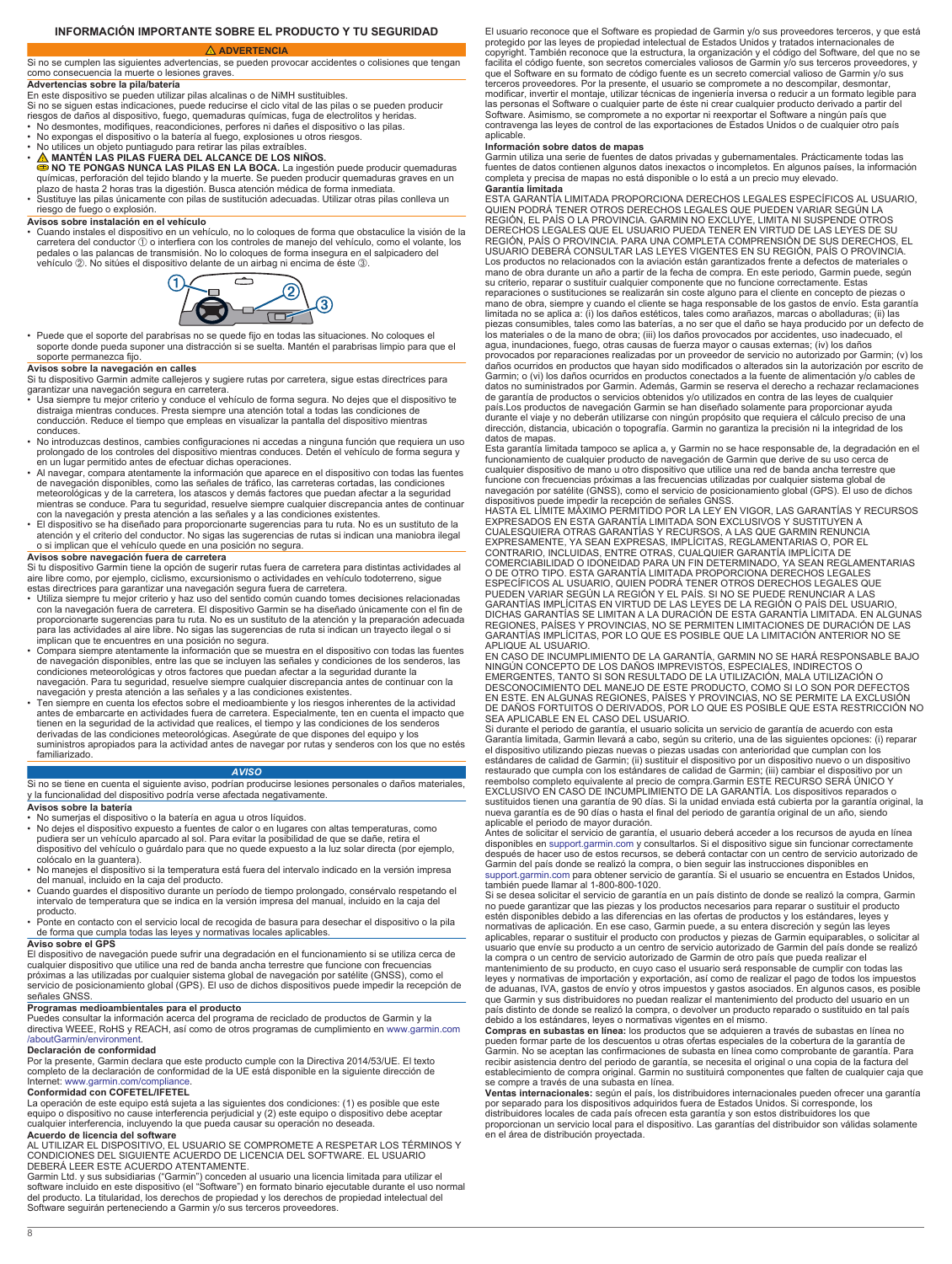### **INFORMAÇÕES IMPORTANTES DE SEGURANÇA E DO PRODUTO ATENÇÃO**

### <span id="page-8-0"></span>Não seguir os seguintes avisos pode resultar em acidente ou colisão e, consequentemente, morte ou

#### ferimentos graves **Avisos relativos à bateria**

Com este dispositivo podem ser utilizadas baterias alcalinas ou NiMH substituíveis. Em caso de incumprimento destas diretrizes, a vida útil das baterias poderá diminuir ou estas poderão apresentar o risco de provocar danos ao dispositivo, incêndios, queimaduras químicas, fuga de eletrólitos e/ou ferimentos.

- 
- Não desmonte, modifique, tente voltar a montar, perfure nem danifique o dispositivo ou as baterias.<br>• Não exponha o dispositivo ou as baterias a fogo, explosão ou outros elementos nocivos.<br>• Não utilize um objeto afia
- **A MANTENHA AS PILHAS/BATERIAS FORA DO ALCANCE DAS CRIANÇAS.**<br>● NUNCA COLOQUE AS PILHAS/BATERIAS NA BOCA. A ingestão pode levar a queimaduras<br>químicas, perfuração de tecidos moles e morte. Podem ocorrer queimaduras grav
- Substitua as baterias apenas por baterias de substituição adequadas. A utilização de outras baterias representa um risco de incêndio ou explosão.

### **Avisos relativos à instalação no veículo**

• Ao instalar o dispositivo num veículo, não o coloque onde possa obstruir a visão do condutor da estrada À ou interferir com os controlos do veículo, tais como o volante, os pedais ou a alavanca das mudanças. Não coloque o dispositivo no painel de instrumentos ② do veículo sem que esteja<br>devidamente fixado ao mesmo. Não coloque o dispositivo em frente ou sobre um airbag ③.



• O suporte do para-brisas pode não manter-se fixo ao para-brisas em determinadas circunstâncias. Não coloque o suporte num local onde possa constituir uma distração no caso de se soltar. Mantenha o para-brisas limpo para ajudar a assegurar que o suporte se mantém no para-brisas.

#### **Avisos de navegação em ruas**

Se o seu dispositivo Garmin aceitar mapas de ruas e sugerir rotas que indicam estradas, siga estas<br>diretrizes para garantir uma navegação segura na estrada.<br>• Tenha sempre bom senso e conduza o veículo em segurança. Não se

- reduza ao mínimo o tempo dedicado ao visionamento do ecrã do dispositivo.
- Durante a condução, não introduza destinos, altere as definições ou aceda a funções que exijam a utilização prolongada dos comandos do dispositivo. Para efetuar tais operações, encoste de forma
- legal e segura. Durante a navegação, compare cuidadosamente as informações apresentadas no dispositivo com todas as fontes de navegação disponíveis, incluindo os sinais de trânsito, cortes de estrada, condições do pavimento, congestionamento de trânsito, condições meteorológicas e outros fatores que possam afetar a segurança da condução. Por razões de segurança, esclareça todas as discrepâncias antes de continuar a navegação e respeite a sinalização e as condições.
- O dispositivo destina-se ao fornecimento de sugestões de rota. Não substitui a atenção e o bom senso do condutor. Não siga as sugestões de rota se estas sugerirem manobras ilegais ou que possam colocar o veículo numa situação de perigo.

#### **Avisos de navegação todo-o-terreno**

Se o seu dispositivo Garmin sugerir rotas todo-o-terreno para várias atividades ao ar livre, como andar de bicicleta, pedestrianismo e para veículos todo-o-terreno, siga estas diretrizes para garantir uma navegação todo-o-terreno segura.

- Tenha sempre consciência e bom senso ao tomar decisões de navegação todo-o-terreno. O<br> dispositivo Garmin destina-se apenas ao fornecimento de sugestões de rota. Não substitui a atenção<br>e a preparação adequada para as
- sugerirem um percurso ilegal ou se o colocarem numa situação de perigo. Compare sempre com atenção as informações apresentadas no dispositivo com todas as fontes de navegação disponíveis, incluindo a sinalização e condições dos trilhos, as condições meteorológicas<br>e outros fatores que possam afetar a segurança da navegação. Por razões de segurança, esclareça<br>todas as discrepâncias ant
- atividades todo-o-terreno. Tenha especial atenção ao impacto que o tempo e as condições dos<br>trilhos relacionadas com o tempo podem ter na segurança da atividade. Certifique-se de que possui<br>o equipamento e acessórios adequ desconhecidos.

#### *AVISO*

Não seguir o seguinte aviso pode resultar em danos materiais ou ferimentos, ou afetar negativamente o funcionamento do dispositivo.

#### **Avisos acerca da bateria**

- 
- Não molhe o dispositivo ou as baterias com água ou outros líquidos. Não deixe o dispositivo exposto a uma fonte de calor ou num local sujeito a temperaturas elevadas, por exemplo, ao sol num veículo abandonado. Para reduzir a possibilidade de danos, retire o dispositivo do veículo ou guarde-o num local afastado da exposição solar, tal como o porta-luvas.
- Não opere o dispositivo fora do intervalo de temperatura especificado no manual impresso incluído na embalagem do produto.
- Quando guardar o dispositivo durante um longo período de tempo, guarde-o dentro do intervalo de temperatura especificado no manual impresso incluído na embalagem do produto.
- Contacte o seu departamento local de tratamento de resíduos para eliminar corretamente o dispositivo/as baterias de acordo com as leis e os regulamentos locais aplicáveis.

**Aviso relativo a GPS** O dispositivo de navegação pode apresentar um desempenho reduzido se o utilizar na proximidade de qualquer dispositivo que utilize uma rede de banda larga terrestre em funcionamento próximo das<br>frequências utilizadas por qualquer GNSS (Sistema Global de Navegação por Satélites) como, por<br>exemplo, o GPS (Serviço de Posi

#### **Programas ambientais de produtos**

Pode encontrar informações sobre o programa de reciclagem de produtos da Garmin e programas em conformidade com as normas WEEE, RoHS, REACH, entre outras, em [www.garmin.com/aboutGarmin](http://www.garmin.com/aboutGarmin/environment) [/environment.](http://www.garmin.com/aboutGarmin/environment)

#### **Declaração de conformidade**

Por este meio, a Garmin declara que este produto está em conformidade com a Diretiva 2014/53/EU. A Declaração de conformidade da UE está disponível, na íntegra, no seguinte endereço de Internet: [www.garmin.com/compliance](http://www.garmin.com/compliance).

#### **Informações de Radiocomunicação**

Este equipamento opera em caráter secundário, isto é, não tem direito a proteção contra interferência prejudicial, mesmo de estações do mesmo tipo, e não pode causar interferência a sistemas operando em caráter primário.

### **Informação de dados do mapa**

A Garmin recorre a uma combinação de fontes de dados privadas e governamentais. Quase todas as fontes de dados contêm informações de alguma forma imprecisas ou incompletas. Em alguns países, não se encontram disponíveis informações do mapa completas e exatas ou as mesmas têm custos proibitivos.

#### **Garantia Limitada**

ESTA GARANTIA LIMITADA CONCEDE-LHE DIREITOS LEGAIS ESPECÍFICOS, E PODERÁ TER OUTROS DIREITOS LEGAIS, QUE VARIAM DE ESTADO PARA ESTADO (OU CONSOANTE O<br>PAÍS OU CONCELHO). A GARMIN NÃO EXCLUI, LIMITA OU SUSPENDE OUTROS DIREITOS<br>LEGAIS QUE PODERÃ TER AO ABRIGO DAS LEIS DO SEU ESTADO (OU PAÍS OU CONCELH

Os produtos que não se destinam a aviação têm garantia contra defeitos de materiais ou de fabrico durante um ano a partir da data de compra. Durante este período, a Garmin reparará ou substituirá,

exclusivamente ao seu próprio critério, os componentes que não apresentem o desempenho normal esperado. Esta reparação ou substituição será realizada sem qualquer encargo para o cliente no que respeita a peças e mão de obra, desde que o cliente se responsabilize pelos custos de transporte. Esta Garantia limitada não se aplica a: (i) danos externos, tais como riscos, amolgadelas e fendas; (ii) partes consumíveis, tais como pilhas, salvo se os danos no produto resultarem de um defeito de materiais ou de fabrico; (iii) danos resultantes de acidentes, uso excessivo ou incorreto, água, inundações, incêndios ou outras causas naturais ou externas; (iv) danos causados por reparações realizadas por qualquer pessoa que não um fornecedor de serviços autorizado da Garmin; (v) danos em qualquer produto que tenha sido sujeito a modificações ou alterações sem a autorização da Garmin por escrito; ou (vi) danos em qualquer produto que tenha sido ligado a cabos de alimentação.<br>dados não fornecidos pela Garmin. Além disso, a Garmin reserva-se o direito de recusar serviços de garantia de produtos ou reparações obtidos e/ou utilizados em transgressão das leis de qualquer país.Os produtos de navegação da Garmin foram concebidos para ser usados exclusivamente como auxiliares de viagens, não podendo nunca ser utilizados para quaisquer finalidades que requerem medições precisas da direção, distância, localização ou topografia.A Garmin não oferece quaisquer garantias quanto à exatidão ou precisão dos dados do mapa. Esta Garantia limitada também não se aplica a, nem a Garmin se responsabiliza por, qualquer redução

no desempenho de qualquer produto de navegação Garmin resultante da sua utilização na proximidade de qualquer telefone ou outro dispositivo que utilize uma rede de banda larga terrestre em funcionamento em frequências próximas das frequências utilizadas por qualquer GNSS (Sistema Global de Navegação por Satélites) como, por exemplo, o GPS (Serviço de Posicionamento Global). A utilização desses dispositivos pode afetar a receção de sinais GNSS.

NA MÀXIMA MEDIDA QUE A LEI APLICÀVEL PERMITA, AS GARANTIAS E OS RECURSOS<br>ENUMERADOS NESTA GARANTIA LIMITADA SÃO EXCLUSIVOS E SUBSTITUEM, E A GARMIN<br>DECLINA EXPLICITAMENTE, QUAISQUER OUTRAS GARANTIAS E RECURSOS EXPLÍCITOS,<br> RESPONSABILIDADE RESULTANTE DE QUALQUER GARANTIA DE COMERCIABILIDADE OU<br>ADEQUAÇÃO PARA UM DETERMINADO FIM, RECURSO ESTATUTÁRIO OU OUTRO. ESTA<br>GARANTIA LIMITADA CONCEDE-LHE DIREITOS LEGAIS ESPECÍFICOS, E PODERÁ TER OUTROS DIREITOS LEGAIS, QUE VARIAM DE ESTADO PARA ESTADO E DE PAÍS PARA PAÍS. SE AS GARANTIAS IMPLÍCITAS NÃO PUDEREM SER REJEITADAS AO ABRIGO DAS LEIS DO SEU ESTADO OU PAÍS, ESSAS GARANTIAS SÃO LIMITADAS A DURAÇÃO DESTA GARANTIA<br>LIMITADA. ALGUNS ESTADOS (E PAÍSES E CONCELHOS) NÃO PERMITEM LIMITAÇÕES<br>RELATIVAS À DURAÇÃO DE UMA GARANTIA IMPLÍCITA, PELO QUE AS LIMITAÇÕES ACIMA

A GARMIN NÃO SERÁ RESPONSÁVEL, SOB QUAISQUER CIRCUNSTÂNCIAS, NUMA RECLAMAÇÃO DE VIOLAÇÃO DA GARANTIA POR DANOS INCIDENTAIS, ESPECIAIS, INDIRETOS OU CONSEQUENTES, CAUSADOS PELA UTILIZAÇÃO, MÁ UTILIZAÇÃO OU<br>INCAPACIDADE DE UTILIZAR ESTE PRODUTO OU POR DEFEITOS NO MESMO. ALGUNS<br>ESTADOS (E PAÍSES E CONCELHOS) NÃO PERMITEM A EXCLUSÃO DE DANOS INCIDENTAIS OU CONSEQUENCIAIS, PELO QUE AS LIMITAÇÕES ACIMA PODERÃO NÃO APLICAR-SE AO SEU CASO.

Se durante o período de garantia apresentar um requerimento de serviços de garantia em<br>conformidade com esta Garantia Limitada, a Garmin irá, opcionalmente: (i) reparar o dispositivo<br>utilizando partes novas ou partes usada substituir o dispositivo por um novo dispositivo ou por um dispositivo recondicionado que cumpra os<br>padrões de qualidade da Garmin, ou (iii) trocar o dispositivo pelo reembolso total do preço de compra.<br>TAL RECURSO CONSTIT DE VIOLAÇÃO DE GARANTIA. Os produtos reparados ou substituídos têm uma garantia de 90 dias. Se a unidade enviada ainda estiver coberta pela garantia original, a nova garantia será de 90 dias ou até ao final da garantia original de 1 ano, prevalecendo o período mais longo.

Antes de procurar serviços de garantia, aceda e reveja os recursos de ajuda online disponíveis em<br>[support.garmin.com.](http://www.support.garmin.com) Se o seu dispositivo continuar a não funcionar corretamente após a utilização<br>destes recursos, contacte original ou siga as instruções em [support.garmin.com](http://www.support.garmin.com) para obter serviços de garantia. Caso esteja nos Estados Unidos da América, também pode ligar para o número 1-800-800-1020.

Se procurar serviços de garantia fora do país de compra original, a Garmin não pode garantir que as<br>partes e produtos necessários para a reparação estejam disponíveis devido a diferenças nas ofertas<br>de produtos e nas norma da Garmin, ou requerer que envie o produto para um estabelecimento de serviços autorizado Garmin<br>no país de compra original ou para um estabelecimento de serviços autorizado Garmin noutro país que<br>possa prestar assistência todas as leis e regulamentos de importação e exportação aplicáveis, e pelo pagamento de todas as taxas aduaneiras, IVA, taxas de transporte e outros impostos e custos associados. Em alguns casos, a Garmin e os respetivos revendedores poderão não ter a possibilidade de prestar assistência ao

produto num país fora do país de compra original ou de lhe devolver um produto reparado ou<br>substituído nesse país devido a normas, leis ou regulamentos aplicáveis nesse país.<br>**Compras em leilões online**: os produtos vendid

ou outra oferta especial por parte da cobertura de garantia da Garmin. Não se aceitam confirmações de compra em leilões online para verificação da garantia. Para obtenção do serviço de garantia, é

necessário o original ou cópia do recibo de compra do comerciante original. GarminA não substitui<br>componentes em falta de qualquer embalagem adquirida através de leilões online.<br>**Compras internacionais**: dependendo do país é fornecida pelo distribuidor local, o qual proporciona os serviços de reparação do dispositivo. As garantias dos distribuidores são válidas apenas na área a que se destinam.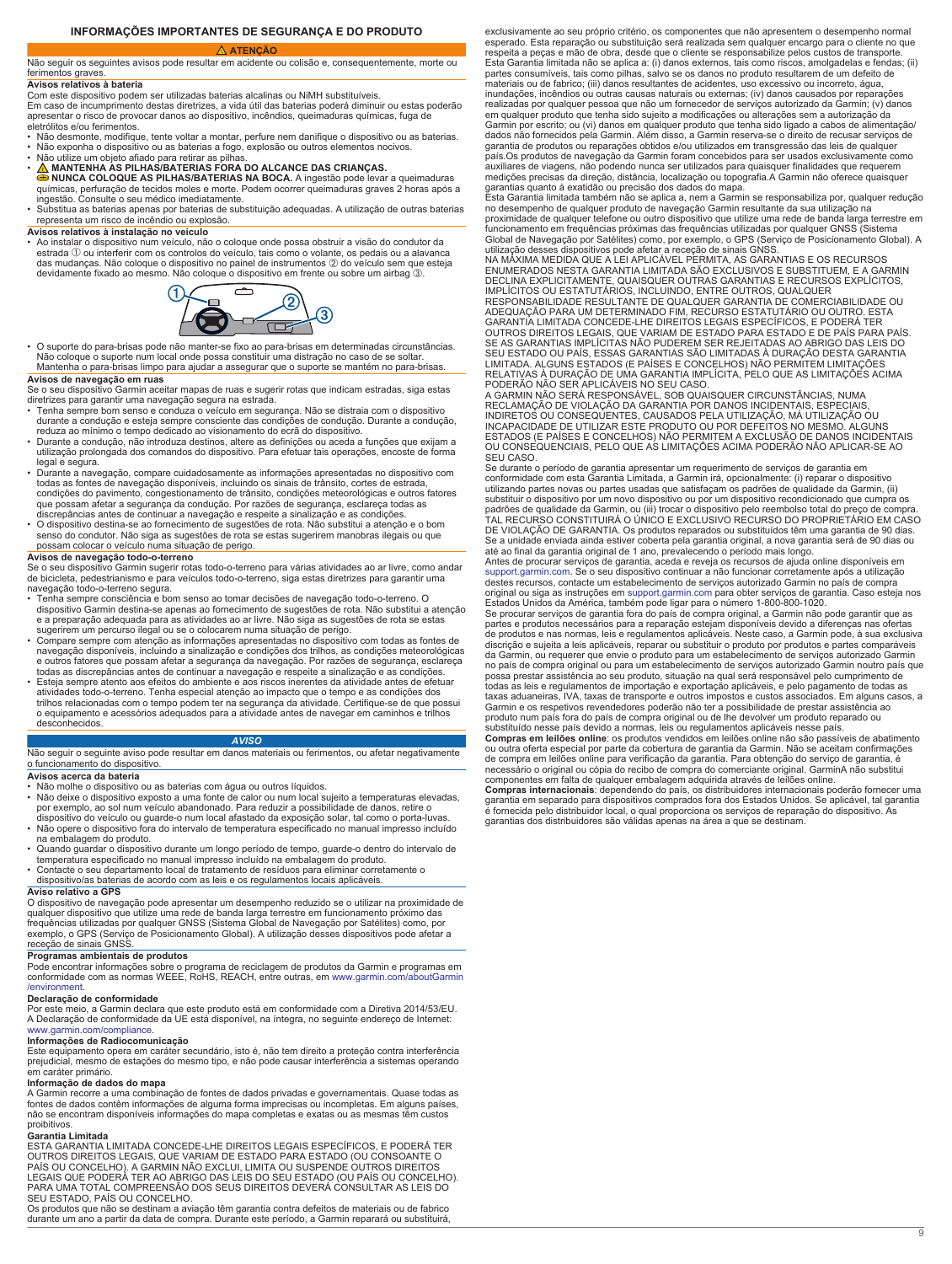### **BELANGRIJKE VEILIGHEIDS- EN PRODUCTINFORMATIE**

 **WAARSCHUWING**

### <span id="page-9-0"></span>Als u de volgende waarschuwingen negeert, kan dit leiden tot een ongeval of aanrijding, wat de dood of ernstig letsel tot gevolg kan hebben.

**Batterijwaarschuwingen**<br>U kunt vervangbare alkaline- of NiMH-batterijen gebruiken in dit toestel.<br>Het niet opvolgen van deze richtlijnen kan tot gevolg hebben dat de levensduur van de batterij wordt verkort, of dat het risico ontstaat van schade aan het toestel, brand, chemische ontbranding, elektrolytische lekkage en/of letsel.

- Haal het toestel of de batterijen niet uit elkaar, pas het toestel of de batterijen niet aan, prik er geen<br> gaten in en beschadig het toestel of de batterijen niet.<br>• Stel het toestel niet bloot aan vuur, explosies
- 
- 
- Gebruik nooit een scherp voorwerp om de batterij te verwijderen.<br>● SEWAAR BATTERIJEN BUITEN HET BEREIK VAN KINDEREN.<br>● STOP BATTERIJEN NOOIT IN UW MOND. Inslikken kan leiden tot chemische brandwonden,<br>perforatie van zac
- na inslikken. Zoek onmiddellijk medische hulp. Vervang batterijen alleen door vervangingsbatterijen van het juiste type. Gebruik van andere batterijen kan tot brand- en explosiegevaar leiden.

**Waarschuwingen over de installatie in het voertuig** • Bevestig het toestel bij installatie in een voertuig zodanig dat het zicht van de bestuurder op de weg  $\overline{0}$  niet wordt belemmerd en de bediening van het voertuig middels bijvoorbeeld het stuurwiel, de<br>pedalen of de versnellingspook, niet wordt gehinderd. Plaats het toestel niet los op het dashboard van het voertuig ②. Plaats het toestel niet voor of op een airbag ③.



• De montage van de steun aan de voorruit is mogelijk niet onder alle omstandigheden definitief. Bevestig de steun niet op een plek waar deze een afleiding vormt als deze losraakt. Houd de voorruit schoon om ervoor te zorgen dat de steun goed op de voorruit bevestigd blijft.

**Waarschuwingen voor navigatie op de weg**<br>Als uw Garmin toestel wegenkaarten accepteert en routes voorstelt waarbij wegen worden gevolgd,

- volgt u deze richtlijnen voor een veilige navigatie op de weg. Houd rekening met mogelijke gevaren en bedien het voertuig op een veilige manier. Zorg dat u
- tijdens het rijden niet door het toestel wordt afgeleid en blijf u volledig bewust van alle<br>rijomstandigheden. Kijk tijdens het rijden niet te lang op het scherm van het toestel.<br>• Voer tijdens het rijden geen bestemmingen
- Vergelijk tijdens het navigeren de informatie die wordt weergegeven op het scherm met alle<br>beschikbare navigatiebronnen, waaronder verkeersborden, afgesloten wegen, wegomstandigheden,<br>files en stremmingen, weersomstandig
- altijd op voordat u uw route hervat en houd rekening met borden en omstandigheden onderweg.<br>• Het toestel is ontworpen om aanwijzingen te geven over te volgen routes. Het toestel is geen<br>vervanging voor aandachtig rijden. situatie brengen.

### **Waarschuwingen voor offroadnavigatie**

- Als uw Garmin toestel offroadroutes voorstelt voor diverse buitenactiviteiten, zoals fietsen, wandelen en<br>terreinvoertuigen, volgt u deze richtlijnen voor een veilige offroadnavigatie.<br>• Houd altijd rekening met mogelijke te volgen routes te geven. Het toestel is geen vervanging voor oplettendheid en een goede voorbereiding op outdooractiviteiten. Volg de routesuggesties niet als deze een niet-toegestane
- koers voorstellen of u in een onveilige situatie brengen.<br>• Vergelijk de informatie die op het scherm wordt weergegeven altijd met alle beschikbare<br>navigatiebronnen, waaronder borden, terreinomstandigheden, weersomstandigh
- veiligheidsoverwegingen eventuele onduidelijkheden in de navigatie altijd op voordat u uw route<br>hervat en houd rekening met borden en omstandigheden onderweg.<br>• Houd altijd rekening met de invloed van de omgeving en de bij weersomstandigheden op de veiligheid van uw activiteit. Zorg ervoor dat u de juiste uitrusting en benodigdheden voor uw activiteit hebt alvorens over onbekende routes en paden te navigeren.

### *LET OP*

Het negeren van de volgende kennisgeving kan leiden tot persoonlijke of materiële schade of nadelige gevolgen voor de functionaliteit van het toestel.

### **Informatie over batterijen**

- 
- Dompel het toestel of batterijen niet onder in water of een andere vloeistof.<br>• Stel het toestel niet bloot aan warmtebronnen of situaties met hoge temperaturen, zoals direct<br>zonlicht in afgesloten voertuigen. Ter voorko
- handschoenenkastje. Gebruik het toestel alleen binnen het temperatuurbereik dat is vermeld in de handleiding in de
- productverpakking. Als u het toestel gedurende langere tijd wilt opbergen, neem dan het temperatuurbereik in acht dat is vermeld in de handleiding in de productverpakking.
- Neem volgens de plaatselijke regelgeving contact op met de afvalverwerker om het toestel/batterijen af te danken.

**Kennisgeving over GPS**<br>Het navigatietoestel presteert mogelijk minder goed als u het gebruikt in de buurt van een toestel dat<br>gebruikmaakt van een Terrestrial Broadband Network dat werkt op frequenties die dichtbij de frequenties liggen die door een Global Navigation Satellite System (GNSS), zoals de Global Positioning Service (GPS), worden gebruikt. Het gebruik van dergelijke toestellen kan de ontvangst van GNSSsignalen verstoren.

### **Productmilieuprogramma's**

Informatie over het hergebruikprogramma van Garmin en informatie over naleving van WEEE, RoHS,<br>REACH en andere programma's vindt u op [www.garmin.com/aboutGarmin/environment.](http://www.garmin.com/aboutGarmin/environment)

**Conformiteitsverklaring**<br>Hierbij verklaart Garmin dat dit product voldoet aan de richtlijn 2014/53/EU. De volledige tekst van deze EU-conformiteitsverklaring is beschikbaar op de volgende website: [www.garmin.com/compliance](http://www.garmin.com/compliance). **Informatie over de kaartgegevens**

Garmin gebruikt deels gegevensbronnen van de overheid en deels particuliere gegevensbronnen. Vrijwel alle gegevensbronnen bevatten een bepaalde mate van onnauwkeurigheid. In sommige landen zijn volledige en nauwkeurige kaartgegevens niet beschikbaar of onbetaalbaar.

**Beperkte garantie**<br>DEZE BEPERKTE GARANTIE VERLEENT U SPECIFIEKE WETTELIJKE RECHTEN EN U HEBT<br>DIOGELIJK ANDERE WETTELIJKE RECHTEN DIE PER STAAT (OF PER LAND OF PROVINCIE)<br>KUNNEN VERSCHILLEN. ANDERE WETTELIJKE RECHTEN DIE U Producten die niet voor de luchtvaart zijn bestemd, zijn gegarandeerd vrij van defecten in materiaal en techniek gedurende één jaar na de aankoopdatum. Binnen deze periode zal Garmin alle onderdelen waarvan een normaal gebruik niet mogelijk is, naar eigen keuze repareren of vervangen. Voor dergelijke reparaties of vervangingen zullen aan de klant geen kosten worden gefactureerd voor onderdelen of arbeid, op voorwaarde dat de klant verantwoordelijk blijft voor eventuele transportkosten. Deze Beperkte garantie is niet van toepassing op: (i) cosmetische schade, zoals krassen, sneden en  $10$ 

deuken; (ii) verbruiksgoederen, zoals batterijen, tenzij productschade het gevolg is van defect materiaal of ondeugdelijk vakmanschap; (iii) schade als gevolg van ongelukken, misbruik, verkeerd gebruik, water, overstroming, brand of andere natuurrampen of externe oorzaken; (iv) schade als gevolg van onderhoud uitgevoerd door personen die niet door Garmin bevoegd zijn verklaard tot het uitvoeren van onderhoud; (v) schade aan een product dat is veranderd zonder de schriftelijke toestemming van Garmin of (vi) schade aan een product dat is aangesloten op voedings- en/of gegevenskabels die niet door Garmin zijn meegeleverd. Bovendien behoudt Garmin zich het recht voor garantieclaims af te wijzen voor producten of diensten die zijn verkregen en/of gebruikt in strijd met de wetten van een land. Garmin navigatieproducten zijn uitsluitend bestemd voor gebruik als hulp bij het reizen en mogen niet<br>worden gebruikt voor doeleinden waarbij precieze metingen van richting, afstand, locatie of topografie<br>vereist zijn. Gar

kaartgegevens. Deze Beperkte garantie is eveneens niet van toepassing op, en Garmin is niet aansprakelijk wegens, verslechtering van de prestaties van een Garmin navigatieproduct als gevolg van het gebruik ervan in<br>de buurt van een handset of ander toestel dat gebruikmaakt van een Terrestrial Broadband Network<br>dat werkt op frequenties

VAN ALLE OVERIGE GARANTIES EN VERHAALSMOGELIJKHEDEN, EXPLICIET, IMPLICIET, WETTELIJK OF ANDERSZINS, EN WIJST GARMIN DERGELIJKE OVERIGE GARANTIES EN VERHAALSMOGELIJKHEDEN UITDRUKKELIJK AF, MET INBEGRIP VAN, DOCH NIET BEPERKT<br>TOT, IMPLICIETE GARANTIES VAN VERKOOPBAARHEID OF GESCHIKTHEID VOOR EEN<br>BEPAALD DOEL, WETTELIJK VERHAALSRECHT OF ANDERSZINS. DEZE BEPERKTE GARANTIE WETTELIJKE RECHTEN DIE PER STAAT (OF PER LAND) KUNNEN VERSCHILLEN. ALS<br>IMPLICIETE GARANTIES NIET KUNNEN WORDEN AFGEWEZEN VOLGENS DE WETGEVING VAN<br>UW STAAT OF LAND, ZIJN DERGELIJKE GARANTIES WAT BETREFT DUUR BEPERKT TOT DE<br> BOVENGENOEMDE BEPERKING OP U MOGELIJK NIET VAN TOEPASSING IS.<br>IN GEEN ENKEL GEVAL ZAL GARMIN IN EEN VORDERING WEGENS INBREUK OP DE<br>GARANTIE AANSPRAKELIJK ZIJN VOOR ENIGE INCIDENTELE, SPECIALE, INDIRECTE OF<br>GEVOLGSCHADE, OF

ONVERMOGEN OM DIT PRODUCT TE GEBRUIKEN, OF VAN EEN DEFECT VAN HET PRODUCT. IN BEPAALDE STATEN (EN LANDEN EN PROVINCIES) IS DE UITSLUITING VAN INCIDENTELE OF GEVOLGSCHADE NIET TOEGESTAAN. DE BOVENSTAANDE BEPERKINGEN ZIJN MOGELIJK NIET OP U VAN TOEPASSING.

Als u tijdens de garantieperiode een claim voor garantieservice indient in overeenstemming met deze Beperkte garantie, kiest Garmin naar eigen inzicht voor: (i) reparatie van het toestel met nieuwe of gebruikte onderdelen die aan de kwaliteitsnormen van Garmin voldoen, (ii) vervanging van het toestel<br>door een nieuw of gereviseerd toestel dat aan de kwaliteitsnormen van Garmin voldoet of (iii) inruil van<br>het toestel tege

INDIEN DE GARANTIE NIET WORDT GERESPECTEERD. U hebt 90 dagen garantie op<br>gerepareerde of verwangen toestellen. Als het toestel ter reparatie wordt opgestuurd tijdens de originele<br>garantieperiode, duurt de nieuwe garantiepe

Als u gebruik wilt maken van de garantieservice buiten het land van aankoop, kan Garmin niet garanderen dat de onderdelen of producten voor reparatie of vervanging beschikbaar zijn, wegens verschillen in productaanbod en toepasselijke standaarden en wet- en regelgeving. In dat geval<br>repareert of vervangt Garmin naar eigen oordeel en krachtens de geldende wetgeving uw product<br>mogelijk met vergelijkbare Garmin servicefaciliteit in een ander land die uw product in behandeling kan nemen. In dat geval draagt u zelf de verantwoordelijkheid voor conformiteit met alle toepasselijke import- en exportwet- en regelgeving en dient u zelf alle douanekosten, btw, verzendkosten en andere extra belastingen en kosten te betalen. In sommige gevallen kunnen Garmin en haar distributeurs uw toestel niet in behandeling<br>nemen in een ander land dan het land van aankoop of een gerepareerd of vervangen product aan u<br>retourneren in dat land, wegens

Aankopen via onlineveilingen: Producten die zijn aangekocht via onlineveilingen komen volgens de<br>garantie niet in aanmerking voor kortingen en andere aanbiedingen van Garmin.<br>Aankoopbevestigingen van onlineveilingen worden

zijn aangeschaft via een onlineveiling.<br>**Internationale aankopen:** Distributeurs buiten de Verenigde Staten verstrekken mogelijk een aparte<br>garantie voor toestellen die buiten de Verenigde Staten zijn aangeschaft. Dit kan lokaal service voor het toestel verleent. Garanties door distributeurs zijn alleen geldig in het gebied waarvoor de distributie is bedoeld.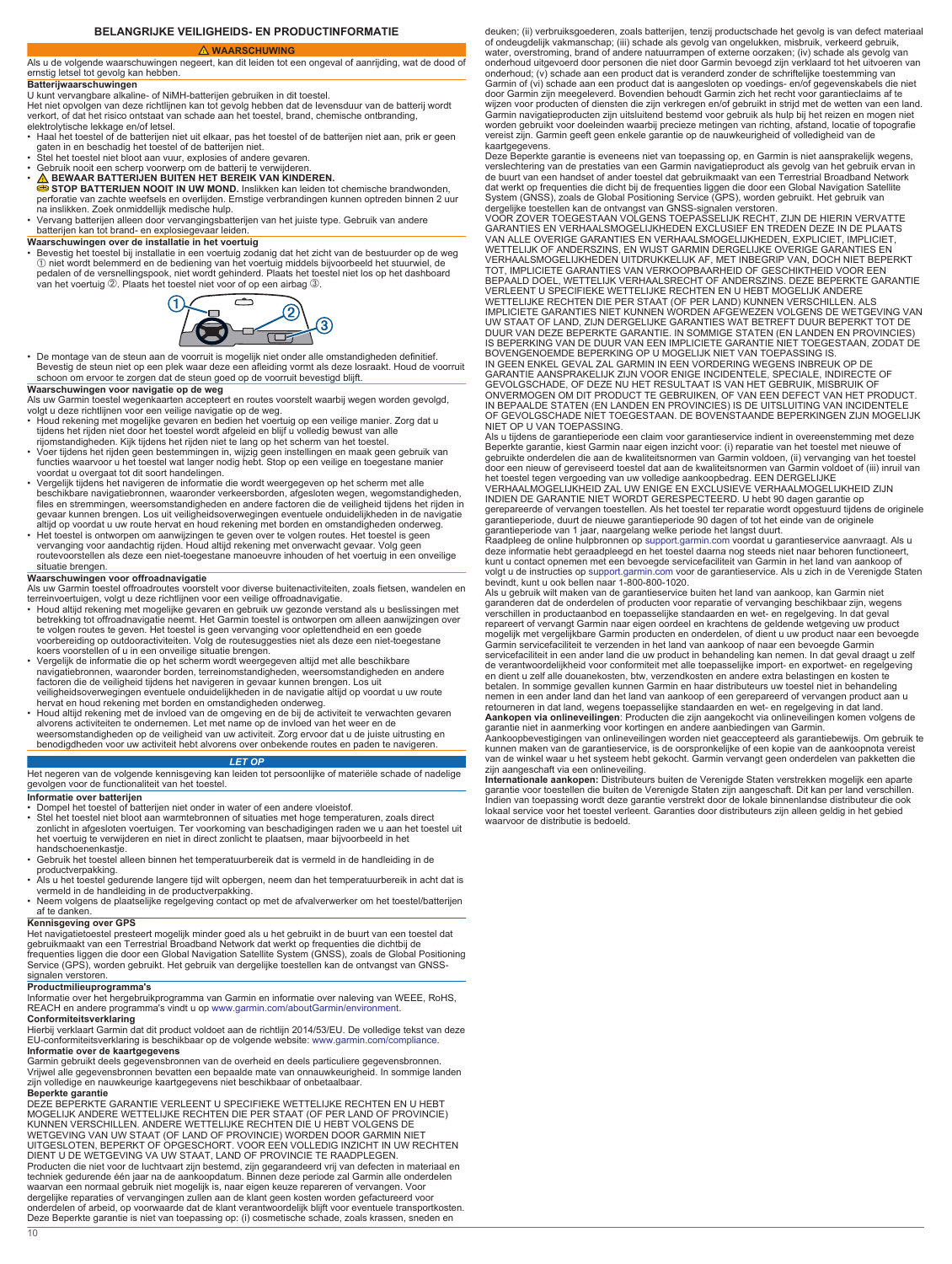#### **VIGTIGE SIKKERHEDS- OG PRODUKTINFORMATIONER**

#### <span id="page-10-0"></span> **ADVARSEL** Hvis de følgende advarsler ignoreres, kan det resultere i ulykker eller sammenstød med død eller alvorlige personskader til følge.

#### **Batteriadvarsler**

- Der kan bruges udskiftelige alkaline- eller NiMH-batterier i denne enhed. Hvis disse retningslinjer ikke overholdes, kan batterierne få en kortere levetid eller forårsage
- beskadigelse af enheden, brand, kemisk forbrænding, elektrolytlækage og/eller personskade.<br>• Du må ikke adskille, ændre, modificere, punktere eller beskadige enheden eller batterierne.<br>• Du må ikke udsætte enheden eller
- 
- Brug ikke en skarp genstand til at fjerne de udskiftelige batterier. **OPBEVAR BATTERIERNE UDEN FOR BØRNS RÆKKEVIDDE. BATTERIER MÅ ALDRIG PUTTES I MUNDEN.** Hvis de sluges, kan det medføre kemiske
- forbrændinger, perforering af blødt væv og død. Der kan opstå alvorlige forbrændinger inden for 2<br>timer efter indtagelsen. Søg straks lægehjælp.<br>• Udskift kun batterierne med korrekte, nye batterier. Ved brug af andre typ brand eller eksplosion.

**Advarsler i forbindelse med installation i køretøjet**<br>• Når enheden installeres i et køretøj, skal den placeres, så den ikke blokerer førerens udsyn ① eller påvirker køretøjets øvrige betjeningsudstyr, f.eks. rat, pedaler eller gearstang. Placer den ikke løst på<br>køretøjets instrumentbræt ②. Placer ikke enheden foran eller over en airbag ③.



• Monteringen til forruden bliver muligvis ikke siddende under alle forhold. Undgå at placere monteringen, hvor den kan virke distraherende, hvis den falder af. Hold din forrude ren for at sikre, at monteringen, mort den kan

### **Advarsler i forbindelse med navigation på veje**

- Hvis din Garmin enhed accepterer gadekort og foreslår ruter, der følger veje, skal du følge disse retningslinjer for at få en sikker navigation på vejen.
- Brug altid din egen dømmekraft til at betjene køretøjet på en sikker måde. Lad dig ikke distrahere af<br>enheden under kørslen, og vær altid opmærksom på kørselsforholdene. Minimer den tid, der går<br>med at se på enhedens skæ
- Du bør ikke indtaste destinationer, ændre indstillinger eller anvende funktioner, som kræver, at du bruger enhedens betjeningsknapper i længere tid, mens du kører. Træk ind til siden, før du udfører
- sådanne handlinger. Når du bruger enheden, bør du omhyggeligt sammenholde angivelserne fra enheden med alle tilgængelige navigationskilder, bl.a. vejskilte, vejspærringer, vejforhold, kødannelse, vejrforhold og andre faktorer, der kan påvirke sikkerheden under kørslen. Af sikkerhedsmæssige grunde skal du altid finde en løsning på eventuelle uoverensstemmelser, før du fortsætter navigationen, og rette dig
- efter skilte og forhold.<br>▪ Enheden er designet til at komme med forslag til ruter. Den skal ikke fungere som erstatning for<br>○ opmærksomhed og god dømmekraft fra førerens side. Undgå at følge forslag til ruter, hvis de foreslår en ulovlig manøvre, eller hvis de placerer køretøjet i en usikker situation.

**Advarsler i forbindelse med off-road navigation**<br>Hvis din Garmin enhed kan forslå off-road ruter til forskellige udendørsaktiviteter, f.eks. cykling,<br>vandring og kørsel med ATV-køretøjer, skal du følge disse retningslinje

- navigation. Brug altid din egen dømmekraft, og vær fornuftig, når du træffer beslutninger om off-road navigation. Garmin enheden er kun designet til at komme med forslag til ruter. Det er ikke en erstatning for<br>opmærksomhed og ordentlig forberedelse i forbindelse med udendørsaktiviteter. Følg ikke<br>ruteforslag, hvis de foreslår en ulov
- navigationskilder, bl.a. oplysninger fra skilte om stier, rutens tilstand, vejrforhold og andre faktorer,<br>der kan påvirke sikkerheden under navigationen. Af sikkerhedsmæssige grunde skal du altid finde en løsning på eventuelle uoverensstemmelser, før du fortsætter navigationen, og rette dig efter skilte og<br>forhold.<br>• Du skal altid være opmærksom på omgivelsernes beskaffenhed og aktivitetens risikoelementer, før
- du påbegynder off-road aktiviteter. Vær særligt opmærksom på den indvirkning vejret og<br>vejrrelaterede ruteforhold kan have på aktivitetens sikkerhed. Sørg for, at du har det korrekte udstyr<br>og forsyninger til aktiviteten,

#### *BEMÆRK*

Hvis den følgende advarsel ignoreres, kan det resultere i personskade eller materielskade, eller det kan forringe enhedens funktionsdygtighed.

#### **Batterimeddelelser**

- 
- Du må ikke nedsænke enheden eller batterierne i vand eller nogen form for væske. Efterlad ikke enheden udsat for en varmekilde eller på et sted med høj temperatur, som f.eks. i solen i et uovervåget køretøj. Du kan undgå at beskadige enheden ved at fjerne den fra køretøjet eller opbevare den uden for direkte sollys, f.eks. i handskerummet.
- Brug ikke enheden uden for de temperaturområder, der er angivet i den trykte brugervejledning i
- produktets emballage. Ved opbevaring af enheden i en længere periode skal den opbevares inden for de temperaturområder, der er angivet i den trykte brugervejledning i produktets emballage.
- 
- Kontakt din lokale genbrugsstation for at få oplysninger om korrekt bortskaffelse af enheden/batteriet i overensstemmelse med gældende love og regulativer.

### **GPS-meddelelse**

Navigationsenhedens performance kan forringes, hvis du bruger den i nærheden af en enhed, der anvender et terrestrisk bredbåndsnetværk, som opererer i nærheden af de frekvenser, der anvendes af et GNSS-system (Global Navigation Satellite System), for eksempel GPS-tjenesten (Global Positioning Service). Brug af sådanne enheder kan forringe modtagelsen af GNSS-signaler.

**Miljøvenlige produktprogrammer**<br>Oplysninger om Garmin produktgenanvendelsesprogrammet og WEEE, RoHS, REACH og andre<br>overvågningsprogrammer kan findes på [www.garmin.com/aboutGarmin/environment](http://www.garmin.com/aboutGarmin/environment).

**Overensstemmelseserklæring** Garmin erklærer hermed, at dette produkt overholder direktivet 2014/53/EU. Du kan se hele EUoverensstemmelseserklæringen på følgende internetadresse: [www.garmin.com/compliance.](http://www.garmin.com/compliance) **Information om kortdata**

Garmin anvender en kombination af officielle og private datakilder. Næsten alle datakilder indeholder<br>nogle unøjagtige eller ufuldstændige data. I visse lande er fuldstændig og nøjagtig kortinformation<br>enten ikke tilgængel

**Begrænset garanti** DENNE BEGRÆNSEDE GARANTI GIVER DIG BESTEMTE JURIDISKE RETTIGHEDER, OG DU KAN HAVE ANDRE JURIDISKE RETTIGHEDER, SOM VARIERER FRA LAND TIL LAND (ELLER<br>FRA DELSTAT TIL DELSTAT ELLER FRA PROVINS TIL PROVINS). GARMIN UDELUKKER,<br>BEGRÆNSER ELLER SUSPENDERER IKKE ANDRE JURIDISKE RETTIGHEDER, SOM DU MÅT KENDSKAB TIL DINE RETTIGHEDER, SKAL DU SE LOVENE I DIT LAND, DIN DELSTAT ELLER

DIN PROVINS.<br>Produkter, der ikke er flyverelaterede, garanteres at være fri for fejl og mangler i materialer og<br>udførelse i ét år fra købsdatoen. I denne periode vil Garmin efter eget valg reparere eller udskifte alle<br>komp misbrug, vand, oversvømmelse, brand eller andre naturkatastrofer eller udefra kommende årsager; (iv) skader pga. service, der er udført af en person, som ikke er en autoriseret serviceudbyder for Garmin; (v) skader på et produkt, som er blevet modificeret eller ændret uden skriftlig tilladelse fra Garmin; eller (vi) skader på et produkt, som er blevet sluttet til strøm- og/eller datakabler, der ikke kommer fra Garmin. Garmin forbeholder sig desuden ret til at afvise garantikrav angående produkter eller tjenester, der erhverves og/eller bruges i modstrid med lovgivningen i noget land. Garmin navigationsprodukter er beregnet til kun at blive brugt som et rejsehjælpemiddel og må ikke anvendes til noget formål, som kræver nøjagtig måling af retning, afstand, position eller topografi. Garmin udsteder ingen garanti for, at kortdataene er nøjagtige eller komplette.

Denne begrænsede garanti gælder desuden ikke for, og Garmin påtager sig ikke ansvar for, eventuel<br>forringelse i performance af Garmin navigationsprodukter, der skyldes brug i nærheden af et håndsæt<br>eller en anden enhed, de GNSS-signaler.

I DEN UDSTRÆKNING, DET ER MULIGT I HENHOLD TIL GÆLDENDE LOV, ER GARANTIERNE<br>OG MISLIGHOLDELSESBEFØJELSERNE I DENNE BEGRÆNSEDE GARANTI UDTØMMENDE OG<br>TRÆDER I STEDET FOR, OG GARMIN FRASKRIVER SIG UDTRYKKELIGT, ALLE ANDRE<br>GAR BEGRÆNSET TIL, ENHVER UNDERFORSTÅET GARANTI FOR, AT PRODUKTET ER KURANT<br>ELLER EGNET TIL SÆRLIGE FORMÅL, LOVMÆSSIGE MISLIGHOLDELSESBEFØJELSER ELLER<br>ANDET. DENNE BEGRÆNSEDE GARANTI GIVER DIG BESTEMTE JURIDISKE RETTIGHEDER,<br>O FRA DELSTAT TIL DELSTAT. HVIS UNDERFORSTÅEDE GARANTIER IKKE KAN FRASKRIVES IFØLGE LOVENE I DIT LAND ELLER DIN DELSTAT, ER VARIGHEDEN AF SÅDANNE GARANTIER BEGRÆNSET TIL VARIGHEDEN AF DENNE BEGRÆNSEDE GARANTI. NOGLE LANDE (OG<br>DELSTATER OG PROVINSER) TILLADER IKKE BEGRÆNSNING I VARIGHEDEN AF EN<br>UNDERFORSTÅET GARANTI, HVORFOR OVENSTÅENDE BEGRÆNSNING MULIGVIS IKKE GAELDER FOR DIG.

UNDER INGEN OMSTÆNDIGHEDER ER GARMIN ANSVARLIG FOR KRAV I FORBINDELSE MED<br>BRUD PÅ GARANTI I FORBINDELSE MED NOGEN EKSTRASKADER, SÆRLIGE SKADER,<br>INDIREKTE SKADER ELLER FØLGESKADER, HVAD ENTEN DE SKYLDES BRUG, MISBRUG<br>ELLER OVENSTÅENDE BEGRÆNSNINGER GÆLDER FOR DIG.

Hvis du i løbet af garantiperioden anmelder et krav om garantiservice i overensstemmelse med denne<br>begrænsede garanti, vil Garmin efter eget valg: (i) reparere enheden ved hjælp af nye dele eller brugte<br>dele, der lever op refusion af købsprisen. DEN VALGTE LØSNING ER DIN ENESTE LØSNING PÅ ETHVERT BRUD PÅ<br>GARANTIEN. Reparerede eller ombyttede enheder har 90 dages garanti. Hvis den oprindelige garanti<br>for den enhed, der sendes ind, stadig gæl

Før du anmoder om garantiservice, skal du gå til og gennemse de onlineressourcer til hjælp, der er<br>tilgængelige på [support.garmin.com](http://www.support.garmin.com). Hvis din enhed stadig ikke fungerer korrekt, efter at du har brugt<br>disse ressourcer, sk

befinder dig i USA, kan du også ringe til 1-800-800-1020.<br>Hvis du anmoder om garantiservice uden for det land, hvor du oprindeligt købte din enhed, kan Garmin<br>ikke garantere, at de dele og produkter, der skal til for at re sammenlignelige Garmin produkter og dele eller kræve, at du sender dit produkt til en Garmin

autoriseret servicefacilitet i det land, hvor du oprindeligt købte enheden, eller til en Garmin autoriseret<br>servicefacilitet i et andet land, der kan yde service på dit produkt. I så fald vil du være ansvarlig for at<br>overh købte enheden, eller returnere et repareret eller ombyttet produkt til dig i det pågældende land på<br>grund af gældende standarder, love eller regulativer i det pågældende land.<br>**Køb fra onlineauktioner**: Produkter, som er k

bevis på krav om garanti. Der kræves en original faktura fra forhandleren (eller en kopi af den) for at få<br>garantiservice. Garmin vil ikke erstatte manglende dele fra en pakke, der er købt på en onlineauktion.<br>Internationa kun i de tilsigtede distributionsområder.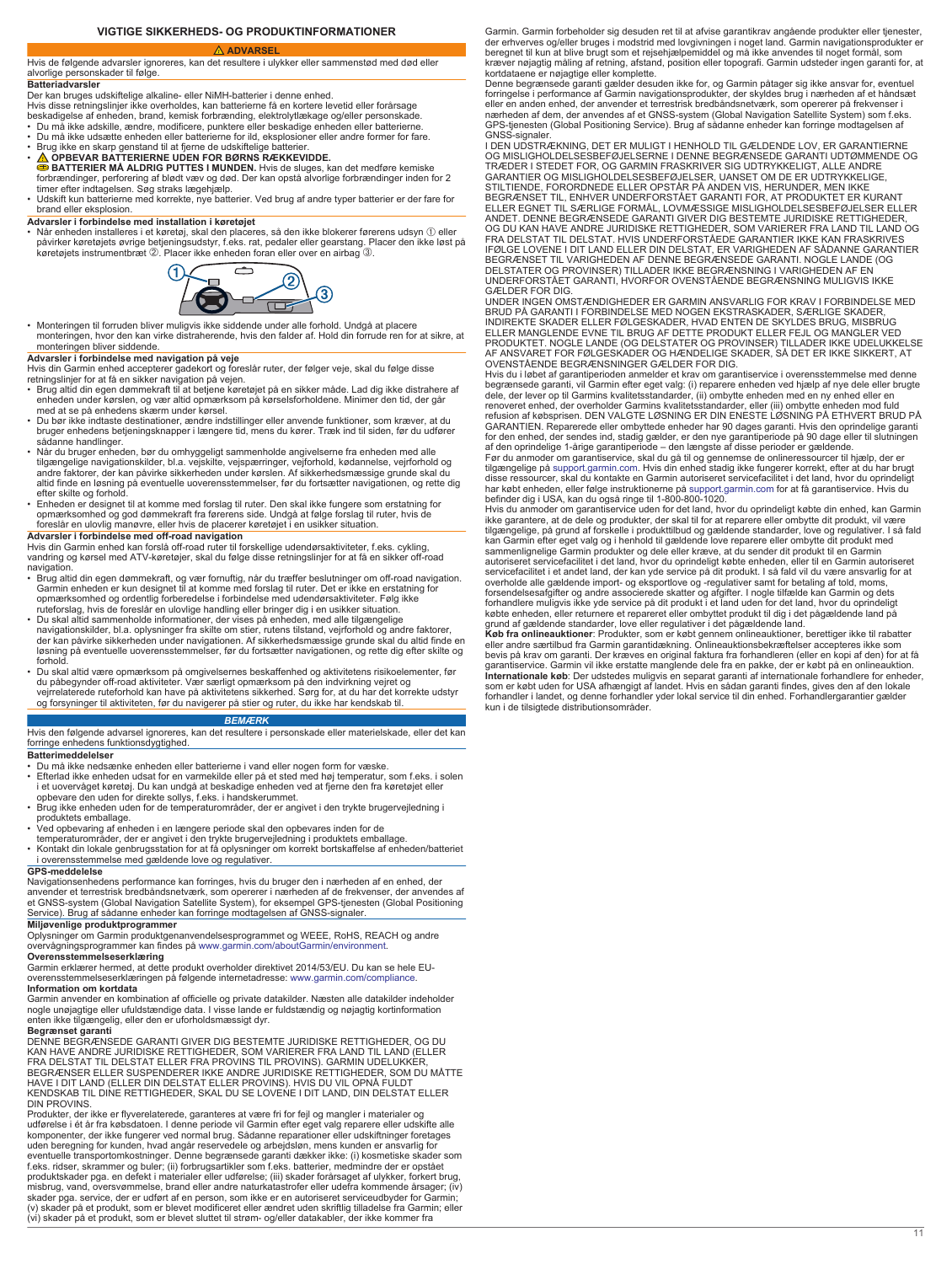### **TÄRKEITÄ TURVALLISUUS- JA TUOTETIETOJA**

#### **VAROITUS**

### <span id="page-11-0"></span>Seuraavien varoitusten laiminlyönti voi aiheuttaa onnettomuuden tai törmäyksen, joka voi johtaa kuolemaan tai vakavaan loukkaantumiseen.

### **Akkuvaroitukset**

Laitteessa voi käyttää vaihdettavia alkali- tai NiMH-paristoja. Jos näitä ohjeita ei noudateta, akun käyttöikä saattaa lyhentyä, tai akku saattaa vahingoittaa laitetta tai aiheuttaa tulipalon, palovammoja, akkunestevuodon ja/tai fyysisiä vammoja. • Älä pura, muuta, muokkaa, lävistä tai vahingoita laitetta tai akkuja.

- Älä altista laitetta, akkuja tai paristoja tulelle, räjähdyksille tai muille vaaroille.
- 
- Älä irrota vaihdettavia akkuja terävällä esineellä. **PIDÄ AKUT POISSA LASTEN ULOTTUVILTA.**
- **ÄLÄ KOSKAAN LAITA AKKUJA SUUHUN.** Ne voivat aiheuttaa kemiallisia palovammoja, vahingoittaa pehmytkudoksia ja aiheuttaa kuoleman. Ne voivat aiheuttaa vakavia palovammoja<br>kahden tunnin kuluessa nielemisestä. Ota yhteys lääkäriin välittömästi.<br>• Käytä ainoastaan oikeanlaisia vaihtoakkuja. Muiden akkuj
- räjähdyksen.

**Ajoneuvon asennusvaroitukset** • Kun asennat laitteen ajoneuvoon, aseta se tukevasti siten, että se ei peitä kuljettajan näkyvyyttä tiehen ① tai estä ajoneuvon hallintalaitteiden (kuten ohjauspyörän, polkimien tai vaihdekepin)<br>käyttöä. Älä aseta laitetta ajoneuvon kojelaudalle ② kiinnittämättä. Älä aseta laitetta auton turvatyynyn 3 eteen tai yläpuolelle.



- Tuulilasikiinnitys ei saa olla aina kiinnitettynä tuulilasiin. Älä sijoita telinettä paikkaan, jossa se voisi irrota ja häiritä ajamista. Pidä tuulilasi puhtaana, jotta kiinnitys pysyy tuulilasissa.
- **Katunavigointivaroitukset** Jos Garmin laite hyväksyy katukartat ja ehdottaa reittejä, jotka seuraavat teitä, varmista navigoinnin turvallisuus tiellä noudattamalla näitä ohjeita.
- Käytä ajoneuvoa aina turvallisesti ja harkiten. Älä anna laitteen häiritä ajamista ja tarkkaile kaikkia
- ajo-olosuhteita. Katso laitteen näyttöä mahdollisimman vähän ajaessasi.<br>• Älä syötä määränpäitä, muuta asetuksia tai käytä paljon aikaa vieviä toimintoja ajamisen aikana.<br>- Siirry tien sivuun turvallisesti ja lain määrä
- Vertaa laitteen antamia tietoja navigoinnin aikana kaikkiin muihin mahdollisiin navigointikeinoihin,<br>kuten tienviitat, tiesulut, tieolosuhteet, liikenneruuhkat, sääolosuhteet ja muut ajoturvallisuuteen<br>vaikuttavat tekijä
- jatkamista, noudata liikennemerkkejä ja huomioi olosuhteet. Laite antaa reittiehdotuksia. Se ei korvaa kuljettajan tarkkaavaisuutta ja harkintaa. Älä seuraa reittiehdotuksia, jos ne edellyttävät laitonta ohjausliikettä tai asettavat ajoneuvon vaaralliseen tilanteeseen.

### **Maastonavigointivaroitukset**

- Jos Garmin laite voi ehdottaa maastoreittejä ulkoiluun, kuten pyöräilyyn, patikointiin ja mönkijöille, varmista maastonavigoinnin turvallisuus noudattamalla näitä ohjeita.
- Käytä aina harkintaa ja tervettä järkeä, kun teet päätöksiä navigoinnista maastossa. Garmin laite antaa ainoastaan reittiehdotuksia. Se ei korvaa tarkkaavaisuutta ja huolellista valmistautumista ulkoiluun. Älä seuraa reittiehdotuksia, jos niissä ehdotetaan laitonta reittiä tai joutuisit vaaralliseen
- tilanteeseen niitä seuraamalla. Vertaa aina laitteessa näkyviä tietoja kaikkiin käytettävissä oleviin navigointilähteisiin, kuten tienviittoihin, polun olosuhteisiin, sääolosuhteisiin ja muihin tekijöihin, jotka voivat vaikuttaa turvallisuuteen navigoitaessa. Selvitä turvallisuuden vuoksi kaikki ristiriitaisuudet aina ennen
- navigoinnin jatkamista, noudata liikennemerkkejä ja huomioi olosuhteet. Huomioi aina ympäristön vaikutukset ja toiminnan luontaiset riskit, ennen kuin lähdet maastoon, erityisesti sään ja siihen liittyvien polun olosuhteiden vaikutukset turvallisuuteen. Varmista, että varusteesi sopivat toimintaan, ennen kuin lähdet navigoimaan vieraille poluille ja teille.

#### *HUOMAUTUS*

Seuraavan ilmoituksen laiminlyönti voi aiheuttaa vammoja, vaurioittaa omaisuutta tai heikentää laitteen toimintaa.

#### **Akkuilmoitukset**

- Älä upota laitetta, akkuja tai paristoja veteen tai muihin nesteisiin.
- Älä jätä laitetta lähelle lämmönlähdettä tai kuumaan paikkaan, kuten auringossa olevaan valvomattomaan ajoneuvoon. Voit estää vaurioita irrottamalla laitteen ajoneuvosta tai säilyttämällä sitä pois suorasta auringonpaisteesta, esimerkiksi hansikaslokerossa.
- Älä käytä laitetta paikassa, jonka lämpötila on matalampi tai korkeampi kuin tuotteen pakkauksessa
- olevassa painetussa oppaassa. Kun et käytä laitetta pitkään aikaan, säilytä sitä tuotteen pakkauksessa olevan painetun oppaan mukaisessa lämpötilassa.

• Hävitä laite/akut/paristot paikallisten jätehuoltomääräysten mukaisesti.

**GPS-ilmoitus** Navigointilaitteen suorituskyky saattaa heiketä, jos laitetta käytetään lähellä laitteita, joiden käyttämät maanpäällisen laajakaistaverkon taajuudet ovat lähellä taajuuksia, joita käytetään maailmanlaajuisissa<br>navigointijärjestelmissä (Global Navigation Satellite System, GNSS), kuten GPS (Global Positioning<br>Service) -järjestelm **Tuotteiden ympäristöohjelmat**

Tietoja yhtiön Garmin tuotteiden kierrätysohjelmasta sekä WEEE-, RoHS-, REACH-ohjelmista ja muista ohjelmista on osoitteessa [www.garmin.com/aboutGarmin/environment](http://www.garmin.com/aboutGarmin/environment).

### **Vaatimustenmukaisuusvakuutus**

Garmin vakuuttaa täten, että tämä tuote on direktiivin 2014/53/EU mukainen. EU:n vaatimustenmukaisuusvakuutuksen koko teksti on nähtävissä osoitteessa [www.garmin.com](http://www.garmin.com/compliance) [/compliance](http://www.garmin.com/compliance).

### **Tietoa karttatiedoista**

Garmin käyttää sekä julkishallinnon että yksityisiä tietolähteitä. Lähes kaikissa tietolähteissä on joitakin vääriä tai puutteellisia tietoja. Joistakin maista ei ole saatavissa täydellisiä ja tarkkoja karttatietoja, tai ne ovat erittäin kalliita.

**Rajoitettu takuu**<br>TÄMÄ RAJOITETTU TAKUU ANTAA KÄYTTÄJÄLLE TIETTYJÄ LAIN MUKAISIA OIKEUKSIA, JOIDEN LISÄKSI KÄYTTÄJÄLLÄ SAATTAA OLLA MUITA OIKEUKSIA, JOTKA VAIHTELEVAT MAAN<br>JA ALUEEN MUKAAN. GARMIN EI SULJE POIS, RAJOITA EIKÄ KESKEYTÄ MUITA LAIN MUKAISIA<br>OIKEUKSIA, JOITA KÄYTTÄJÄLLÄ SAATTAA OLLA ASUINMAANSA TAI AL Muilla kuin ilmailutuotteilla on vuoden materiaalin ja työn virheettömyystakuu ostopäivästä alkaen. Tämän jakson aikana Garmin valintansa mukaan joko korjaa tai vaihtaa osat, jotka vioittuvat normaalissa käytössä. Nämä korjaukset ja vaihdot ovat asiakkaalle maksuttomia osien ja työn osalta. Asiakas on vastuussa kuljetuskuluista. Tämä rajoitettu takuu ei koske (i) kosmeettisia vaurioita, kuten naarmut, kolhut ja lommot, (ii) kuluvia osia, kuten akut, ellei vaurio ole aiheutunut materiaali- tai valmistusviasta, (iii) vahinkoja, jotka aiheutuvat onnettomuudesta, väärinkäytöstä, virheellisestä käytöstä tai veden, tulvan, tulen tai muun luonnonilmiön aiheuttamista vaurioista, (iv) vaurioita, jotka<br>aiheutuvat muun kuin valtuutetun Garmin huoltohenkilön tekemistä huoltotoimenpiteistä, (v) ilman yhtiön Garmin kirjallista lupaa muokattuun tai muutettuun tuotteeseen aiheutuneita vaurioita tai (vi) muilla kuin yhtiön Garmin toimittamilla virta- ja/tai datakaapeleilla liitetyn laitteen vaurioita. Lisäksi Garmin pidättää oikeuden hylätä takuuvaatimukset sellaisten tuotteiden tai palveluiden kohdalla, jotka on hankittu ja/tai joita on käytetty minkä tahansa valtion lakien vastaisesti.Yrityksen Garmin navigointituotteet on tarkoitettu käytettäviksi vain matkustamisen apuna eikä niitä tule käyttää<br>mihinkään sellaiseen tarkoitukseen, joka edellyttää tarkkaa suunnan, etäisyyden, sijainnin tai<br>topografian mittausta. Garmin Lisäksi tämä rajoitettu takuu ei kata eikä Garmin korvaa Garmin navigointituotteiden suorituskyvyn heikkenemistä, joka johtuu siitä, että tuotetta on käytetty lähellä matkapuhelinta tai muuta laitetta, jonka käyttämät maanpäällisen laajakaistaverkon taajuudet ovat lähellä taajuuksia, joita käytetään maailmanlaajuisissa navigointisatelliittijärjestelmissä (GNSS, Global Navigation Satellite System), kuten GPS (Global Positioning Service) -järjestelmässä. Näiden laitteiden käyttö saattaa heikentää GNSSsignaalien vastaanottoa

SIINÄ MÄÄRIN KUIN SOVELTUVA LAKI ENIMMILLÄÄN SALLII, TÄSSÄ RAJOITETUSSA<br>TAKUUSSA ESITETYT TAKUUT JA HYVITYKSET OVAT POISSULKEVIA JA NE KORVAAVAT, JA<br>GARMIN NIMENOMAISESTI KIELTÄÄ, KAIKKI MUUT NIMENOMAISET, OLETETUT, LAKISÄÄTEISET JA MUUT TAKUUT JA HYVITYKSET, MUKAAN LUKIEN MUUN MUASSA OLETETUT TAKUUT MYYNTIKELPOISUUDESTA TAI SOPIVUUDESTA TIETTYYN TARKOITUKSEEN SEKÄ LAKISÄÄTEISET HYVITYKSET. TÄMÄ RAJOITETTU TAKUU ANTAA<br>KÄYTTÄJÄLLE TIETTYJÄ LAIN MUKAISIA OIKEUKSIA, JOIDEN LISÄKSI KÄYTTÄJÄLLÄ SAATTAA<br>OLLA MUITA OIKEUKSIA, JOTKA VAIHTELEVAT MAAN JA ALUEEN MUKAAN. JOS<br>S MAHDOLLISTA, KYSEISTEN TAKUIDEN KESTO RAJOITTUU TÄMÄN RAJOITETUN TAKUUN<br>KESTOON. TIETYILLÄ LAINKÄYTTÖALUEILLA EI SALLITA EPÄSUORIEN TAKUIDEN KESTOON.<br>RAJOITTAMISTA, JOTEN EDELLÄ MAINITTU RAJOITUS EI EHKÄ KOSKE KAIKKIA KÄYT

KAIKKIA KÄYTTÄJIÄ. Jos käyttäjä toimittaa tämän rajoitetun takuun mukaisen vaatimuksen takuuhuollosta takuuaikana, Garmin harkintansa mukaan: (i) korjaa laitteen käyttäen uusia tai käytettyjä osia, jotka täyttävät<br>yrityksen Garmin laatuvaatimukset, (ii) korvaa laitteen uudella tai kunnostetulla laitteella, joka täyttää<br>yrityksen Garmi on 90 päivän takuu. Jos laitteen alkuperäinen takuu on vielä voimassa, uusi takuu kestää 90 päivää tai alkuperäisen yhden vuoden takuun loppuun sen mukaan, kumpaan on enemmän aikaa. Ennen kuin käyttäjä hankkii takuuhuoltoa, hänen kannattaa tutustua ohjeresursseihin osoitteessa

[support.garmin.com.](http://www.support.garmin.com) Jos laite ei toimi oikein, kun käyttäjä on hyödyntänyt mainittuja resursseja, hänen<br>on otettava yhteys yrityksen Garmin valtuuttamaan huoltoon alkuperäisessä ostomaassa tai hankittava<br>takuuhuoltoa osoit

Yhdysvalloissa, hän voi myös soittaa numeroon 1-800-800-1020. Jos käyttäjä hankkii takuuhuoltoa muualla kuin alkuperäisessä ostomaassa, Garmin ei voi taata, että tuotteen korjaamiseen tai vaihtamiseen tarvittavat osat ja tuotteet ovat saatavilla, koska tuotevalikoima sekä sovellettavat standardit, lait ja säädökset vaihtelevat maittain. Siinä tapauksessa Garmin voi<br>harkintansa ja sovellettavien lakien mukaan korjata tuotteen tai vaihtaa sen vastaaviin Garmin tuotteisiin ja osiin tai edellyttää, että käyttäjä toimittaa tuotteen yrityksen Garmin valtuuttamaan huoltoon alkuperäisessä ostomaassa tai toisessa maassa sijaitsevaan yrityksen Garmin valtuuttamaan<br>huoltoon, joka voi huoltaa tuotteen. Siinä tapauksessa käyttäjä vastaa kaikkien sovellettavien tuonti- ja<br>vientilakien ja muista maksuista. Joissakin tapauksissa Garmin ja sen jälleenmyyjät eivät välttämättä voi huoltaa<br>tuotetta muualla kuin alkuperäisessä ostomaassa tai palauttaa korjattua tai vaihdettua tuotetta<br>käyttäjälle kyseisessä maass **Verkkohuutokauppaostokset**: verkkohuutokaupoista ostetut tuotteet eivät ole ostohyvitysten tai muiden yhtiön Garmin takuiden erikoistarjousten piirissä. Verkkohuutokauppojen vahvistukset eivät käy takuukuitista. Takuupalvelun saamisen ehtona on vähittäismyyjältä saatu alkuperäinen ostokuitti tai sen kopio. Garmin ei korvaa verkkohuutokaupasta hankituista pakkauksista puuttuvia osia.

**Kansainväliset ostot**: Yhdysvaltain ulkopuolella kansainvälisiltä jälleenmyyjiltä ostettuja järjestelmiä varten voi maan mukaan olla erillinen takuu. Mahdollisen takuun myöntää paikallinen maakohtainen jakelija, joka tarjoaa paikallista huoltoa laitteelle. Jakelijan takuut ovat voimassa ainoastaan tarkoitetulla jakelualueella.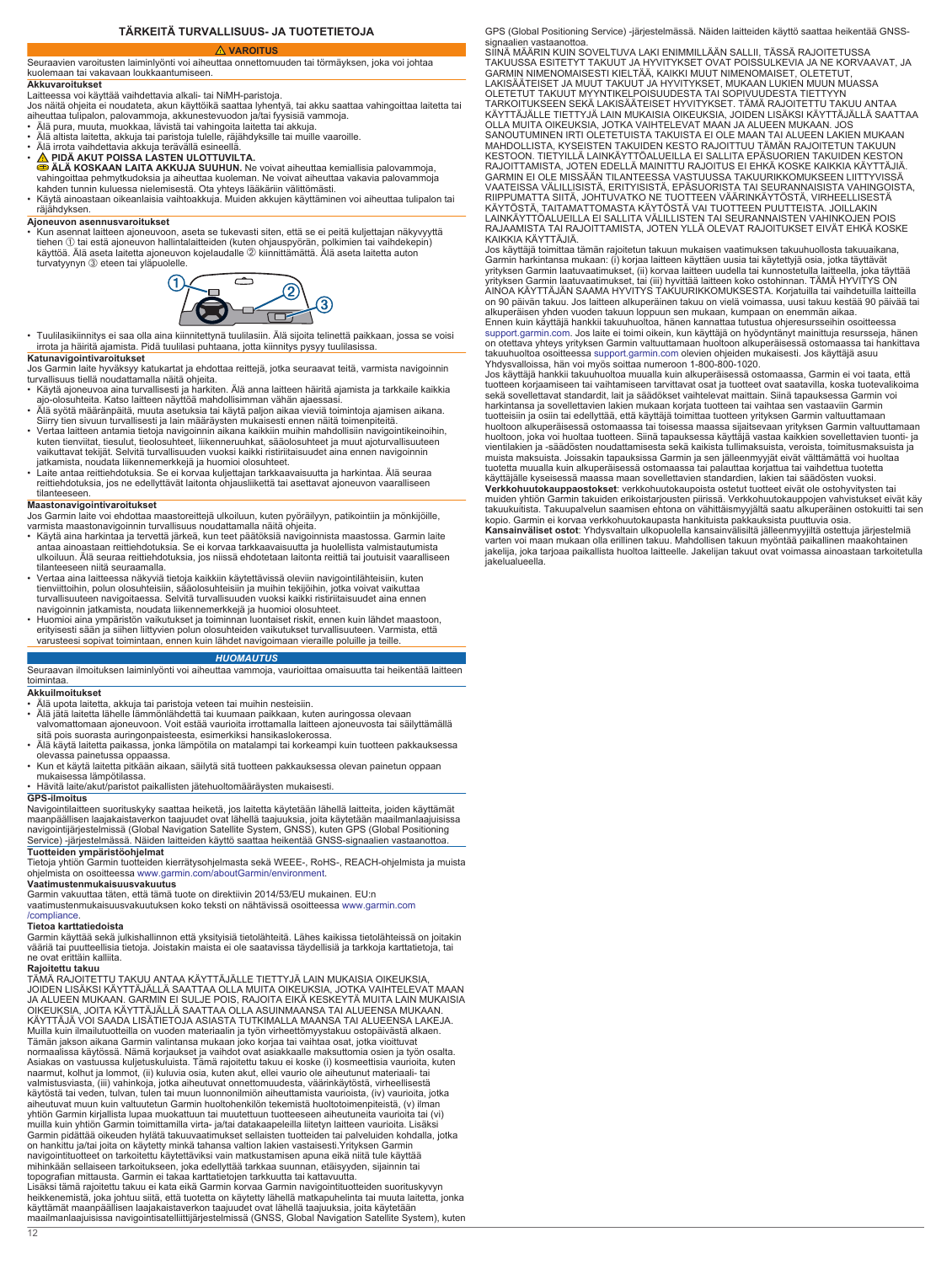### **VIKTIG SIKKERHETS- OG PRODUKTINFORMASJON**

### **ADVARSEL**

<span id="page-12-0"></span>Hvis du ikke tar hensyn til følgende advarsler, kan det føre til ulykke eller kollisjon med dødsfall eller alvorlig personskade som følge.

### **Batteriadvarsler**

Utskiftbare alkaliske batterier eller NiMH-batterier kan brukes i denne enheten.

Hvis disse retningslinjene ikke overholdes, kan levetiden til batteriene bli forkortet, eller det kan oppstå fare for skade på enheten, brann, kjemiske brannsår, elektrolyttlekkasje og/eller personskader. • Ikke demonter, endre, bearbeid, punkter eller ødelegg enheten eller batteriene.

- Ikke utsett enheten eller batteriene for ild, eksplosjoner eller andre farer.
- Ikke ta ut de utskiftbare batteriene med en skarp gjenstand. **OPPBEVAR BATTERIENE UTILGJENGELIG FOR BARN.**
- **DU MÅ ALDRI PUTTE BATTERIER I MUNNEN.** Svelging av batterier kan føre til kjemiske brannsår, perforering av mykt vev og dødsfall. Alvorlige brannskader kan forekomme innen to timer<br>etter svelging. Oppsøk medisinsk hjelp umiddelbart.<br>• Batteriene skal bare byttes ut med riktige, tilsvarende batterier. Br
- for brann eller eksplosjon.

**Advarsler om montering i kjøretøy**<br>• Når du monterer enheten i et kjøretøy, må du plassere den slik at den ikke hindrer førerens sikt ① eller forstyrrer kjøretøyets kontroller, for eksempel rattet, pedalene eller girspaken. Må ikke plasseres<br>på kjøretøyets dashbord ② uten å være festet. Ikke plasser enheten foran eller over en kollisjonspute Â.



• Det kan hende at frontrutebraketten ikke holder seg på plass på frontruten under alle omstendigheter. Ikke plasser braketten der den kan distrahere føreren hvis braketten skulle løsne. Hold frontruten ren for å sikre at braketten ikke løsner fra frontruten.

- 
- Advarsler om gatenavigering<br>Hvis Garmin enheten mottar gatekart og foreslår ruter som følger veier, må du følge disse<br>retningslinjene for å sikre trygg navigasjon på vei.<br>• Bruk alltid sunn fornuft, og bruk kjøretøyet på e
- Ikke legg inn bestemmelsessteder, endre innstillinger eller bruk funksjoner som krever utstrakt bruk av enhetens kontroller, mens du kjører. Sving inn til siden på en forsvarlig måte før du betjener enheten.
- Når du navigerer, må du sammenligne informasjon som vises på enheten, nøye med alle tilgjengelige navigeringskilder, inkludert veiskilt, veisperringer, veiforhold, køer, værforhold og andre faktorer som kan påvirke sikkerheten mens du kjører. For sikkerhets skyld må eventuelle uoverensstemmelser alltid oppklares før du fortsetter å navigere. Følg skilt, og ta hensyn til forholdene.
- Enheten er laget for å gi forslag til kjøreruter. Det erstatter ikke førerens plikt til å følge med på veien eller sunn fornuft. Ikke følg forslag til kjøreruter hvis det foreslås en ulovlig manøver, eller hvis det vil sette kjøretøyet i en risikabel situasjon.

**Advarsler om navigering utenfor vei**<br>Hvis Garmin enheten kan foreslå ruter utenfor vei til ulike utendørsaktiviteter, for eksempel sykling, fotturer og terrengbilkjøring, må du følge disse retningslinjene for å sikre trygg navigering utenfor vei. • Bruk alltid sunn fornuft og vis folkevett når du tar avgjørelser om navigering utenfor vei. Garmin

- enheten kan bare gi forslag til kjøreruter. Den erstatter ikke behovet for å følge med på veien eller<br>riktige forberedelser til utendørsaktiviteter. Ikke følg ruteforslagene hvis de foreslår en ulovlig rute, eller hvis det vil sette deg i en risikabel situasjon. • Sammenlign alltid informasjonen som vises på enheten, nøye med alle tilgjengelige
- navigeringskilder, inkludert stiskilt, forholdene på stien, værforhold og andre faktorer som kan påvirke sikkerheten mens du navigerer. For sikkerhetes skyld må eventuelle uoverensstemmelser alltid opprklares før du forste
- du navigerer langs spor og stier du ikke kjenner.

#### *LES DETTE*

Hvis du ikke tar hensyn til følgende merknad, kan føre til personskader eller materielle skader eller påvirke enhetens funksjonalitet.

### **Merknader om batterier**

- Ikke senk enheten eller batteriene ned i vann eller andre væsker.
- Ikke la enheten ligge ved en varmekilde eller et sted med høy temperatur, for eksempel i solen i en bil uten tilsyn. Unngå mulighet for skade ved å ta enheten ut av bilen eller oppbevare den i
- hanskerommet, slik at den ikke utsettes for direkte sollys. Ikke bruk enheten hvis temperaturen er utenfor områdene som er angitt i brukerveiledningen i produktesken.
- Når du skal pakke vekk enheten over lengre tid, bør den oppbevares på et sted som er innenfor<br>· temperaturområdene som er angitt i brukerveiledningen i produktesken.<br>• Kontakt den lokale avfallsstasjonen for å kassere en
- regler.

### **GPS-merknad**

Hvis du bruker navigasjonsenheten i nærheten av en enhet som bruker et bakkebundet<br>bredbåndnettverk med driftsfrekvenser som likner frekvensene til globale navigasjonssatellittsystemer<br>(GNSS), for eksempel Global Positioni

### **Miljøprogrammer for produkter**

Du finner mer informasjon om produktresirkuleringsprogrammet til Garmin samt WEEE, RoHS, REACH og andre samsvarsprogrammer på [www.garmin.com/aboutGarmin/environment.](http://www.garmin.com/aboutGarmin/environment)

**Samsvarserklæring**<br>Garmin erklærer herved at dette produktet er i samsvar med EU-direktiv 2014/53/EU. EU-<br>samsvarserklæringen er tilgjengelig i sin helhet på følgende nettadresse: [www.garmin.com/compliance](http://www.garmin.com/compliance). **Kartdatainformasjon**

Garmin bruker en kombinasjon av offentlige og private datakilder. Så å si alle datakilder inneholder noen uriktige eller ufullstendige data. I noen land er fullstendig og nøyaktig kartinformasjon enten ikke tilgjengelig eller uforholdsmessig dyr.

**Begrenset garanti**<br>DENNE BEGRENSEDE GARANTIEN GIR DEG BESTEMTE JURIDISKE RETTIGHETER, OG DU<br>KAN OGSÅ HA ANDRE RETTIGHETER SOM VARIERER FRA DELSTAT TIL DELSTAT (ELLER ETTER LAND ELLER PROVINS). GARMIN VIL IKKE EKSKLUDERE, BEGRENSE ELLER OPPHEVE<br>ANDRE JURIDISKE RETTIGHETER DU KAN HA I HENHOLD TIL LOVENE I DELSTATEN (ELLER<br>LANDET ELLER PROVINSEN). SE LOVENE I DELSTATEN DIN, LANDET DITT EL

Produkter som ikke har med flyteknikk å gjøre, garanteres å være feilfrie med hensyn til materiell og<br>utførelse i ett år fra kjøpsdatoen. I denne perioden vil Garmin, etter eget valg, reparere eller skifte ut<br>enhver kompon skadet på grunn av en defekt i materialet eller utførelsen; (iii) skade som skyldes uhell, misbruk, feil<br>bruk, vann, flom, brann eller andre naturhendelser eller eksterne årsaker; (iv) skade som skyldes<br>service som er utfø skade på et produkt som har blitt endret uten skriftlig tillatelse fra Garmin, eller (vi) skade på et produkt<br>som er koblet til strøm- og/eller datakabler fra andre leverandører enn Garmin. I tillegg forbeholder Garmin seg retten til å nekte garantikrav mot produkter eller tjenester som er innhentet og/eller som brukes i strid med lovene i et hvilket som helst land.Navigasjonsprodukter fra Garmin er kun beregnet

på bruk som reisehjelp og skal ikke brukes til eventuelle formål som krever nøyaktig måling av retning,<br>avstand, posisjon eller topografi. Garmin gir ingen garantier for nøyaktigheten eller fullstendigheten til kartdataene.

Denne begrensede garantien gjelder ikke, og Garmin er ikke ansvarlig for, redusert ytelse på Garmin navigasjonsprodukter som følge av bruk i nærheten av håndsett eller andre enheter som bruker bakkebundne nettverk med driftsfrekvenser som likner frekvenser som brukes av globale navigasjonssatellittsystemer for navigering (GNSS), for eksempel Global Positioning Service (GPS).

Bruken av slike enheter kan påvirke mottaket av GNSS-signaler.<br>I DEN GRAD DET ER TILLATT AV GJELDENDE LOV, ER GARANTIENE OG RETTSMIDLENE SOM<br>BESKRIVES I DENNE BEGRENSEDE GARANTIEN EKSKLUSIVE, OG ERSTATTER ALLE ANDRE<br>GARANT GARANTIER OG RETTSMIDLER, ENTEN DE ER UTTRYKTE, UNDERFORSTÄTTE, LOVPALAGTE<br>ELLER ANNET, INKLUDERT, MEN IKKE BEGRENSET TIL, ALLE UNDERFORSTÄTTE GARANTIER<br>FOR SALGBARHET ELLER EGNETHET TIL NOE BESTEMT FORMÅL, LOVPÅLAGT RETTS TIL DELSTAT OG FRA LAND TIL LAND. HVIS UNDERFORSTÅTTE GARANTIER IKKE KAN<br>FRASKRIVES IFØLGE LOVENE I DELSTATEN ELLER LANDET, ER SLIKE GARANTIER<br>BEGRENSET I VARIGHET TIL DENNE BEGRENSEDE GARANTIEN UTLØPER. NOEN DELSTATER<br>(OG UNDERFORSTÅTT GARANTI, OG DET ER DERFOR MULIG AT BEGRENSNINGENE OVENFOR IKKE GJELDER FOR DEG.

UNDER INGEN OMSTENDIGHETER SKAL GARMIN HOLDES ANSVARLIG MED HENSYN TIL ET<br>KRAV OM BRUDD PÅ GARANTIEN FOR EVENTUELLE TILFELDIGE, SPESIELLE ELLER<br>INDIREKTE SKADER ELLER FØLGESKADER SOM SKYLDES BRUK, FEILAKTIG BRUK ELLER<br>MANG LAND OG PROVINSER) TILLATER IKKE ANSVARSFRASKRIVELSE VED TILFELDIGE SKADER OG FØLGESKADER, OG DET ER DERFOR MULIG AT BEGRENSNINGENE OVENFOR IKKE GJELDER FOR DEG.

Hvis du i garantiperioden sender inn et krav om service som dekkes av garantien i henhold til denne begrensede garantien, vil Garmin etter eget valg: (i) reparere enheten ved hjelp av nye eller brukte deler som møter kvalitetskravene til Garmin, (ii) erstatte enheten med en ny eller utbedret enhet som møter kvalitetskravene til Garmin, eller (iii) bytte enheten mot full refusjon av kjøpesummen. DETTE<br>RETTSMIDDELET VIL VÆRE DITT ENESTE OG EKSKLUSIVE RETTSMIDDEL VED EVENTUELLE<br>GARANTIBRUDD. Reparerte eller erstattede enhe sendes inn, fortsatt er dekket av den opprinnelige garantien, gjelder den nye garantien i 90 dager eller<br>til den opprinnelige garantien på ett år utløper, avhengig av hvilken av dem som varer lengst. Før du ber om service som dekkes av garantien, kan du søke hjelp via de nettbaserte hjelperessursene<br>på [support.garmin.com](http://www.support.garmin.com). Hvis enheten fortsatt ikke fungerer etter at du har søkt hjelp via disse<br>ressursene, kan du kontak

befinner deg i USA, kan du også ringe 1-800-800-1020. Hvis du ber om service som dekkes av garantien utenfor landet hvor du kjøpte enheten, kan ikke Garmin garantere at delene og produktene som kreves for å reparere eller erstatte produktet ditt, er tilgjengelig som følge av ulikt produktutvalg og ulike gjeldende standarder, lover og regler. I slike tilfeller kan Garmin etter eget skjønn og i den grad gjeldende lovverk tillater det, reparere eller erstatte produktet ditt med tilsvarende Garmin produkter og deler eller kreve at du sender inn produktet ditt til et Garmin servicested i landet hvor du kjøpte produktet eller til et Garmin autorisert servicested i et annet<br>land som kan tilby deg service. Du blir da ansvarlig for å overholde alle gjeldende lover og regler for<br>import og e et land utenfor landet hvor du kjøpte produktet eller returnere et reparert eller erstattet produkt til deg i<br>det landet som følge av gjeldende lover eller regler i det landet.<br>**Kjøp på Internett-auksjoner**: Produkter som

rabatter eller andre spesialtilbud knyttet til garantidekning fra Garmin. Bekreftelser fra auksjoner på Internett godtas ikke som dokumentasjon i garantisaker. Det kreves en original eller kopi av kvitteringen

fra det opprinnelige utsalgsstedet for at en reparasjon skal dekkes av garantien. Garmin vil ikke erstatte<br>manglende komponenter fra en pakke som er kjøpt gjennom en Internett-auksjon.<br>**Internasjonale kjøp:** En separat gar og denne distributøren utfører lokal service på enheten. Distributørgarantier er bare gyldige i området for tiltenkt distribusjon.

# A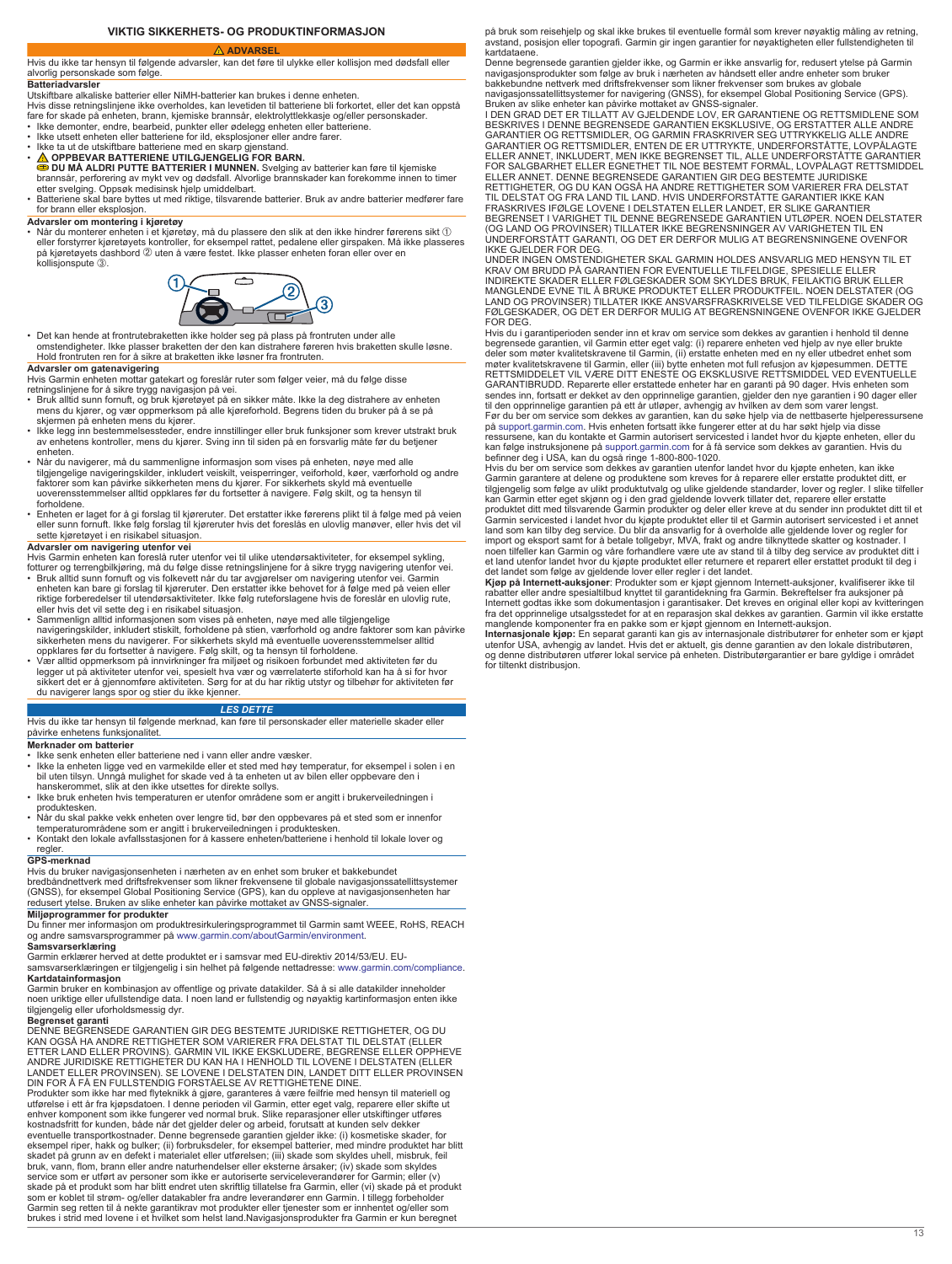### **VIKTIG SÄKERHETS- OCH PRODUKTINFORMATION**

#### **VARNING**

<span id="page-13-0"></span>Om du inte uppmärksammar följande varningar kan det resultera i olyckor eller kollisioner som kan sluta med dödsfall eller allvarlig personskada.

**Batterivarningar**<br>Utbytbara alkaliska batterier eller NiMH-batterier kan användas med den här enheten.

Om dessa riktlinjer inte följs kan batteriernas livslängd förkortas eller så kan de orsaka skada på

- enheten, brand, kemisk brännskada, elektrolytläckage och/eller personskada. Du får inte ta isär, ändra, punktera eller skada enheten eller batterierna.
- 
- Utsätt inte enheten eller batterierna för brand, explosion eller annan fara.<br>• Använd inte vassa föremål när du tar bort de löstagbara batterierna.<br>• <u>∧</u> HALL BATTERIERNA UTOM RÄCKHALL FÖR BARN.
- **GE STOPPA ALDRIG ETT BATTERI I MUNNEN**. Om batterierna sväljs kan det leda till kemiska<br>brännskador, perforering av mjukvävnad samt dödsfall. Allvarliga brännskador kan uppstå inom två<br>timmar efter förtäring. Sök läkarvå
- för brand eller explosion.

**Fordonsinstallationsvarningar**<br>• När du installerar enheten i ett fordon ska du inte placera den där den skymmer förarens sikt ① eller förhindrar användning av fordonets instrument, t.ex. ratt, pedaler och växelspak. Får ej placeras löst på fordonets instrumentbräda ②. Enheten får ej placeras framför eller ovanför krockkuddar ③.



• Fästet på vindrutan kan under vissa omständigheter lossna. Placera inte fästet där det skulle distrahera föraren om det lossnade. Håll vindrutan ren så bidrar det till att fästet sitter kvar på vindrutan.

### **Gatunavigeringsvarningar**

- Om din Garmin enhet använder adresskartor och föreslår rutter som följer vägar ska du följa dessa riktlinjer för säker vägnavigering.
- Använd alltid ditt bästa omdöme och manövrera fordonet på ett säkert sätt. Låt inte enheten distrahera dig under tiden du kör och var alltid aktsam på alla körförhållanden. Minimera den tid du tittar på enhetens skärm under tiden du kör.
- Du ska inte lägga in mål, ändra inställningar eller använda funktioner som kräver långvarig<br>- användning av enhetens kontroller under tiden du kör. Kör åt sidan och stanna på ett säkert och<br>- lagligt sätt innan du försök
- navigeringskällor inklusive vägskyltar, avstängda vägar, vägförhållanden, trafikstockning, väderleksförhållanden och andra faktorer som kan påverka säkerheten under körning. Åtgärda alltid för säkerhets skull alla avvikelser innan du fortsätter navigeringen och uppmärksamma alla skyltar
- och förhållanden.<br>• Enheten är utformad för att ge ruttförslag. Den ersätter inte förarens uppmärksamhet och goda<br>omdöme. Följ inte ruttförslag om de medför en olaglig manöver eller skulle försätta fordonet i en<br>situation

**Terrängnavigeringsvarningar**<br>Om Garmin enheten kan föreslå terrängrutter för olika utomhusaktiviteter, t.ex. cykling, vandring och<br>fordon för alla terränger följer du dessa riktlinjer för säker terrängnavigering.

- Använd alltid ett gott omdöme och sunt förnuft när du navigerar i terräng. Garmin enheten är utformad för att endast ge ruttförslag. Den kan inte ersätta din egen uppmärksamhet och god
- förberedelse för friluftsaktiviteter. Följ inte ruttförslagen om de medför en olaglig manöver eller skulle<br>försätta dig i en situation som inte är säker.<br>• Du ska alltid noggrant jämföra information som enheten visar med
- Tänk alltid på miljöpåverkan och de risker som kan uppstå innan du utövar terrängaktiviteter, framför<br>allt hur vädret och väderrelaterade förhållanden på terrängleden kan påverka din säkerhet under<br>aktiviteten. Se till a obekanta stigar och lede

### *OBS!*

Underlåtenhet att beakta följande meddelande kan leda till personlig skada eller egendomsskada, och påverka enhetens funktionalitet negativt.

**Om batterier**

- Sänk inte ned enheten eller batterierna i vatten eller andra vätskor.
- Utsätt inte enheten för värmekällor och lämna den inte på en varm plats, t.ex. i en bil parkerad i<br> solen. För att förhindra att skador uppstår ska enheten tas med från bilen eller skyddas från direkt<br> solljus, till ex
- Använd inte enheten utanför de temperaturområden som anges i den tryckta användarhandboken i produktförpackningen.
- ∙ Om du ska förvara enheten under en längre tid ska du förvara den inom de temperaturområden som<br>finns angivna i den tryckta användarhandboken i produktförpackningen.<br>◆ Kontakta lokala avfallsmyndigheter för information o
- 

#### **GPS-meddelande**

Navigeringsenhetens prestanda kan bli sämre om du använder den i närheten av enheter som<br>använder markbundet bredbandsnätverk nära de frekvenser som används av Global Navigation<br>Satellite System (GNSS), t.ex. Global Positi försämra mottagningen av GNSS-signaler.

**Miljöprogram för produkter** Information om Garmin produktåtervinningsprogram och WEEE, RoHS, REACH och andra kompabilitetsprogram hittar du på [www.garmin.com/aboutGarmin/environment.](http://www.garmin.com/aboutGarmin/environment) **Överensstämmelseförklaring**

Härmed intygar Garmin att denna produkt överensstämmer med kraven i direktivet 2014/53/EG. Den fullständiga texten i EG-förklaringen om överensstämmelse finns på följande internetadress: [www.garmin.com/compliance](http://www.garmin.com/compliance).

#### **Information om kartdata**

Garmin använder en kombination av privata datakällor och datakällor från myndigheter. Så gott som alla datakällor innehåller en del felaktiga eller ofullständiga data. I vissa länder är fullständig och exakt kartinformation inte tillgänglig eller oöverkomligt dyr.

**Begränsad garanti**<br>DENNA BEGRÄNSADE GARANTI GER DIG SPECIFIKA LAGLIGA RÄTTIGHETER, OCH DU KAN<br>HA ANDRA LAGSTADGADE RÄTTIGHETER SOM KAN VARIERA FRÅN STAT TILL STAT (ELLER<br>LAND ELLER REGION). GARMIN UTESLUTER INTE, BEGRÄNSA LAGARNA I DITT LAND ELLER REGION.

lcke-flygprodukter garanteras vara fria från defekter i material och utförande i ett år från inköpsdatumet.<br>Under denna tid kommer Garmin att efter eget gottfinnande reparera eller ersätta komponenter som<br>Inte fungerar vid

arbete, (iii) skada orsakad av olycka, missbruk, vatten, översvämning, brand eller andra naturhändelser<br>eller yttre orsaker, (iv) skada orsakad av service utförd av någon som inte är behörig serviceleverantör<br>åt Garmin, (v eller (vi) skada på en produkt som har anslutits till ström- och/eller datakablar som inte tillhandahålls av Garmin. Garmin förbehåller sig dessutom rätten att avslå garantianspråk avseende produkter eller tjänster som anskaffats och/eller använts på något sätt som strider mot något lands lagar. Garmin navigeringsprodukter är endast avsedda att användas som hjälp vid resa och får inte användas till

något ändamål som kräver exakt mätning av riktning, sträcka, plats eller topografi. Garmin lämnar inga<br>garantier angående kartuppgifternas riktighet eller fullständighet.<br>Denna begränsade garanti gäller dessutom inte för,

signaler.<br>SÅ LÅNGT SOM ÄR TILLÅTET ENLIGT GÄLLANDE LAG GÄLLER DE GARANTIER OCH<br>KOMPENSATIONER SOM ANGES I DENNA BEGRÄNSADE GARANTI MED ENSAMRÄTT OCH I<br>STÄLLET FÖR, OCH GARMIN FRISKRIVER SIG UTTRYCKLIGEN FRÅN, ALLA ANDRA<br>GA LAGSTADGADE ELLER PÅ ANNAT SÄTT, INKLUSIVE, UTAN BEGRÄNSNING,<br>UNDERFÖRSTÅDDA GARANTIER OM SÄLJBARHET ELLER LÄMPLIGHET FÖR ETT VISST<br>ÄNDAMÅL, LAGSTIFTAD KOMPENSATION ELLER PÅ ANNAT SÄTT. DENNA BEGRÄNSADE<br>GARANTI GER DIG SPE LAGSTADGADE RÄTTIGHETER SOM KAN VARIERA FRAN STAT TILL STAT OCH FRAN LAND<br>TILL LAND. OM FRISKRIVNING FRÅN UNDERFÖRSTÅDDA GARANTIER INTE TILLÅTS ENLIGT<br>LAGSTIFTNING I DITT OMRÅDE ELLER LAND, ÄR VARAKTIGHETEN AV SÅDANA GARAN REGIONER) TILLÅTER INTE BEGRÄNSNINGAR AV VARAKTIGHETEN AV EN UNDERFÖRSTÅDD GARANTI, SÅ OVANSTÅENDE BEGRÄNSNINGAR KANSKE INTE GÄLLER DIG. GARMIN SKA UNDER INGA OMSTÄNDIGHETER VID ÖVERTRÄDELSE AV GARANTIN HALLAS<br>ANSVARIGT FÖR NÅGRA TILLFÄLLIGA, SÄRSKILDA, INDIREKTA SKADOR ELLER<br>FÖLJDSKADOR, VARE SIG DE ORSAKAS AV ANVÄNDNING, MISSBRUK ELLER OFÖRMÅGA ATT<br>ANVÄND

REGIONER) TILLÅTER INTE BEGRÄNSNING AV TILLFÄLLIGA SKADOR ELLER FÖLJDSKADOR,

SÅ OVANSTÄENDE BEGRÄNSNINGAR GÄLLER KANSKE INTE DIG.<br>Om du under granningerioden gör anspråk på garantiservice i enlighet med den här begränsade<br>Ogrannin, kommer Garmin, efter eget val: (i) reparera enheten med nya delar e

ringa 1-800-800-1020.

Om du efterfrågar garantiservice utanför det ursprungliga inköpslandet, kan Garmin inte garantera att<br>alla komponenter och produkter som behövs för att reparera eller ersätta produkten finns tillgängliga på<br>grund av skilln jämförbara Garmin produkter och delar eller kräva att du skickar produkten till ett Garmin auktoriserat<br>servicecenter i inköpslandet eller till ett Garmin auktoriserat servicecenter i ett annat land som kan utföra service på produkten, i vilket fall du ansvarar själv för att följa alla tillämpliga import- och<br>exportrestriktioner och för att betala alla tullar, moms, fraktkostnader och andra associerade skatter och<br>avgifter. I det ursprungliga inköpslandet eller returnera en reparerad eller utbytt produkt till dig i det landet på

grund av gällande standarder, lagar eller förordningar i landet.<br>I**nköp via online-auktio**n: Produkter som köps via online-auktioner berättigar inte till rabatter eller<br>andra specialerbjudanden som grundar sig på Garmin ga

som saknas från en förpackning som köpts via en online-auktion.<br>**Internationella inköp**: En separat garanti kan tillhandahållas av internationella distributörer för enheter<br>som inköpts utanför USA beroende på land. Om till Distributörsgarantier är endast giltiga i det avsedda distributionsområdet.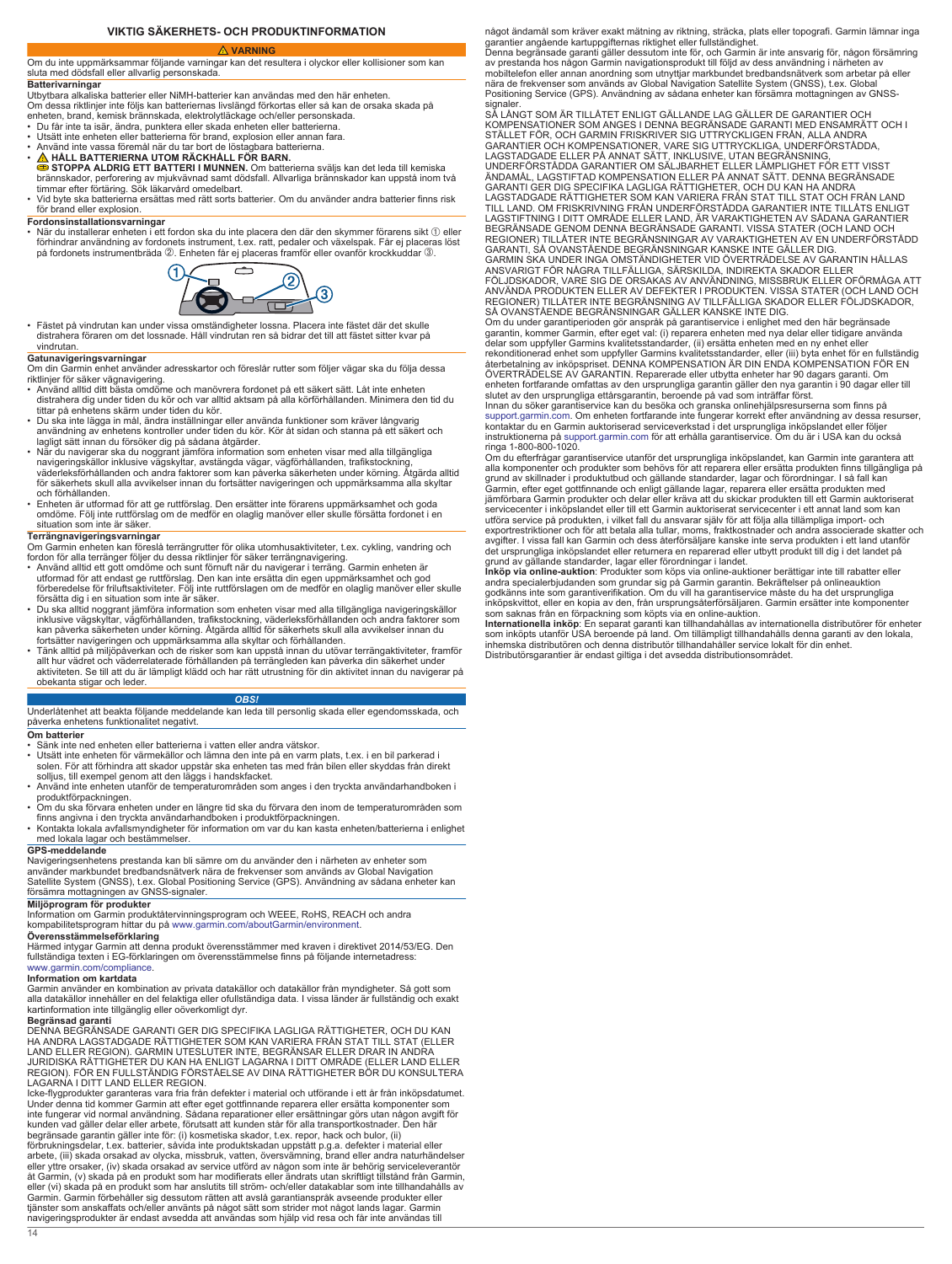### **WAŻNE INFORMACJE DOTYCZĄCE BEZPIECZEŃSTWA I PRODUKTU**

#### <span id="page-14-0"></span> **OSTRZEŻENIE** Zignorowanie poniższych ostrzeżeń może prowadzić do wypadków lub kolizji skutkujących śmiercią lub poważnymi obrażeniami ciała.

#### **Ostrzeżenia dotyczące baterii**

W tym urządzeniu można korzystać z wymiennej baterii alkalicznej lub NiMH. Nieprzestrzeganie poniższych zaleceń może doprowadzić do skrócenia czasu sprawnego działania baterii, a nawet grozić uszkodzeniem urządzenia, pożarem, oparzeniem substancjami chemicznymi, wyciekiem elektrolitu i/lub zranieniem.

- Nie wolno rozbierać urządzenia ani baterii na części, modyfikować, odnawiać, przedziurawiać ani
- 
- w jakikolwiek inny sposób naruszać integralności ich obudowy.<br>• Urządzenie i baterie należy chronić przed ogniem, wybuchami i innymi zagrożeniami.<br>• Wymiennej baterii nie wolno wyciągać przy użyciu ostro zakończonego prze
- połknięcia. Należy niezwłocznie skontaktować się z lekarzem. Baterię oryginalną można zastąpić wyłącznie baterią zamienną odpowiedniego typu. Użycie innej
- baterii wiąże się z niebezpieczeństwem pożaru bądź eksplozji.

**Ostrzeżenia dotyczące instalacji urządzenia w pojeździe** • Urządzenie należy zamontować w pojeździe w miejscu, w którym nie będzie ono ograniczało widoczności kierowcy w czasie jazdy ① ani nie będzie utrudniało dostępu do elementów służących<br>do obsługi pojazdu, takich jak kierownica, pedały czy dźwignia zmiany biegów. Nie należy kłaść urządzenia luzem na desce rozdzielczej samochodu Á. Nie wolno umieszczać urządzenia w miejscach, w których są zamontowane poduszki powietrzne, ani nad nimi 3.



• Uchwyt samochodowy nie powinien być na stałe zamocowany na szybie przedniej pojazdu. Nie należy umieszczać uchwytu w miejscu, w którym — w razie jego upadku — może spowodować rozproszenie uwagi kierowcy. Należy dbać o czystość szyby przedniej, aby zapewnić prawidłową przyczepność uchwytu.

**Ostrzeżenia dotyczące nawigacji drogowej** W przypadku urządzeń firmy Garmin obsługujących mapy ulic oraz funkcję wyznaczania tras uwzględniającą istniejącą sieć dróg stosowanie się do niniejszych wskazówek zapewni bezpieczną nawigację po drogach.

- Należy zawsze samemu oceniać sytuację i bezpiecznie kierować pojazdem. Podczas jazdy należy zawsze koncentrować się na bieżącej sytuacji na drodze, uważając, aby nie dopuścić do rozproszenia swojej uwagi przez komunikaty urządzenia. Czas obserwacji ekranu urządzenia
- podczas jazdy należy ograniczyć do minimum.<br>• Podczas jazdy nie należy wprowadzać nowych pozycji, zmieniać ustawień ani korzystać z funkcji<br>urządzenia, których obsługa wymaga poświęcenia dużej ilości czasu. Przed przystąpi
- z przepisami. Podczas podróży należy dokładnie porównywać informacje pokazywane na wyświetlaczu ze wszystkimi innymi dostępnymi źródłami informacji, w tym ze znakami drogowymi, znakami<br>zamkniętych dróg, warunkami pogodowymi i innymi czynnikami mającymi wpływ na bezpieczną<br>jazdę. Ze względów bezpieczeństwa przed kontynuo nawigacyjnego należy rozstrzygnąć wszelkie wątpliwości oraz stosować się do znaków i warunków na drodze.
- Urządzenie ma za zadanie przekazywanie wskazówek dotyczących trasy przejazdu. Nie zwalnia to jednak kierowcy z obowiązku zachowania pełnej koncentracji i rozwagi. Nie należy kierować się wskazówkami dotyczącymi trasy, jeśli proponują one niedozwolony prawem manewr albo stawiają pojazd w niebezpiecznej sytuacji.

### **Ostrzeżenia dotyczące nawigacji po bezdrożach**

W przypadku urządzeń firmy Garmin z funkcją wyznaczania tras po bezdrożach dla takich aktywności na świeżym powietrzu, jak jazda rowerem, piesze wędrówki czy jazda terenowa, stosowanie się do ich wskazówek zapewni bezpieczną nawigację po bezdrożach.

- Podejmując decyzje dotyczące jazdy po bezdrożach z zastosowaniem urządzeń nawigacyjnych, należy zawsze samemu oceniać sytuację i kierować się rozsądkiem. Jedynym zadaniem urządzenia<br>Garmin jest przekazywanie wskazówek dotyczących trasy przejazdu. Nie zwalnia to jednak<br>z obowiązku zachowania pełnej koncentracji w terenie. Ze wskazówek dotyczących trasy przejazdu nie należy korzystać, jeśli sugerują trasę niezgodną z obowiązującymi przepisami lub gdy zastosowanie się do nich może zagrozić bezpieczeństwu użytkownika. • Należy dokładnie porównywać informacje pokazywane na wyświetlaczu ze wszystkimi innymi
- dostępnymi źródłami informacji, łącznie z oznakowaniem szlaku, warunkami panującymi na szlaku i warunkami pogodowymi, a także wziąć pod uwagę wszystkie czynniki, które mogłyby wpłynąć na bezpieczeństwo w trakcie podróży. Ze względów bezpieczeństwa przed kontynuowaniem jazdy z użyciem urządzenia nawigacyjnego należy rozstrzygnąć wszelkie wątpliwości oraz stosować się do znaków i warunków na drodze.
- Przed wyruszeniem w trasę po bezdrożach należy rozważyć aspekty środowiskowe oraz związane z tym zagrożenia, a zwłaszcza wpływ jaki mogą mieć na nasze bezpieczeństwo warunki pogodowe na szlaku. Przed wyruszeniem w trasę po nieznanych ścieżkach i szlakach, należy upewnić się, że posiadany sprzęt i zaopatrzenie są adekwatne do podejmowanej wyprawy.

### *NOTYFIKACJA*

Zignorowanie poniższego ostrzeżenia może prowadzić do uszkodzenia mienia lub obrażeń ciała, a także może negatywnie wpłynąć na działanie urządzenia.

#### **Uwagi dotyczące baterii**

- ∙ Urządzenie i baterie należy chronić przed zanurzeniem w wodzie i innych płynach.<br>∙ Urządzenia nie należy pozostawiać w pobliżu źródeł ciepła ani w miejscach narażonych na działanie<br>− wysokiej temperatury, np. w samocho uszkodzenia urządzenia, należy je wyjąć z samochodu albo ukryć w miejscu nienarażonym na bezpośrednie działanie promieni słonecznych, np. w schowku w desce rozdzielczej.
- 
- Urządzenia nie wolno używać w temperaturach wykraczających poza zakres podany<br>• Jeśli urządzenie nie będczniku użytkownika dołączonym do opakowania produktu.<br>• Jeśli urządzenie nie będzie używane przez dłuższy czas, nale
- Zużyte urządzenie/baterię nienadającą się do dalszego użytku należy przekazać do punktu utylizacji i powtórnego przetwarzania odpadów zgodnie z prawem i przepisami obowiązującymi na danym obszarze.

#### **Uwaga dotycząca systemu GPS**

Może dojść do pogorszenia wydajności pracy urządzenia nawigacyjnego, jeśli w jego pobliżu znajdują się jakiekolwiek urządzenia korzystające z naziemnej sieci szerokopasmowej o częstotliwościach<br>zbliżonych do częstotliwości systemu GNSS (globalnego systemu nawigacji satelitarnej), jak na<br>przykład usługi GPS. Korzystanie

**Programy ochrony środowiska dotyczące produktu** Informacje na temat programu recyklingu produktu firmy Garmin oraz dyrektyw WEEE, RoHS i REACH, a także innych programów można znaleźć na stronie [www.garmin.com/aboutGarmin](http://www.garmin.com/aboutGarmin/environment) [/environment.](http://www.garmin.com/aboutGarmin/environment)

**Deklaracja zgodności** Firma Garmin niniejszym oświadcza, że produkt ten spełnia wymagania dyrektywy 2014/53/UE. Pełny tekst deklaracji zgodności z przepisami unijnymi można znaleźć na stronie: [www.garmin.com](http://www.garmin.com/compliance) [/compliance](http://www.garmin.com/compliance).

#### **Dane kartograficzne**

Firma Garmin wykorzystujemy różne rządowe i prywatne źródła danych. Praktycznie wszystkie źródła<br>danych zawierają pewne niedokładne lub niepełne informacje. W niektórych krajach pełne i dokładne<br>dane kartograficzne nie są

**Ograniczona gwarancja** Niniejsza gwarancja Garmin jest gwarancją producenta, która przenosi na konsumenta prawa niezależne od praw wynikających z praw ochrony konsumenta (rękojmia), przy czym niniejszy dokument tych ostatnich nie ogranicza ani nie wyklucza. Niniejsza gwarancja pozostaje w mocy przez okres dwóch (2) lat od daty zakupu produktu Garmin w Polsce.

**Prawa ochrony konsumenta:** W razie wykrycia wady produktu Garmin, konsument może skorzystać

z praw wynikających z następujących przepisów: • Ustawa z 23 kwietnia 1964 kodeks cywilny (tekst jednolity Dz.U. poz. 121 z późniejszymi zmianami) Konsumentowi przysługuje prawo wyboru wnoszenia roszczeń z tytułu Ograniczonej Gwarancji Garmin lub praw ochrony konsumenta.

#### **Zakres Gwarancji:**

Niniejsza gwarancja stanowi, że zakupiony produkt Garmin będzie wolny od wszelkich wad produkcyjnych i materiałowych przez okres dwóch lat od daty zakupu. W tym okresie Garmin może wedle własnego uznania naprawić lub wymienić wszelkie komponenty, które zepsują się w warunkach<br>normalnego użytkowania. Rzeczone naprawy lub wymiany zostaną dokonane bez obciążania klienta<br>kosztami części, robocizny i tran

uszkodzenie produktu nie wynika z wady materiałowej lub produkcyjnej; (iii) uszkodzeń<br>spowodowanych wypadkami, nadużyciem, niewłaściwym użytkowaniem, powodzią, pożarem lub<br>innymi zdarzeniami siły wyższej lub czynnikami zew uszkodzeń produktu, który został podłączony do źródła zasilania i/lub przewodów do transmisji danych,<br>które nie zostały dostarczone przez Garmin. Ponadto Garmin zastrzega sobie prawo do odmowy<br>uznania gwarancji w odniesien

Nasze produkty nawigacyjne stanowią wyłącznie pomoc w planowaniu podróży i nie należy ich<br>wykorzystywać do żadnych celów wymagających precyzyjnego pomiaru kierunku, odległości, położenia<br>ani topografii. Garmin nie udziela

wysyłki oraz otrzymania numeru reklamacji - RMA.<br>W Polsce usługi Wsparcia Produktu zapewnia Garmin Polska, Adgar Park West I, Al. Jerozolimskie<br>181, 02-222 Warszawa Polska telefon: 00 800 441 24 54, mail: poland.support@ga

w ciągu 14 dni od daty otrzymania wadliwego urządzenia.<br>Jeżeli w ramach realizacji swoich zobowiązań Garmin dostarczy klientowi wolne od wad urządzenie,<br>wymieni wadliwe urządzenie lub przeprowadzi znaczące naprawy urządzen

zwrotu naprawionego urządzenia do końca oryginalnego okresu gwarancji.<br>W innych przypadkach okres gwarancji zostanie przedłużony o czas, w którym użytkowanie urządzenia<br>było niemożliwe wskutek wady urządzenia objętej gwara

w żadnym przypadku nie ponosi odpowiedzialności za żadne straty, które nie zostały spowodowane przez naruszenie niniejszej gwarancji przez Garmin, ani za żadne szkody uboczne, specjalne, pośrednie ani wynikowe, w tym za utratę danych, utratę zysków lub utratę sposobności, niezależnie od<br>tego, czy wynikają one z użycia, niewłaściwego użytkowania lub niemożności użycia niniejszego<br>produktu czy z wad produktu cielesnych; (ii) oszustwa; (iii) świadomego wprowadzenia w błąd; lub (iv) innych rodzajów

odpowiedzialności, których z mocy prawa nie można ograniczyć ani wykluczyć.<br>Garmin nie gwarantuje, nie oświadcza i nie zapewnia, że będzie w stanie naprawić lub wymienić każdy<br>produkt Garmin na mocy niniejszej gwarancji be

przechowywanymi na urządzeniu Garmin i/lub ich utraty. **Prywatność:** Wszelkie informacje dotyczące klienta otrzymane w procesie gwarancyjnym będą przechowywane przez Garmin zgodnie z Polityką Prywatności Garmin, z którą można się zapoznać<br>pod adresem [www.garmin.com/pl-PL/legal/privacy-statement](http://www.garmin.com/pl-PL/legal/privacy-statement)<br>**Istotne ograniczenia usług:** Garmin może ograniczyć świadczenie usług d

lub autoryzowane Centra Serwisowe Garmin<br>Zakupy na aukcjach internetowych: Produkty zakupione na aukcjach internetowych nie podlegają<br>ochronie gwarancyjnej Garmin. Potwierdzenia zakupu w ramach aukcji internetowych nie będ

niewykonalny, zostanie wyłączony z niniejszej gwarancji, co pozostaje bez wpływu dla zgodności z prawem i wykonalności pozostałych warunków gwarancji.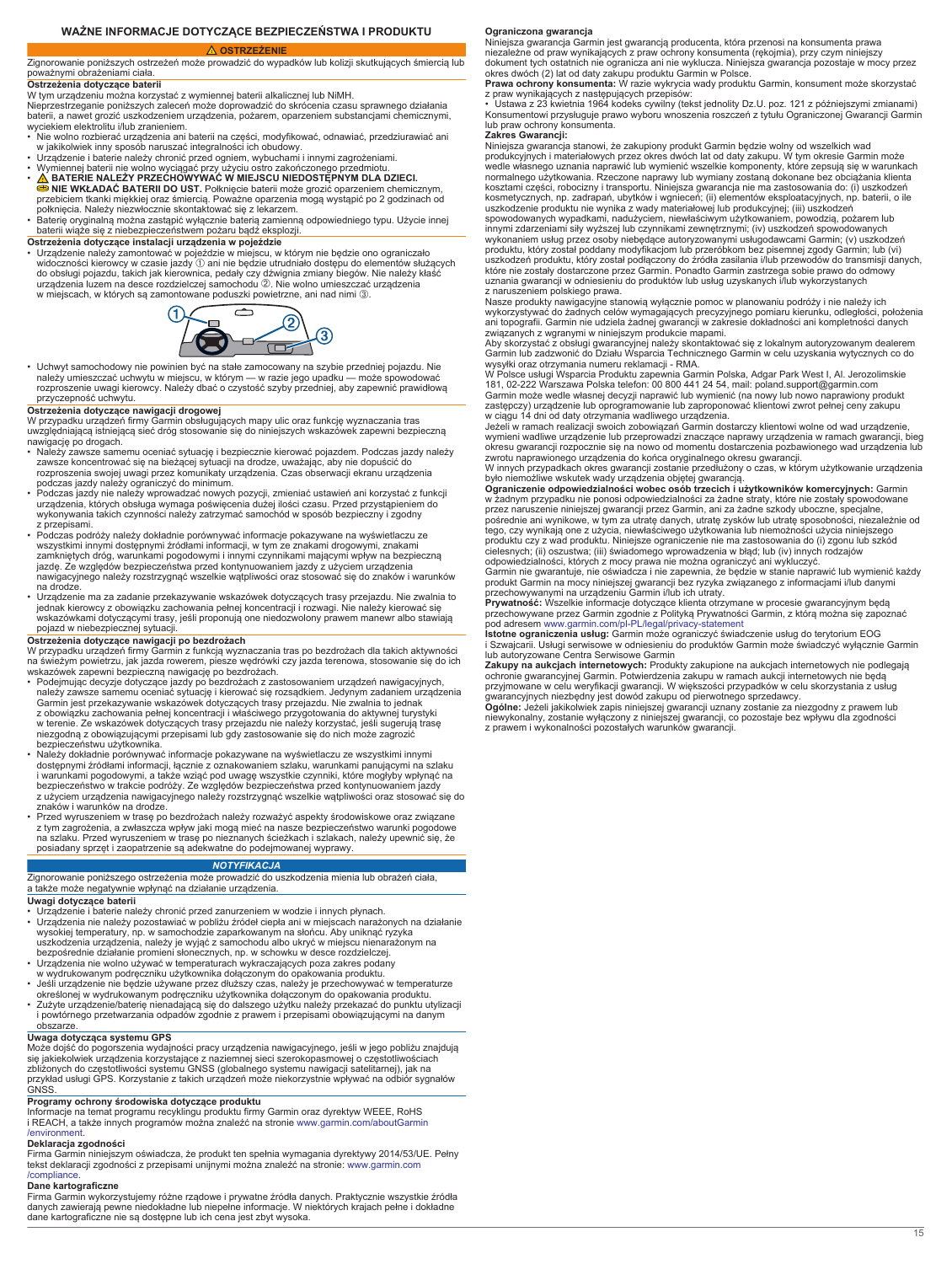### **DŮLEŽITÉ BEZPEČNOSTNÍ INFORMACE A INFORMACE O PRODUKTU**

 **VAROVÁNÍ**

<span id="page-15-0"></span>Pokud nebudete věnovat pozornost následujícím varováním, můžete se vystavit nebezpečí nehody nebo kolize, která může vést ke smrti nebo vážnému zranění. **Upozornění k používání baterií**

V tomto zařízení lze používat vyměnitelné alkalické baterie nebo baterie NiMH. Pokud byste se neřídili těmito pokyny, mohlo by dojít ke zkrácení životnosti baterie nebo k nebezpečí poškození zařízení, požáru, chemickému spálení, k vytečení elektrolytu nebo k úrazu. • Zařízení ani baterie nerozebírejte, neupravujte, znovu nevyrábějte, nepropichujte ani nepoškozujte.

- Zařízení ani baterie nesmějí přijít do styku s ohněm a nesmějí být vystaveny výbuchu ani jinému riziku.
- K vyjmutí vyjímatelných baterií nepoužívejte ostré předměty.
- 
- **A BATERIE UDRŽUJTE MIMO DOSAH DETI.**<br> **BATERIE NIKDY NEVKLÁDEJTE DO ÚST.** Polknutí může způsobit chemické spáleniny,<br>
perforaci měkkých tkání nebo smrt. Velmi vážné spáleniny se mohou vyskytnout během 2 hodin po<br>
pozřen
- pozivnili cinamako v jiho osloval pohodnosti.<br>Baterie vyměňujte pouze za odpovídající náhradní baterii. Použití jiných typů baterií představuje<br>riziko požáru nebo výbuchu.

#### **Varování týkající se instalace ve vozidle**

• Instalujete-li zařízení ve vozidle, bezpečně ho umístěte tak, aby nepřekáželo řidiči ve výhledu na silnici À nebo nezasahovalo do prvků pro řízení vozidla, jako jsou volant, pedály nebo řadicí páka. Neumisťujte zařízení na palubní desku ② vozidla. Neumisťujte zařízení před ani nad airbagy ③.



• Za žádných okolností nesmí držák na čelní sklo zůstat připevněn k čelnímu sklu. Neumisťujte držák na místo, kde by v případě samovolného uvolnění odváděl pozornost řidiče. Udržujte čelní sklo čisté, abyste zajistili, že držák na něm zůstane připevněný.

- **Varování pro navigaci po ulicích**<br>Dokáže-li vaše zařízení Garmin přijmout mapy ulic a navrhnout trasy, které sledují silnice, zajistěte<br>bezpečnou navigaci na silnicích podle těchto pokynů.<br>• Vždy se řídte svým nejlepším ú
- sledování obrazovky zařízení na minimum.
- Během řízení nezadávejte nové destinace, neměňte nastavení ani nepoužívejte jakékoli funkce,<br> které vyžadují delší používání ovládacích prvků zařízení. Dříve než se pustíte do podobných úkonů,<br> zaparkujte bezpečným a př
- Během jízdy za pomoci navigace pečlivě srovnávejte informace zobrazené v zařízení se všemi ostatními zdroji navigace, včetně místního značení, uzávěrek cest, dopravní situace, zhušťování dopravy, aktuálního počasí a dalších faktorů, které by mohly ovlivnit bezpečnost řízení. Z bezpečnostních důvodů vždy před pokračováním v cestě vyřešte veškeré nesrovnalosti a podřiďte se místnímu značení a situaci.
- Zařízení je sestaveno tak, aby navrhovalo možné trasy. Zařízení nemůže nahradit nutnost řidičovy pozornosti a zdravého úsudku. Nesledujte návrhy tras, pokud tyto návrhy obsahují nezákonný manévr, nebo by mohly uvést vozidlo do nebezpečné situace.

#### **Varování pro navigaci mimo silnice**

Dokáže-li vaše zařízení Garmin navrhovat trasy mimo silnice pro různé venkovní aktivity, např. cyklistiku, turistiku a univerzální terénní vozidla, zajistěte bezpečnou navigaci mimo silnice podle těchto pokynů.

- Při rozhodování o navigaci mimo silnice vždy spoléhejte na svůj nejlepší úsudek a řidte se vlastním<br>zdravým rozumem. Zařízení Gamini je sestaveno tak, aby navrhovalo pouze možné trasy. Neslouží<br>jako náhrada pozornosti a
- Vždy pečlivě srovnávejte informace zobrazené v zařízení se všemi ostatními zdroji navigace, včetně turistických značek, situace na cestě, aktuálního počasí a dalších faktorů, které mohou ovlivnit bezpečnost během navigace. Z bezpečnostních důvodů vždy před pokračováním v cestě vyřešte
- veškeré nesrovnalosti a podřiďte se místnímu značení a situaci. Před zahájením aktivit mimo silnice mějte vždy na paměti možné dopady na životní prostředí a vlastní rizika aktivity, především možný vliv počasí a situace na cestě související s počasím na bezpečnost aktivity. Před navigací po neznámých cestách a stezkách se ujistěte, že pro aktivitu máte správnou výbavu a příslušenství.

#### *OZNÁMENÍ*

Pokud nebudete věnovat pozornost následujícím oznámením, vystavujete se riziku zranění či poškození majetku nebo negativního dopadu na funkci zařízení **Oznámení o bateriích**

- Neponořujte zařízení ani baterie do vody nebo jiné kapaliny.
- Nevystavujte zařízení působení tepelného zdroje a nenechávejte ho na místech s vysokou teplotou, například na slunci v opuštěném vozidle. Chcete-li se vyhnout možným škodám, odstraňte zařízení z vozidla a nenechávejte ho na místech vystaveným přímému slunečnímu záření, například na
- palubní desce. • Zařízení neprovozujte při teplotách mimo rozmezí, která jsou uvedena v tištěném návodu, který je
- součástí balení produktu. Je-li třeba zařízení uchovávat delší dobu, skladujte ho při teplotách uvedených v tištěném návodu,
- který je součástí balení produktu. Informace o likvidaci zařízení/baterií v souladu s platnými místními zákony a nařízeními získáte u místního střediska pro likvidaci odpadů.

### **Oznámení GPS**

Navigační zařízení může vykazovat snížený výkon v blízkosti zařízení využívajících pozemní širokopásmovou síť na podobných kmitočtech jako globální satelitní navigační systémy GNSS (Global Navigation Satellite System), např. systém GPS (Global Positioning Service). Použití těchto zařízení může narušit příjem signálů GNSS.

### **Produktové ekologické programy**

Informace o programu recyklace produktů Garmin a o programech WEEE, RoHS, REACH a dalších vyhovujících programech naleznete na adrese [www.garmin.com/aboutGarmin/environment](http://www.garmin.com/aboutGarmin/environment). **Prohlášení o shodě**

16

Společnost Garmin tímto prohlašuje, že produkt odpovídá požadavkům směrnice 2014/53/EU. Úplné znění prohlášení o shodě pro EU je k dispozici na následující internetové adrese: [www.garmin.com](http://www.garmin.com/compliance) [/compliance](http://www.garmin.com/compliance).

**Informace o mapových datech**<br>Společnost Garmin využívá kombinaci státních a soukromých zdrojů dat. Téměř všechny zdroje dat obsahují určitá nepřesná nebo neúplná data. Kompletní a přesná mapová data nejsou v některých zemích vůbec k dispozici nebo jsou nepřiměřeně nákladná. **Omezená záruka**

## TATO ZARUKA VAM POSKYTUJE SPECIFICKA ZAKONNA PRAVA. MUŽETE MIT I JINA ZAKONNA<br>PRÁVA, KTERÁ SE MOHOU V RŮZNÝCH STÁTECH LIŠIT (NEBO ZEMÍCH ČI PROVINCIÍCH).<br>SPOLEČNOST GARMIN NEVYLUČUJE, NEOMEZUJE ANI NEPŘERUŠUJE PLATNOST JIN ZÁKONNÝCH PRÁV, KTERÁ MŮŽETE MÍT NA ZÁKLADĚ ZÁKONŮ VE VAŠEM STÁTĚ (NEBO ZEMI<br>ČI PROVINCII). K PLNÉMU POROZUMĚNÍ SVÝM PRÁVŮM SI PROSTUDUJTE ZÁKONY VAŠEHO STÁTU, ZEMĚ NEBO PROVINCIE

Na neletecké produkty je poskytována záruka, že budou bez vad materiálu a zpracování po dobu<br>jednoho roku od data zakoupení. Společnost Garmin si vyhrazuje výhradní právo opravit nebo vyměnit<br>jakoukoli součást, která při b účtovány zákazníkovi s výhradou, že zákazník bude zodpovědný za jakékoli přepravní náklady. Tato<br>omezená záruka se nevztahuje na: (i) kosmetické vady jako poškrábání, odření a promáčknutí; (ii)<br>spotřební součásti, jako bat zpracování; (iii) poškození způsobené nehodou, nedbalostí, nesprávným používáním, vodou, záplavou,<br>ohněm nebo jinými přírodními živly a vnějšími vlivy; (iv) poškození způsobené provozováním služeb poskytovatelem neautorizovaným společností Garmin; (v) poškození produktu, který byl upraven nebo<br>změněn bez písemného svolení společnosti Garmin, nebo (vi) poškození produktu, který byl připojen

ke zdroji napájení a/nebo k datovým kabelům, které nejsou dodávány společností Garmin. Společnost Garmin si navíc vyhrazuje právo odmítnout reklamační nároky na produkty nebo služby, které byly získány nebo jsou používány v rozporu se zákony jakékoli země.Navigační produkty společnosti Garmin slouží jako cestovní pomůcka a nesmí se používat k jakýmkoli účelům vyžadujícím přesné měření směru, vzdálenosti, pozice nebo místopisu.Společnost Garmin neposkytuje záruku na přesnost nebo úplnost mapových dat.

Tato omezená záruka se nevztahuje na a společnost Garmin není zodpovědná za jakékoli snížení výkonu navigačního zařízení Garmin způsobené jeho použitím v blízkosti telefonů nebo jiných zařízení

využívajících pozemní širokopásmovou síť na podobných kmitočtech jako globální satelitní navigační<br>systémy GNSS (Global Navigation Satellite System), např. systém GPS (Global Positioning Service).<br>Použití těchto zařízení m ČI VHODNOSTI PRO URČITÝ ÚČEL, ZÁKONNÝCH NÁHRAD A PODOBNÉ. TATO ZÁRUKA VÁM<br>POSKYTUJE SPECIFICKÁ ZÁKONNÁ PRÁVA. MŮŽETE MÍT I JINÁ ZÁKONNÁ PRÁVA, KTERÁ SE<br>MOHOU V RŮZNÝCH STÁTECH A ZEMÍCH LIŠIT. POKUD NENÍ MOŽNÉ ZŘEKNOUT SE<br>P PROVINCII), JE DOBA TRVÁNÍ TÉCHTO ZÁRUK OMEZENA NA DOBU TRVÁNÍ TÉTO OMEZENÉ<br>ZÁRUKY. V NĚKTERÝCH STÁTECH (NEBO ZEMÍCH ČI PROVINCIÍCH) NENÍ POVOLENO OMEZENÍ DOBY PŘEDPOKLÁDANÝCH ZÁRUK, V TAKOVÉM PŘÍPADĚ SE VÁS VÝŠE UVEDENÉ

OMEZENI NETYKA.<br>POKUD JDE O NÁROKY UČINĚNÉ V SOUVISLOSTI S PORUŠENÍM ZÁRUKY, SPOLEČNOST<br>GARMIN NENÍ V ŽÁDNÉM PŘÍPADĚ ODPOVĚDNÁ ZA JAKÉKOLI NÁHODNÉ, ZVLÁŠTNÍ,<br>NEPŘÍMĚ NEBO NÁSLEDNÉ ŠKODY ZPŮSOBENÉ POUŽÍVÁNÍM, NESPRÁVNÝM POU

Pokud v záruční lhůtě vznesete požadavek na záruční opravu v souladu s touto omezenou zárukou, společnost Garmin dle vlastního uvážení: (i) opraví zařízení s použitím nových nebo dříve použitých<br>dílů splňujících standardy kvality společnosti Garmin, (ii) vymění zařízení za nové nebo opravené<br>zařízení splňující stand TENTO NÁROK BUDE VAŠÍM JEDINÝM A VÝLUČNÝM NÁROKEM PŘI JAKÉMKOLI PORUŠENÍ<br>ZÁRUKY. Na opravená nebo vyměněná zařízení je poskytována 90denní záruka. Pokud odeslaná jednotka stále podléhá původní záruce, poté bude nová záruka 90 dní nebo bude pokračovat do konce

původní jednoleté záruky, podle toho, které doba bude delší.<br>Než požádáte o záruční opravu, vyhledejte prosím nejprve pomoc v naší online nápovědě na webové<br>stránce [support.garmin.com](http://www.support.garmin.com). Jestliže vaše zařízení po využití těc kontaktujte autorizovaný servis společnosti Garmin v zemi, ve které jste výrobek zakoupili, a požádejte<br>o záruční opravu podle pokynů na webové stránce [support.garmin.com](http://www.support.garmin.com). Pokud se nacházíte v USA,<br>můžete také zavolat na t

Pokud chcete požádat o záruční opravu v jiné zemi, než je země, ve které jste výrobek zakoupili, společnost Garmin nemůže zaručit dostupnost dílů a produktů potřebných k opravě nebo výměně vašeho výrobku z důvodu odlišnosti produktových nabídek a příslušných norem, zákonů a předpisů. V takovém případě společnost Garmin může podle svého uvážení a platných zákonů, opravit nebo vyměnit váš výrobek za porovnatelný výrobek nebo díl Garmin nebo vás požádat o odeslání vašeho výrobku do autorizovaného servisu společnosti Garmin v zemi, ve které jste výrobek zakoupili, nebo do autorizovaného servisu společnosti Garmin v jiné zemi, ve které lze provést opravu vašeho výrobku, přičemž nesete odpovědnost za dodržování platných zákonů týkajících se importu a exportu, úhrady<br>celních poplatků, DPH, přepravy a ostatních souvisejících daní a poplatků. Z důvodu platných norem,<br>zákonů a předpisů v dané zakoupen.

**Zakoupení v online aukci**: U produktů zakoupených prostřednictvím online aukcí nevzniká podle<br>záruky společnosti Garmin nárok na slevu nebo jinou speciální nabídku. Potvrzení z online aukce<br>nejsou k ověření záruky přijímá

z jakéhokoli balení zakoupeného prostřednictvím online aukce. **Zakoupení v jiném státě**: Na zařízení zakoupená mimo území USA může být poskytnuta samostatná záruka mezinárodními distributory v závislosti na zemi zakoupení. Pokud je to možné, je tato záruka<br>poskytována místním vnitrostátním distributorem a tento distributor také zajišťuje místní servis zařízení.<br>Záruky distribu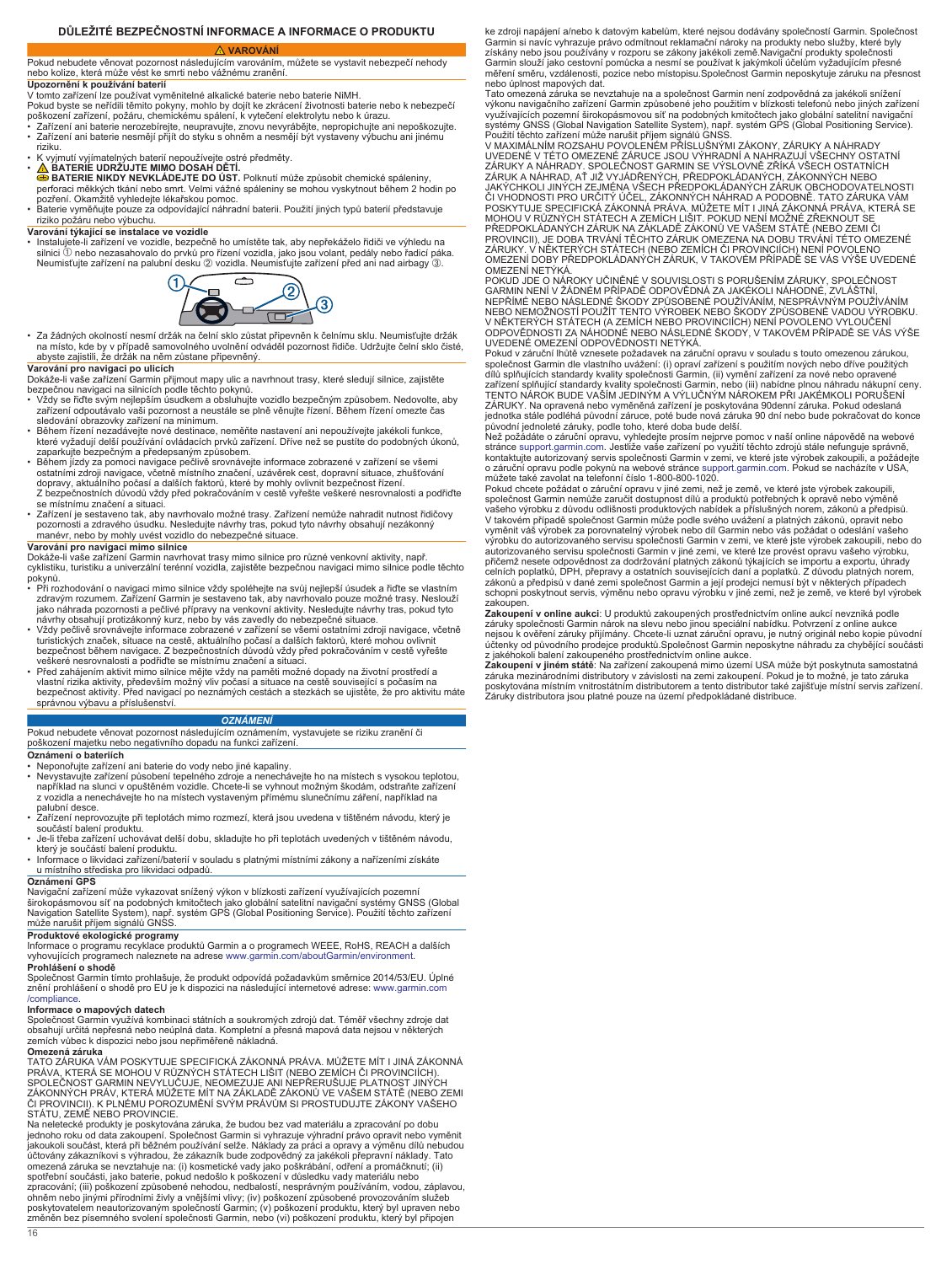#### **ПРАВИЛА ТЕХНИКИ БЕЗОПАСНОСТИ И СВЕДЕНИЯ ОБ ИЗДЕЛИИ**

### **ОСТОРОЖНО**

<span id="page-16-0"></span>Пренебрежение следующими предупреждениями может привести к несчастному случаю или аварии и, как следствие, к получению серьезных травм или летальному исходу.

**Предупреждения по использованию батареи**

В устройстве можно использовать заменяемые щелочные или никель-металлогидридные (NiMH) батареи.

Несоблюдение данных указаний может привести к сокращению срока службы элементов питания или стать потенциальной причиной повреждения устройства, возгорания, химического

ожога, протекания электролита и/или травмирования. • Не разбирайте, не модифицируйте, не модернизируйте, не протыкайте и не повреждайте устройство или элементы питания.

- Не подвергайте устройство или батареи воздействию огня, взрывов и пр.
- Не пользуйтесь острыми предметами для извлечения заменяемых элементов питания.<br>• **Д ХРАНИТЕ ЭЛЕМЕНТЫ ПИТАНИЯ В НЕДОСТУПНОМ ДЛЯ ДЕТЕЙ МЕСТЕ.**<br>• НЕ КЛАДИТЕ ЭЛЕМЕНТЫ ПИТАНИЯ В РОТ. Проглатывание может привести к получению<br>
- медицинской помощью. Заменяйте батареи только элементами питания правильного типа. Использование других
- батарей может привести к пожару или взрыву.

**Предупреждения об установке в автомобиле** • При установке устройства в автомобиле его следует разместить таким образом, чтобы оно не засло́няло обзо́р водителю ① и не создавало пом́ех для использования органов управления<br>автомобилем, включая руль, педали и рычаг переключения передач. Не размещайте<br>незакрепленное устройство на приборной панели ②. Не ра подушками безопасности или над ними 3.



• В некоторых ситуациях крепление следует снимать с лобового стекла. Не помещайте крепление в таком месте, где его снятие в случае необходимости может вызвать затруднения. Следите за тем, чтобы лобовое стекло было чистым, иначе крепление может упасть с него.

**Предупреждения относительно городских маршрутов**

Если ваше устройство Garmin поддерживает карты городских улиц и обеспечивает прокладывание маршрутов по дорогам, для безопасной навигации по дорогам соблюдайте следующие правила.

- Аккуратно управляйте автомобилем, руководствуясь здравым смыслом. Не отвлекайтесь на устройство во время движения и всегда внимательно следите за дорогой. Сведите к минимуму
- время, затрачиваемое на просмотр данных на экране устройства во время движения.<br>• Во время движения не следует заниматься вводом данных о местах назначения, изменением<br>настроек и использованием любых функций, требующих дл
- припаркуйтесь в безопасном месте в соответствии с правилами дорожного движения. Во время навигации следует внимательно сравнивать информацию, отображаемую на экране устройства, с данными всех доступных источников навигационных данных, включая дорожные знаки, указатели, дорожную ситуацию, пробки, погодные условия и другие факторы, которые могут повлиять на безопасность во время поездки. Для обеспечения безопасности следует прояснить все расхождения, прежде чем продолжать движение по маршруту; при движении следует соблюдать требования дорожных знаков и следить за дорожными условиями.
- Устройство предназначено для прокладки возможных маршрутов. Использование устройства не отменяет необходимости внимательно следить за дорогой и руководствоваться здравым смыслом. Не следуйте по маршрутам, предложенным устройством, если такие маршруты предполагают запрещенные маневры либо создание опасной ситуации для автомобиля. **Предупреждения относительно внедорожных маршрутов**

Если ваше устройство Garmin может предлагать внедорожные маршруты для пеших походов, поездок на велосипедах и внедорожном транспорте, соблюдайте следующие правила

- безопасности навигации по внедорожным маршрутам. Во время движения по внедорожным маршрутам соблюдайте осторожность и всегда руководствуйтесь здравым смыслом. Устройство Garmin предназначено только для прокладки возможных маршрутов. Оно не способно заменить ваше внимание и должную подготовку к поездке или походу. Не следуйте по маршрутам, предложенным устройством, если такие маршруты предполагают передвижение по запретным зонам или создание опасной ситуации.
- Во время движения по маршруту следует внимательно сравнивать информацию,<br>отображаемую на экране устройства, с данными всех доступных источников навигационных<br>данных, включая дорожные знаки, указатели, погодные условия и движении следует соблюдать требования дорожных знаков и следить за дорожными
- условиями.<br>• Предпринимая поездку или поход по внедорожному маршруту, следует помнить об условиях<br>- окружающей среды и связанных рисках, в особенности это касается погоды и влияния погодных условий на состояние тропы/дорожки и, соответственно, вашу безопасность. Перед тем как отправиться в путешествие по незнакомым маршрутам и тропам, убедитесь в наличии соответствующей экипировки и снаряжения.

### *УВЕДОМЛЕНИЕ*

# Пренебрежение следующим предупреждением может привести к получению травм или<br>повреждению имущества, либо оказать негативное влияние на функционирование устройства.

**Замечания по использованию батарей**

- Не погружайте устройство или батареи в воду или другие жидкости.<br>• Не подвергайте устройство воздействию высоких температур, например, не оставляйте его в<br>• жаркий солнечный день в припаркованном автомобиле. Во избе устройство вне зоны воздействия прямых солнечных лучей, например, в бардачке автомобиля.
- Не используйте устройство за пределами допустимого температурного диапазона, указанного<br>• в печатном руководстве из упаковки прибора.<br>• При длительном хранении соблюдайте допустимый температурный диапазон, указанный в
- печатном руководстве из упаковки прибора.
- По вопросам утилизации устройства и элементов питания в соответствии с применимыми законами и нормативными требованиями обратитесь в местную службу по переработке отходов.

### **Замечание об использовании GPS**

Использование навигационного устройства в непосредственной близости от оборудования наземной широкополосной сети, работающей в диапазоне частот, близком к диапазону частот любой глобальной навигационной спутниковой системы (GNSS), такой как служба глобального позиционирования (GPS), может привести к ухудшению рабочих характеристик данного навигационного устройства. Использование таких устройств может создавать помехи для приема сигналов GNSS.

### **Программы утилизации продуктов**

Информацию о программе утилизации продуктов Garmin и о соответствии требованиям директив WEEE, RoHS, REACH и др. см. на веб-сайте [www.garmin.com/aboutGarmin/environment.](http://www.garmin.com/aboutGarmin/environment)

**Заявление о соответствии**<br>Компания Garmin заявляет, что данное устройство соответствует всем положениям директивы<br>2014/53/EC. Полный текст Декларации о соответствии требованиям ЕС доступен по следующему адресу в Интернете: [www.garmin.com/compliance](http://www.garmin.com/compliance).

**Картографические данные** Компания Garmin использует данные, получаемые как из правительственных, так и из частных источников. Практически все источники данных содержат в некоторой степени неточную или

неполную информацию. В некоторых странах полная и точная картографическая информация недоступна или чрезмерно дорога.

**Ограниченная гарантия** НАСТОЯЩАЯ ОГРАНИЧЕННАЯ ГАРАНТИЯ ПРЕДОСТАВЛЯЕТ ВАМ ОПРЕДЕЛЕННЫЕ ЮРИДИЧЕСКИЕ ПРАВА; КРОМЕ ТОГО, ВАМ МОГУТ ПРЕДОСТАВЛЯТЬСЯ ДРУГИЕ<br>ЮРИДИЧЕСКИЕ ПРАВА В ЗАВИСИМОСТИ ОТ СТРАНЫ (ИЛИ РЕГИОНА). КОМПАНИЯ<br>НЕ ИСКЛЮЧАЕТ, ОГРАНИЧИВАЕТ ИЛИ ПРИОСТАНАВЛИВАЕТ ДРУГИЕ ЮРИДИЧЕСКИЕ ПРАВА, КОТОРЫМИ ВЫ МОЖЕТЕ ОБЛАДАТЬ СОГЛАСНО ПРИМЕНИМОМУ ЗАКОНОДАТЕЛЬСТВУ ВАШЕЙ СТРАНЫ (ИЛИ РЕГИОНА). ДЛЯ ПОЛНОГО ПОНИМАНИЯ СВОИХ ПРАВ НЕОБХОДИМО ОЗНАКОМИТЬСЯ С ЗАКОНОДАТЕЛЬСТВОМ СВОЕЙ СТРАНЫ ИЛИ РЕГИОНА.

В материалах и качестве изготовления изделий, за исключением устройств для авиации, гарантируется отсутствие дефектов в течение одного года с даты приобретения. В течение этого<br>периода компания Garmin будет исключительно по своему усмотрению выполнять ремонт или<br>замену компонентов, вышедших из строя при замена выполняется без взимания стоимости деталей и работы с покупателя при условии, что<br>он оплатит любые транспортные расходы. Настоящая ограниченная гарантия не<br>распространяется на: (i) косметические дефекты, например ц вызвано дефектом материалов или качества изготовления; (iii) повреждения, ставшие следствием аварии, несоблюдения инструкций, неправильного использования, попадания воды, наводнения, пожара и прочих природных бедствий и явлений или внешних факторов; (iv)<br>повреждения, вызванные техническим обслуживанием, выполненным лицами, не<br>уполномоченными компанией Garmin; (v) повреждения изделия, котор которому были подключены кабели питания и/или передачи данных, не поставляемые<br>компанией Garmin. Кроме того, компания Garmin оставляет за собой право не принимать<br>претензии по гарантии в отношении изделий или услуг, котор использовались в нарушение законодательства страны.Устройства для навигации Garmin предназначены для использования в качестве вспомогательного средства для навигации и не могут использоваться с целью точного измерения направления, расстояния, позиции или топографических величин.Компания Garmin не предоставляет никакой гарантии относительно точности или полноты картографических данных. Настоящая ограниченная гарантия не распространяется на, а компания Garmin не несет

ответственности за любое ухудшение рабочих характеристик любого навигационного устройства Garmin вследствие его использования в непосредственной близости от любого портативного терминала или другого оборудования наземной широкополосной сети, работающей в диапазоне<br>частот, близком к диапазону частот любой глобальной навигационной спутниковой системы<br>(GNSS), такой как служба глобального позиционир

может создавать помехи для приема сигналов GNSS.<br>В МАКСИМАЛЬНОЙ СТЕПЕНИ, РАЗРЕШЕННОЙ ДЕЙСТВУЮЩИМ ЗАКОНОДАТЕЛЬСТВОМ,<br>ГАРАНТИИ И СРЕДСТВА ПРАВОВОЙ ЗАЩИТЫ, УКАЗАННЫЕ В НАСТОЯЩЕЙ ОГРАНИЧЕННОЙ<br>ГАРАНТИИ, ЯВЛЯЮТСЯ ИСКЛЮЧИТЕЛЬНЫМ ЗАЯВЛЯЕТ ОБ ОТКАЗЕ ОТ ПРЕДОСТАВЛЕНИЯ ЛЮБЫХ ДРУГИХ ГАРАНТИЙ И СРЕДСТВ<br>ПРАВОВОЙ ЗАЩИТЫ, ЯВНЫЕ, ПОДРАЗУМЕВАЕМЫЕ, ПРЕДУСМОТРЕННЫЕ ЗАКОНОМ ИЛИ<br>ИНЫМИ ДОКУМЕНТАМИ, ВКЛЮЧАЯ БЕЗ ОГРАНИЧЕНИЯ ВСЕ ПОДРАЗУМЕВАЕМЫЕ<br>ГАРАНТИИ ОТНОСИТЕЛЬН ВАШЕЙ СТРАНЫ ИЛИ РЕГИОНА, ТО ПЕРИОД ПРЕДОСТАВЛЕНИЯ ТАКИХ ГАРАНТИЙ<br>ОГРАНИЧИВАЕТСЯ ПЕРИОДОМ ДЕЙСТВИЯ НАСТОЯЩЕЙ ОГРАНИЧЕННОЙ ГАРАНТИИ. В<br>НЕКОТОРЫХ СТРАНАХ (И РЕГИОНАХ) НЕ ДОПУСКАЕТСЯ ОГРАНИЧЕНИЕЙ ГЕРИОДА<br>ДЕЙСТВИЯ ПОДРАЗУМЕВА

МОГУТ ОКАЗАТЬСЯ НЕПРИМЕНИМЫМИ. ПРИ ПРЕДЪЯВЛЕНИИ ПРЕТЕНЗИИ О НАРУШЕНИИ ГАРАНТИИ КОМПАНИЯ GARMIN НИ ПРИ КАКИХ ОБСТОЯТЕЛЬСТВАХ НЕ НЕСЕТ ОТВЕТСТВЕННОСТИ ЗА ЛЮБЫЕ ПОБОЧНЫЕ,<br>ФАКТИЧЕСКИЕ, НЕПРЯМЫЕ ИЛИ КОСВЕННЫЕ УБЫТКИ ВНЕ ЗАВИСИМОСТИ ОТ ТОГО,<br>ВЫЗВАНЫ ЛИ ОНИ ИСПОЛЬЗОВАНИЕМ, НЕПРАВИЛЬНЫМ ИСПОЛЬЗОВАНИЕМ ИЛИ НЕВОЗМОЖНОСТЬЮ ИСПОЛЬЗОВАНИЯ ДАННОГО ИЗДЕЛИЯ, ЛИБО ДЕФЕКТАМИ ИЗДЕЛИЯ. В НЕКОТОРЫХ СТРАНАХ И РЕГИОНАХ ЗАПРЕЩЕНО ИСКЛЮЧЕНИЕ ОТВЕТСТВЕННОСТИ ЗА<br>ПОБОЧНЫЙ ИЛИ КОСВЕННЫЙ УЩЕРБ. В ТАКИХ СЛУЧАЯХ ВЫШЕПРИВЕДЕННЫЕ<br>ОГРАНИЧЕНИЯ НЕ МОГУТ БЫТЬ ПРИМЕНЕНЫ.

Если во время гарантийного периода вы отправите заявку на гарантийное обслуживание в<br>соответствии с данной Ограниченной гарантией, то компания Garmin по своему усмотрению: (i)<br>выполнит ремонт устройства, используя новые и отвечают стандартам качества Garmin, (ii) заменит устройство новым или отремонтированным<br>устройством, которое отвечает стандартам качества Garmin, или (iii) вернет себе устройство в<br>обмен на полное возмещение вам его стои ИСКЛЮЧИТЕЛЬНОЙ ДЛЯ КОМПЕНСАЦИИ ЛЮБОГО НАРУШЕНИЯ ГАРАНТИИ. На отремонтированные или замененные устройства предоставляется 90-дневная гарантия. Если на отправленное устройство еще распространяется исходная гарантия, то новая гарантия действительна в течение 90 дней или до конца исходной 1-летней гарантии, в зависимости от

того, какой из указанных периодов длиннее. Прежде чем искать пункты гарантийного обслуживания, ознакомьтесь с ресурсами справки в Интернете, доступными по адресу: [support.garmin.com.](http://www.support.garmin.com) Если ваше устройство не функционирует должным образом после применения этих ресурсов, свяжитесь с авторизованным сервисным центром Garmin в стране приобретения или следуйте инструкциям на странице<br>[support.garmin.com](http://www.support.garmin.com) для получения гарантийного обслуживания. Если вы находитесь в<br>Соединенных Штатах Америки, вы также можете позвонить по телефону компания Garmin не может гарантировать наличие запчастей и устройств, необходимых для<br>ремонта или замены, по причине различий ассортимента товаров и применимых стандартов,<br>требований законодательства и нормативных актов. устройство Garmin или попросить вас отправить устройство в авторизованный сервисный центр<br>Garmin в стране приобретения или в сервисный центр Garmin в другой стране, в которой могут<br>выполнить сервисное обслуживание вашего импорта и экспорта, кроме того, оплата всех издержек, а именно: таможенных пошлин, НДС,<br>стоимости доставки и других расходов, полностью ложится на вас. В некоторых случаях

компания Garmin и ее дилеры не могут выполнить сервисное обслуживание вашего устройства не в стране приобретения или вернуть отремонтированное или замененное устройство вам в указанную страну по причине стандартов, законов или нормативных актов, применимых в данной стране. **Покупка на аукционе в Интернете**. В отношении изделий, приобретенных на аукционах в<br>Интернете, не действуют программы скидок и другие специальные предложения по<br>гарантийному покрытию компании Garmin. Подтверждения аукцио

принимаются как подтверждение покупки для целей гарантии. Для получения гарантийного обслуживания необходимо наличие оригинала или копии чека, предоставленного продавцом изделия.Компания Garmin не производит замену отсутствующих компонентов в любых наборах,<br>приобретенных на аукционах в Интернете.<br>**Приобретенные за границей**. На устройства, приобретенные за пределами США,<br>международными д

от страны. Если это положение применимо, такая гарантия предоставляется местным<br>дистрибьютором в пределах страны, и обслуживание устройства выполняется этим<br>дистрибьютором. Гарантии дистрибьютора действуют только в регион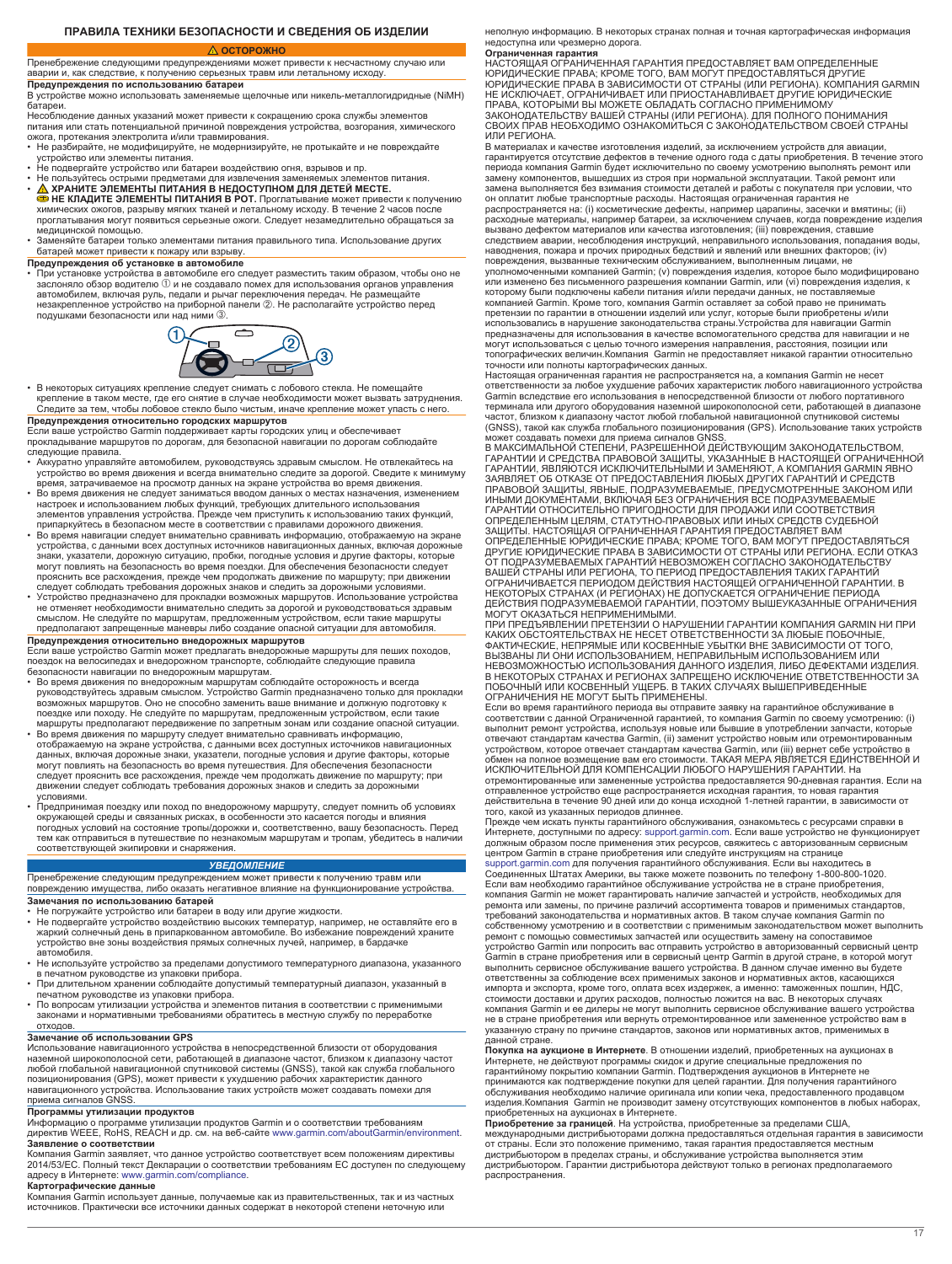### **POMEMBNE INFORMACIJE O VARNOSTI IN IZDELKU OPOZORILO**

<span id="page-17-0"></span>Neupoštevanje naslednjih opozoril lahko privede do nesreče ali trčenja s smrtnim izidom ali hudimi telesnimi poškodbami.

### **Opozorila o baterijah**

V tej napravi lahko uporabljate zamenljive alkalne baterije ali baterije NiMH. Če teh smernic ne upoštevate, lahko skrajšate življenjsko dobo baterij ali tvegate poškodbe naprave,

- 
- 
- požar, kemične opekline, iztekanje elektrolita in/ali telesne poškodbe.<br>• Naprave ali baterij ne razstavljajte, spreminjajte, predelujte, prebadajte ali poškodujte.<br>• Naprave ali baterij ne izpostavljajte ognju, eksplozij
- mehkega tkiva in smrti. Do resnih opeklin lahko pride v 2 urah od zaužitja. Takoj poiščite zdravniško<br>• pomoč.<br>• Baterije zamenjajte le z ustreznimi nadomestnimi. Z uporabo drugih baterij tvegate požar ali
- eksplozijo.

**Opozorila glede namestitve v vozilo**<br>• Napravo namestite v vozilo tako, da ne zakriva voznikovega pogleda na cesto ① in ne moti upravljanja vozila, denimo volana, nožnih pedal ali prestavne ročice. Naprave ne postavite nezavarovane na armaturno ploščo vozila ②. Naprave ne postavite pred zračno blazino ali nad njo  $\mathcal{L}$ 



• Nosilec morda ne bo ostal pritrjen na vetrobransko steklo v vseh razmerah. Nosilca ne postavljajte tako, da bi lahko motil vožnjo, če se odlepi od vetrobranskega stekla. Redno čistite vetrobransko steklo in tako zagotovite, da ostane nosilec pritrjen na vetrobransko steklo.

- **Opozorila glede navigacije po cestah**<br>Če vaša naprava Garmin sprejema zemljevide ulic in predlaga načrtovane poti, ki sledijo cestam,
- upoštevajte te smernice, da zagotovite varno navigacijo na cestah. Vedno ravnajte razumno in vozilo upravljajte na varen način. Ne dovolite, da vas naprava med vožnjo zmoti, in bodite ves čas pozorni na vse razmere vožnje. Skrajšajte čas opazovanja zaslona enote med vožnjo.
- Med vožnjo ne vnašajte ciljev, spreminjajte nastavitev in dostopajte do funkcij, ki zahtevajo daljšo<br>– uporabo kontrolnikov naprave. Pred izvajanjem takih opravil varno ustavite vozilo v skladu s predpisi.<br>• Pri naviga
- navigacijo, vključno s prometnimi znaki, zaporami cest, razmerami na cesti, prometnimi zastoji, vremenskimi razmerami in drugimi dejavniki, ki lahko vplivajo na varno vožnjo. Iz varnostnih razlogov vedno odpravite neskladja, preden nadaljujete z navigacijo, in upoštevajte postavljene znake ter razmere na poti.
- Naprava je zasnovana tako, da vam predlaga načrtovane poti. Ni pa nadomestek za voznikovo pozornost in razumnost. Ne sledite predlogom poti, če ti zahtevajo nezakonit manever ali bi vozilo postavili v nevarno situacijo.

**Opozorila glede navigacije izven cest**<br>Če lahko vaša naprava Garmin predlaga načrtovane poti izven cest za različne dejavnosti na prostem,<br>na primer kolesarjenje, pohodništvo in vožnjo s terenskimi vozili, sledite tem sme

- varno navigacijo izven cest. Ko sprejemate odločitve pri navigaciji izven cest, bodite vedno previdni in razumni. Naprava Garmin je zasnovana tako, da vam le predlaga pot vožnje, ni pa zamenjava za pozornost in ustrezno pripravo za dejavnosti v naravi. Ne sledite predlogom poti, če ti zahtevajo nezakonit manever ali bi vas postavili v nevarno situacijo.
- Vedno pozorno primerjajte informacije, ki so prikazane na enoti, z vsemi razpoložljivimi viri za navigacijo, vključno z znaki ter razmerami na stezi, vremenskimi razmerami in drugimi dejavniki, ki lahko vplivajo na varno navigacijo. Iz varnostnih razlogov vedno odpravite neskladja, preden
- nadaljujete z navigacijo, in upoštevajte postavljene znake ter razmere na poti.<br>• Preden se odpravite na dejavnosti v naravi, bodite vedno pozorni na učinke okolja in privzeta<br>• tveganja dejavnosti, še posebej na vpliv, povezani pogoji na stezi. Pred navigacijo po neznanih poteh in stezah se prepričajte, da imate ustrezno opremo in potrebščine.

#### *OBVESTILO*

Neupoštevanje naslednjega obvestila lahko privede do telesnih poškodb ali materialne škode ali pa lahko negativno vpliva na delovanje naprave.

### **Opombe o baterijah**

- 
- ∙ Naprave ali baterij ne potapljajte v vodo ali druge tekočine.<br>∙ Naprave ne pustite izpostavljene viru toplote ali na visoki temperaturi, na primer na soncu v<br>∙ nenadzorovanem vozilu. Če želite preprečiti možnost po vozila ali pa jo postavite izven neposredne sončne svetlobe, na primer v predal za drobnarije. • Naprave ne uporabljajte izven temperaturnih obsegov, navedenih v tiskanem priročniku v embalaži
- izdelka.
- 
- Če napravo shranite za dije časa, jo shranite v temperaturnih obsegih, navedenih v tiskanem<br> priročniku v embalaži izdelka.<br>• Za odlaganje naprave ali baterij v skladu z veljavnimi zakoni in predpisi se obrnite na l za odstranjevanje odpadkov.

**Obvestilo o sistemu GPS**<br>Navigacijska naprava lahko deluje slabše, če jo uporabljate v bližini katere koli naprave, ki uporablja<br>zemeljsko širokopasovno omrežje, ki je blizu frekvencam, ki jih uporablja kateri koli global

### **Okoljski programi za izdelke**

Informacije o programih družbe Garmin za recikliranje izdelkov in programih WEEE, RoHS, REACH ter drugih programih za skladnost si lahko ogledate na [www.garmin.com/aboutGarmin/environment](http://www.garmin.com/aboutGarmin/environment). **Izjava o skladnosti**

Družba Garmin izjavlja, da je ta izdelek v skladu z Direktivo 2014/53/EU. Celotno besedilo izjave EU o

skladnosti je na voljo na naslednjem spletnem naslovu: [www.garmin.com/compliance.](http://www.garmin.com/compliance)<br>**Informacije o podatkih zemljevida**<br>Garmin uporablja kombinacijo vladnih in zasebnih podatkovnih virov. Skoraj vsi podatkovni viri do neke<br>m ali pa so nedopustno dragi.

### **Omejeno jamstvo**

TO OMEJENO JAMSTVO VAM DODELJUJE DOLOČENE ZAKONSKE PRAVICE, POLEG TEGA PA IMATE MORDA TUDI DRUGE ZAKONSKE PRAVICE, KI SO ODVISNE OD ZVEZNE DRŽAVE (ALI DRŽAVE ALI POKRAJINE). DRUŽBA GARMIN NE IZKLJUČUJE, OMEJUJE ALI ODVZEMA DRUGIH<br>ZAKONSKIH PRAVIC, KI JIH MORDA IMATE V SKLADU Z ZAKONODAJO SVOJE ZVEZNE<br>DRŽAVE (ALI DRŽAVE ALI POKRAJINE). ZA POPOLNO RAZUMEVANJE PRAVIC SI OGL

Izdelki, ki niso namenjeni uporabi v letalih, imajo jamstvo, da bodo brez okvar materiala ali tovarniških napak eno leto od dneva nakupa. V tem obdobju bo Garmin pod lastnimi pogoji popravil ali zamenjal vse sestavne dele, ki so del običajne uporabe. Stroški za nadomestne dele ali delo pri tovrstnih<br>popravilih in zamenjavi se ne zaračunajo stranki, če stranka prevzame stroške transporta. To omejeno<br>jamstvo ne velja za: (i) poškodbe, ki so posledica nesreč, zlorabe, nepravilne uporabe, vode, poplave, požara ali drugih<br>naravnih ali zunanjih vzrokov; (iv) poškodbe, ki jih je povzročilo servisiranje oseb, ki niso pooblaščeni<br>serviserji družbe Ga za izdelke ali storitve, ki so bile pridobljene in/ali uporabljane v nasprotju z zakoni katere koli države.Navigacijski izdelki Garmin so namenjeni le za uporabo kot potovalni pripomoček in jih ne

smete uporabljati v namene, pri katerih je potrebno natančno merjenje smeri, razdalje, lokacije ali zemeljskega površja. Garmin ne jamči za natančnost ali celovitost podatkov zemljevidov. To omejeno jamstvo prav tako ne velja za, kakršno koli poslabšanje delovanja katerega koli navigacijskega izdelka Garmin, ki je posledica njegove uporabe v bližini katerega koli telefona ali druge

naprave, ki uporablja zemeljsko širokopasovno omrežje, ki je blizu frekvencam, ki jih uporablja kateri<br>koli globalni navigacijski satelitski sistem (GNSS), na primer globalna storitev za določanje položaja<br>(GPS). Prav tako

prejemanje signalov GNSS.<br>JAMSTVÁ IN PRAVNA SREDSTVA, NAVEDENA V TEM OMEJENEM JAMSTVU, V NAJVEČJEM<br>OBSEGU, KI GA DOVOLJUJE VELJAVNA ZAKONODAJA, IZKLJUČUJEJO IN NADOMEŠČAJO VSA<br>OSTALA JAMSTVA IN PRAVNA SREDSTVA, KI SO IZRAŽ DRUGAČE DOLOČENA TER JIH DRUŽBA GARMIN IZRECNO ZAVRAČA, KAR MED DRUGIM VKLJUČUJE VSA NAKAZANA JAMSTVA GLEDE PRIMERNOSTI ZA PRODAJO ALI DOLOČEN NAMEN, ZAKONSKA PRAVNA SREDSTVA ALI DRUGE DOLOČBE. TO OMEJENO JAMSTVO VAM<br>DODELJUJE DOLOČENE ZAKONSKE PRAVICE, POLEG TEGA PA IMATE MORDA TUDI DRUGE<br>ZAKONSKE PRAVICE, KI SO ODVISNE OD ZVEZNE DRŽAVE ALI DRŽAVE. ČE NAKAZANIH JAMSTEV NI MOGOČE ZAVRNITI V SKLADU Z ZAKONODAJO VAŠE ZVEZNE DRŽAVE ALI<br>DRŽAVE, JE OBDOBJE VELJAVNOSTI TAKIH JAMSTEV OMEJENO Z OBDOBJEM VELJAVNOSTI<br>TEGA OMEJENEGA JAMSTVA. NEKATERE ZVEZNE DRŽAVE (DRŽAVE IN POKRAJINE) NE<br>DO

OMEJITEV ZA VAS MORDA NE VELJA. DRUŽBA GARMIN V PRIMERU ZAHTEVKA ZARADI KRŠITVE GARANCIJSKIH OBVEZNOSTI V NOBENEM PRIMERU NI ODGOVORNA ZA NAKLJUČNO, POSEBNO, POSREDNO ALI<br>POSLEDIČNO ŠKODO, KI IZHAJA IZ UPORABE, NEPRAVILNE UPORABE ALI NEZMOŽNOSTI<br>UPORABE IZDELKA ALI OKVAR IZDELKA. NEKATERE ZVEZNE DRŽAVE (TER DRŽAVE IN<br>POKRAJINE

ZGORNJE OMEJITVE ZA VAS MORDA NE VELJAJO. Če v obdobju veljavnosti jamstva predložite zahtevek za jamstveni servis v skladu s tem omejenim jamstvom, družba Garmin po lastni presoji (i) popravi napravo z novimi ali že uporabljenimi deli, ki<br>izpolnjujejo standarde kakovosti družbe Garmin, (ii) nadomesti napravo z novo ali obnovljeno napravo,<br>ki izpolnjuje stan JAMSTVENIH DOLOČIL. Obdobje veljavnosti jamstva za popravljene ali nadomeščene naprave je<br>90 dni. Če za poslano enoto še vedno velja izvirno jamstvo, novo jamstvo velja 90 dni ali do konca<br>izvirnega enoletnega jamstva, pri

Preden predložite zahtevek za jamstveni servis, si oglejte spletne vire za pomoč, ki so na voljo na spletnem naslovu [support.garmin.com](http://www.support.garmin.com). Če naprava po uporabi teh sredstev še vedno ne deluje pravilno, se obrnite na pooblaščeni servis družbe Garmin v državi nakupa ali sledite navodilom na spletnem naslovu [support.garmin.com](http://www.support.garmin.com) za uveljavljanje jamstvenega servisa. Če ste v Združenih državah, lahko tudi pokličete telefonsko številko 1-800-800-1020.

Če želite predložiti zahtevek za jamstveni servis zunaj države nakupa, družba Garmin zaradi različnih ponudb izdelka ter veljavnih standardov, zakonov in predpisov ne more zagotoviti, da bodo deli in<br>izdelki, potrebni za popravilo ali nadomestitev izdelka, na voljo. V tem primeru lahko družba Garmin po<br>lastni presoji in v ali pooblaščenemu servisu družbe Garmin v drugi državi, ki lahko opravi servis izdelka, pri čemer ste odgovorni za izpolnitev skladnosti z vsemi veljavnimi zakoni in predpisi o uvozu in izvozu ter plačilo vseh carin, davka na dodano vrednost, stroškov pošiljanja in drugih s tem povezanih davkov in prispevkov. V nekaterih primerih družba Garmin in prodajalci njenih izdelkov morda ne bodo mogli opraviti servisa izdelka v državi, ki ni država nakupa, ali vam vrniti popravljenega ali nadomeščenega izdelka v to državo zaradi standardov, zakonov ali predpisov, ki veljajo v njej.

**Nakupi na spletnih dražbah**: izdelki, kupljeni prek spletnih dražb, ne izpolnjujejo pogojev za povračila<br>stroškov ali drugih posebnih ponudb družbe Garmin. Potrdila o spletnih dražbah ne veljajo za potrditev<br>garancije. Da Garmin ne bo nadomestil manjkajočih sestavnih delov iz kompletov, ki ste jih kupili na spletni dražbi. **Mednarodni nakupi:** za nakupe izven Združenih držav je, odvisno od države, morda na voljo ločeno jamstvo, ki ga zagotovijo mednarodni prodajalci. V tem primeru jamstvo zagotovi lokalni prodajalec v državi nakupa, ki tudi zagotovi lokalni servis za napravo. Jamstva prodajalca veljajo samo na območjih predvidene prodaje.